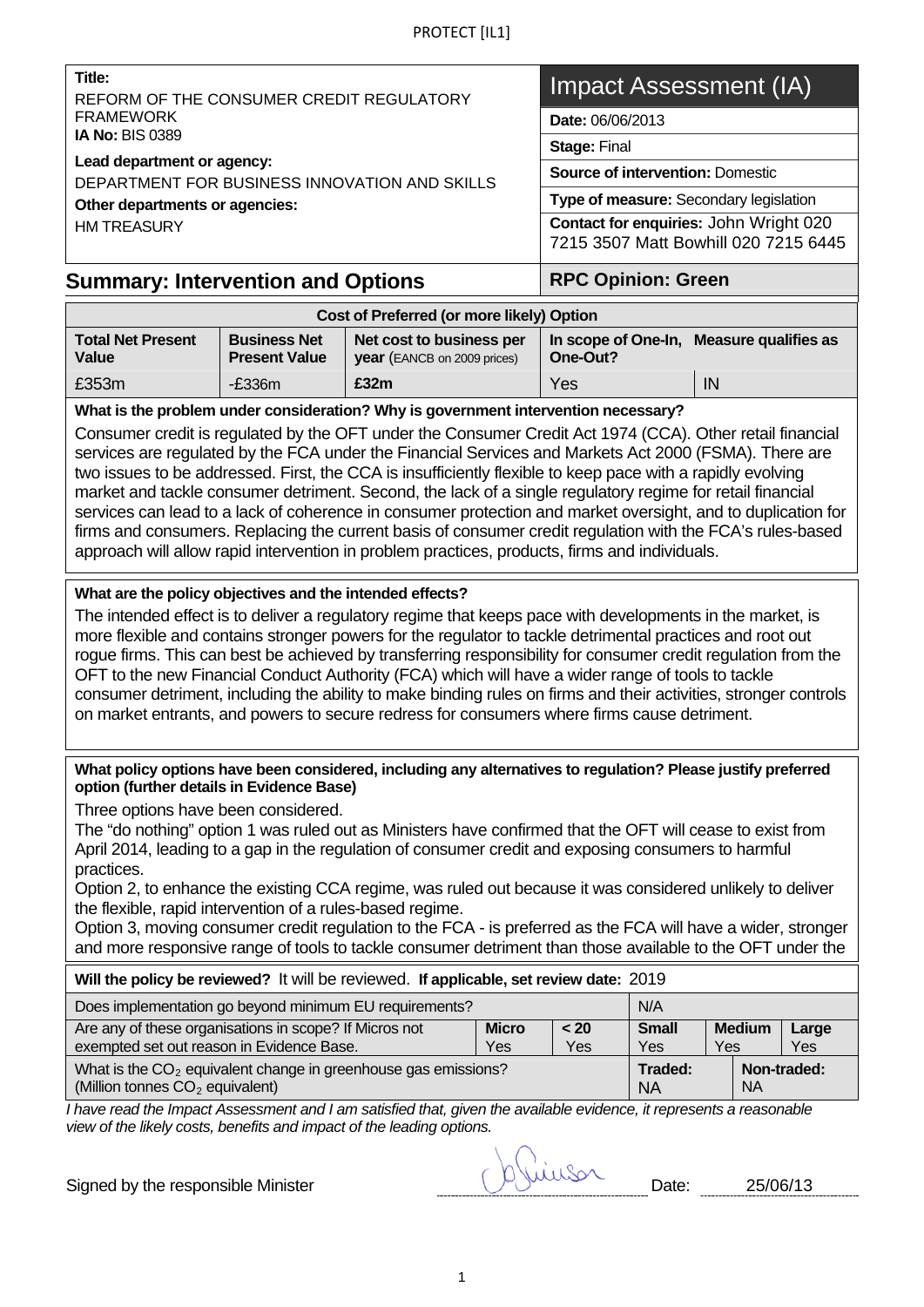## **Summary: Analysis & Evidence Policy Option 3**

**Description:** Transfer of Consumer Credit Regulation to FCA **FULL ECONOMIC ASSESSMENT** 

| <b>Price Base</b>    | <b>PV Base</b> | <b>Time Period</b>                          | Net Benefit (Present Value (PV)) (£m)                                 |                  |                                      |
|----------------------|----------------|---------------------------------------------|-----------------------------------------------------------------------|------------------|--------------------------------------|
| <b>Year 2013</b>     | Year 2013      | Years 10                                    | Low: -48                                                              | <b>High: 945</b> | <b>Best Estimate: 353</b>            |
| COSTS (£m)           |                | <b>Total Transition</b><br>(Constant Price) | <b>Average Annual</b><br>(excl. Transition) (Constant Price)<br>Years |                  | <b>Total Cost</b><br>(Present Value) |
|                      | Low            | 65                                          |                                                                       | 31               | 256                                  |
|                      | High           | 111                                         | 3<br>50                                                               |                  | 416                                  |
| <b>Best Estimate</b> |                | 88                                          |                                                                       | 40               | 336                                  |
|                      |                |                                             |                                                                       |                  |                                      |

#### **Description and scale of key monetised costs by 'main affected groups'**

Firms that wish to be authorised by the FCA will (a) pay one-off authorisation and ongoing fees and (b) incur administrative costs for authorisation and supervision compliance. These vary by size of firm. Minimum capital rules are proposed to apply to debt management firms. The net **total one-off costs** for the 3 year interim permission regime and authorisation are approximately £65m-111m (including 3 years of exit costs at £1.8m pa) and the net **annual costs** (fees + admin + exit cost) are approximately £31m-50m (all costs net of OFT costs).

## **Other key non-monetised costs by 'main affected groups'**

The more intensive regulatory FCA regime involves increased authorisation and supervision costs, differentiated by firm size and risk profile. Some firms may choose not to incur these costs and exit the consumer credit market, as quantified above. In addition to the quantified direct costs of lost revenue, firm exits may lead to non-monetised risks, in the short term, including the risk of a small reduction in the supply of consumer credit to some high risk consumers and small businesses.

| <b>BENEFITS (£m)</b> | <b>Total Transition</b><br>(Constant Price) | Years | <b>Average Annual</b><br>(excl. Transition) (Constant Price) | <b>Total Benefit</b><br>(Present Value) |
|----------------------|---------------------------------------------|-------|--------------------------------------------------------------|-----------------------------------------|
| Low                  | 128                                         |       | 43                                                           | 368                                     |
| High                 | 418                                         | 3     | 140                                                          | 1.201                                   |
| <b>Best Estimate</b> | 240                                         |       | 80                                                           | 689                                     |

## **Description and scale of key monetised benefits by 'main affected groups'**

Benefits for consumers: detriment in consumer credit is estimated at £166m-£450m a year of which evidence and assessment suggests a realistic estimate of £43m-£140m per year at least could be addressed by FCA. The FCA will improve consumer protection through an enhanced regulatory gateway to prevent rogue firms entering the market and more intensive supervision, using a broad enforcement toolkit and flexible rule-making powers, to address actual and potential consumer detriment and facilitate

#### Other key non-monetised benefits by 'main affected groups'

Benefits for industry: Consumer credit firms may benefit from reputational benefits of a better regulated market where poor practices and rogue firms are proactively tackled. Firms may benefit if FCA regulation improves their lending decisions, risk management and strengthens firms' financial stability. There may be wider benefits to the economy if consumers are more willing to engage in the market and both consumers and firms behave more responsibly.

#### **Key assumptions/sensitivities/risks Account rate (%) | 3.5 Discount rate (%) | 3.5**

Increased regulatory costs may cause firms to cease consumer credit activity. The volume of exit has been estimated based on existing trends and survey evidence on whether firms intend to carry on consumer credit business, given the additional regulatory costs. While the aggregate supply of consumer credit in the economy is unlikely to change significantly, if some firms exit there may be a reduction in consumer credit options in the short term for a small proportion of consumers.

#### **BUSINESS ASSESSMENT (Option 3)**

| Direct impact on business (Equivalent Annual) £m: |                    |            | In scope of OIOO? | Measure qualifies as |
|---------------------------------------------------|--------------------|------------|-------------------|----------------------|
| <b>Costs: 32</b>                                  | <b>Benefits: 0</b> | Net: $-32$ | Yes               | IN                   |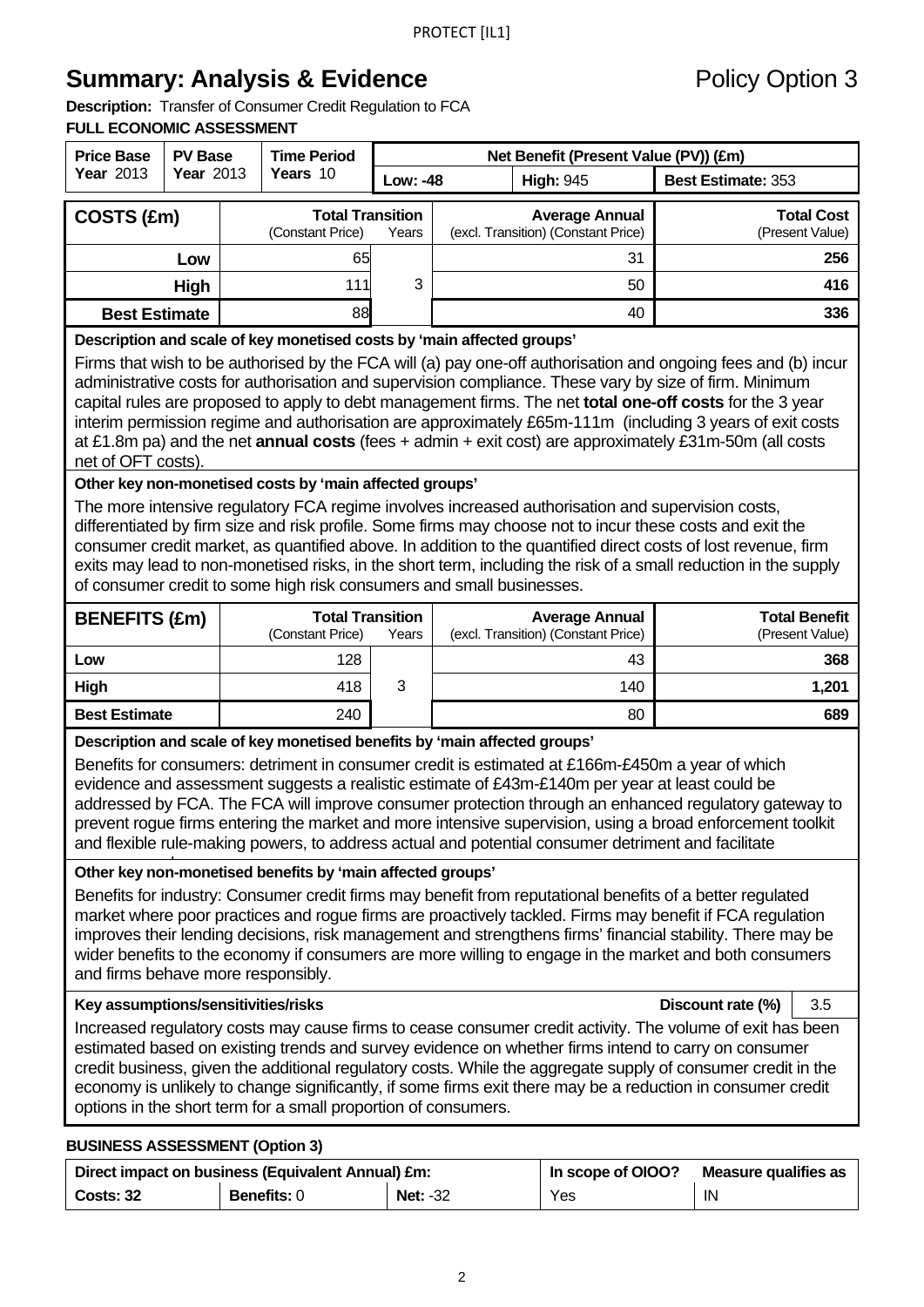# **Evidence Base**

## **Background**

(FSMA)<sup>[1](#page-0-0)</sup>. A summary of consultation responses was published in July 2011<sup>2</sup>. 1. In December 2010 the Government launched a consultation on transferring responsibility for the regulation of consumer credit from the Office of Fair Trading (OFT) under the Consumer Credit Act 1974 (CCA) to the Consumer Protection and Markets Authority (now known as the Financial Conduct Authority (FCA)) under the Financial Services and Markets Act 2000

2. In January 2012, the Government announced its intention to proceed with the transfer, subject to the design of an FCA regime that was proportionate and suited to the different segments of the consumer credit market<sup>[3](#page-2-0)</sup>. The Government also committed to maintain the core consumer rights and protections afforded by the CCA under any new FCA regime. The Financial Services Act, which received Royal Assent in December 2012, includes provision enabling the transfer of consumer credit regulation.

3. In its response to the March 2012 BIS Select Committee report into debt management<sup>[4](#page-2-1)</sup>, the Government indicated in May 2012 that, subject to a proportionate regulatory regime being designed, the transfer to the FCA would take place in April 2014<sup>[5](#page-2-2)</sup>.

4. In March 2013, the Government confirmed its intention to proceed with the transfer and published a detailed consultation document, which set out the proposed design of the new regulatory regime and explained the draft secondary legislation that will effect the transfer.

5. This final impact assessment (IA) builds on the previous consultation stage IAs published in December 2010 and in March 2012.

6. The Government used the March consultation exercise to gather further evidence to support the analysis of the impact of the transfer. Changes which have been made in light of stakeholder views and evidence are highlighted in subsequent sections of this document.

7. This impact assessment also draws on a cost-benefit analysis (CBA) published by the FCA (then the Financial Services Authority) in March and on independent analysis and research commissioned by the FCA to support its CBA, principally a report by Europe Economics (EE)  $^6$  $^6$ 'Transfer of the Consumer Credit Regime: Compliance - Costs and Firm Behaviour'. The evidence base for this report includes a quantitative survey of over 100 consumer credit firms and over 60 qualitative in-depth interviews (both carried out by Policis). EE developed models of the drivers of cost compliance and profit impacts to assess the incremental compliance costs and understand the behavioural response of firms given the regulatory change. See annex A for the EE explanation of their approach to costs and impacts.

<sup>1</sup> http://www.hm-treasury.gov.uk/consult\_consumer\_credit.htm

<sup>2</sup> http://www.hm-treasury.gov.uk/consult\_consumer\_credit.htm

<span id="page-2-0"></span><sup>3</sup> http://www.hm-treasury.gov.uk/consult\_financial\_regulation.htm

<span id="page-2-1"></span><sup>4</sup> [http://www.parliament.uk/business/committees/committees-a-z/commons-select/business-innovation-and-skills/news/debt](http://www.parliament.uk/business/committees/committees-a-z/commons-select/business-innovation-and-skills/news/debt-management-chairmans-comments/)[management-chairmans-comments/](http://www.parliament.uk/business/committees/committees-a-z/commons-select/business-innovation-and-skills/news/debt-management-chairmans-comments/) [5](http://www.parliament.uk/business/committees/committees-a-z/commons-select/business-innovation-and-skills/news/debt-management-chairmans-comments/)

<span id="page-2-2"></span>http://news.bis.gov.uk/Press-Releases/Better-help-for-consumers-in-financial-difficulty-from-payday-loans-67a77.aspx

<span id="page-2-3"></span><sup>6</sup> http://www.europe-economics.com/publications/europe\_economics\_final\_report\_6-3-13.pdf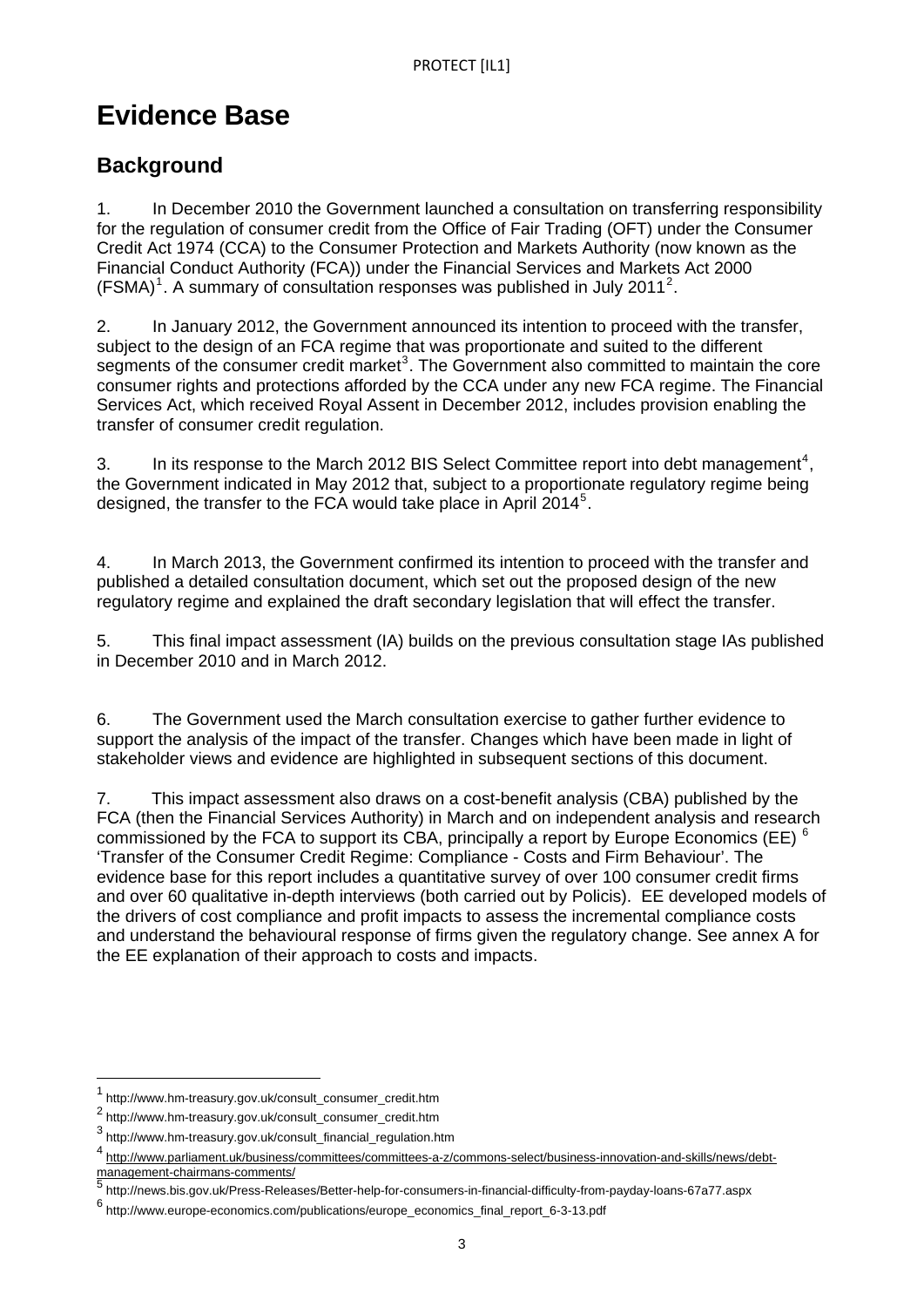## **Current Regulatory Responsibilities**

## **FCA**

8. The FCA is the UK's main financial services regulator with responsibility for most retail financial services, including insurance, investments, deposits, payment services, and first-charge residential mortgages.

9. The FCA's remit, functions, objectives<sup>[7](#page-2-3)</sup> and powers are set out in the Financial Services and Markets Act (FSMA). To carry on FSMA regulated activities, firms must usually become authorised by the FCA (or become the Appointed Representative of an authorised person), in so doing showing that they satisfy 'threshold conditions' required of all authorised firms. Firms must comply with the rules set out in the FCA's Handbook, which are subject to cost-benefit analysis and consultation and have the force of secondary legislation.

## **OFT**

10. The OFT is the UK's consumer and competition authority, with a broad remit covering the whole of the UK economy. The OFT does not have rule-making powers. The statutory requirements with which firms must comply are set out in the Consumer Credit Act (CCA) and secondary legislation.

11. The OFT is required to issue guidance setting out how it will exercise its functions under the CCA on the practices that would call into question a firm's fitness to hold a licence. The CCA also confers rights on consumers, for example the right to withdraw from a consumer credit agreement within a specified time-period.

The OFT is to be replaced as part of the Government's wider reform of the competition and consumer landscape. The Government will establish a new Competition and Markets Authority (CMA) that will operate the combined OFT and Competition Commission markets regime.

## **Issue**

12. Concern regarding how the current regulatory regime functions centres on two main issues:

- 1. The limitations of the CCA regime, namely:
	- 1a. the limitations of CCA powers;

1b. the time it takes to change primary legislation to react to the rapidly changing and diversifying market; and

2. The split in regulatory responsibilities between the OFT and FCA.

## **1. Limitations of the CCA Regime**

<span id="page-3-0"></span>13. Concerns have been raised that the consumer credit licensing system has not worked sufficiently well to protect consumers from abuse by some consumer credit providers<sup>[8](#page-3-0)</sup>. The OFT is not empowered to outlaw emerging unfair practices. It relies, to some extent, on the deterrent effect of individual enforcement cases - which can be subject to a lengthy appeals process. Its

<span id="page-3-1"></span> 7 http://www.fca.org.uk/about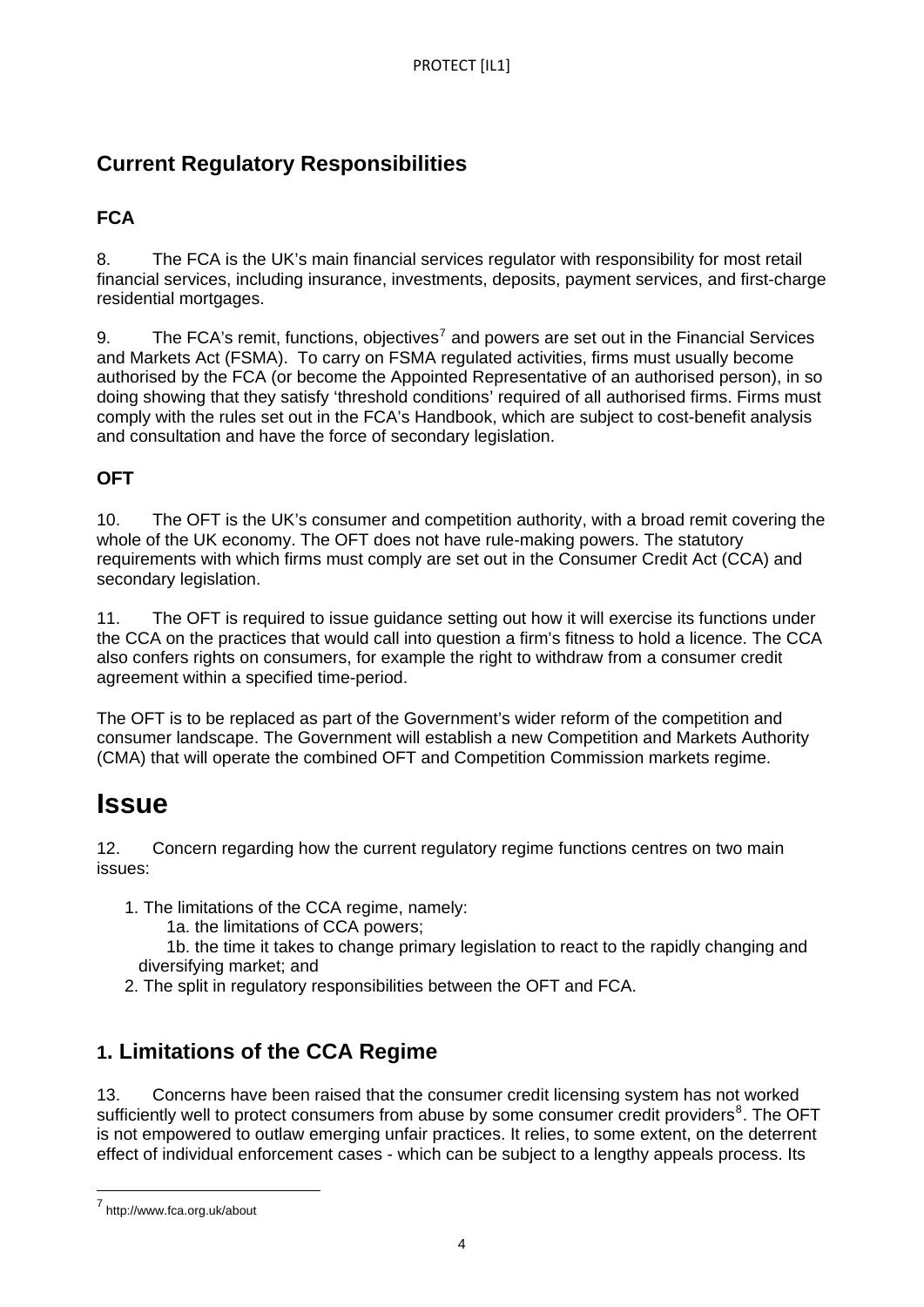enforcement powers are very limited, particularly when compared with the FCA's broad suite of powers and sanctions over other financial services sectors.

14. Amending and making changes to the CCA requires Parliamentary approval and can therefore entail substantial delays between identification of problems in the market and enactment of additional legislation to address them. The FSMA regime, in contrast, has broad rule-making powers to address new problems as they arise.

## **1a. Limitations of CCA powers**

15. Under the current regime, permanently revoking a firm's consumer credit licence (the principal sanction available to the OFT) can be a lengthy process which in some cases has taken up to two years. For example, the OFT first imposed requirements on Yes Loans in 2009, but it was not until 2012 that a decision was taken to revoke their consumer credit licence after the OFT found that the company had not complied with the previous requirements imposed on it<sup>[9](#page-3-1)</sup>. The OFT found that the company was harming consumers by (among other practices) using high pressure sales tactics to persuade consumers to provide their debit or credit card details on false premises, and deducting brokerage fees without making it clear that a fee was payable, and/or without the consumer's consent.

16. There are two main limitations in the OFT's regulatory powers that can cause problems for consumers. Because the OFT has limited control over the individuals running consumer credit firms, should the OFT identify areas of consumer detriment or non-compliance, it is possible for a firm to establish another consumer credit firm, perhaps with a different colleague applying for the licence, and then operate as before using the same detrimental business practices. In addition, other firms in the market might be able to continue the same detrimental practices, but the OFT would have to take action against each one separately, including court action where necessary.

17. The CCA requires the OFT to issue guidance on behaviours and practices which it considers may call into question a firm's fitness to hold a consumer credit licence. For example, it has issued guidance in relation to irresponsible lending<sup>[10](#page-4-0)</sup>, debt collection<sup>[11](#page-4-1)</sup> and debt management<sup> $12$ </sup>. This requirement to issue guidance is intended to ensure that the OFT makes clear what behaviours it views as unacceptable - but there are significant limits on the OFT's ability to require specific behaviours or actions because it has no rule-making powers.

<sup>8</sup> http://www.publications.parliament.uk/pa/cm200607/cmselect/cmtrdind/591/591we10.htm

<span id="page-4-3"></span><sup>9</sup> <http://www.oft.gov.uk/news-and-updates/press/2012/15-12><br><sup>9</sup> http://www.oft.gov.uk/about-the-oft/legal-powers/legal/cca/irresponsible

<span id="page-4-2"></span><span id="page-4-1"></span><span id="page-4-0"></span><sup>11</sup> http://www.oft.gov.uk/OFTwork/publications/publication-categories/guidance/consumer\_credit\_act/oft664<br>12 http://www.oft.gov.uk/obered.oft/businese.logflote/credit\_licences/oft266.pdf

http://www.oft.gov.uk/shared\_oft/business\_leaflets/credit\_licences/oft366.pdf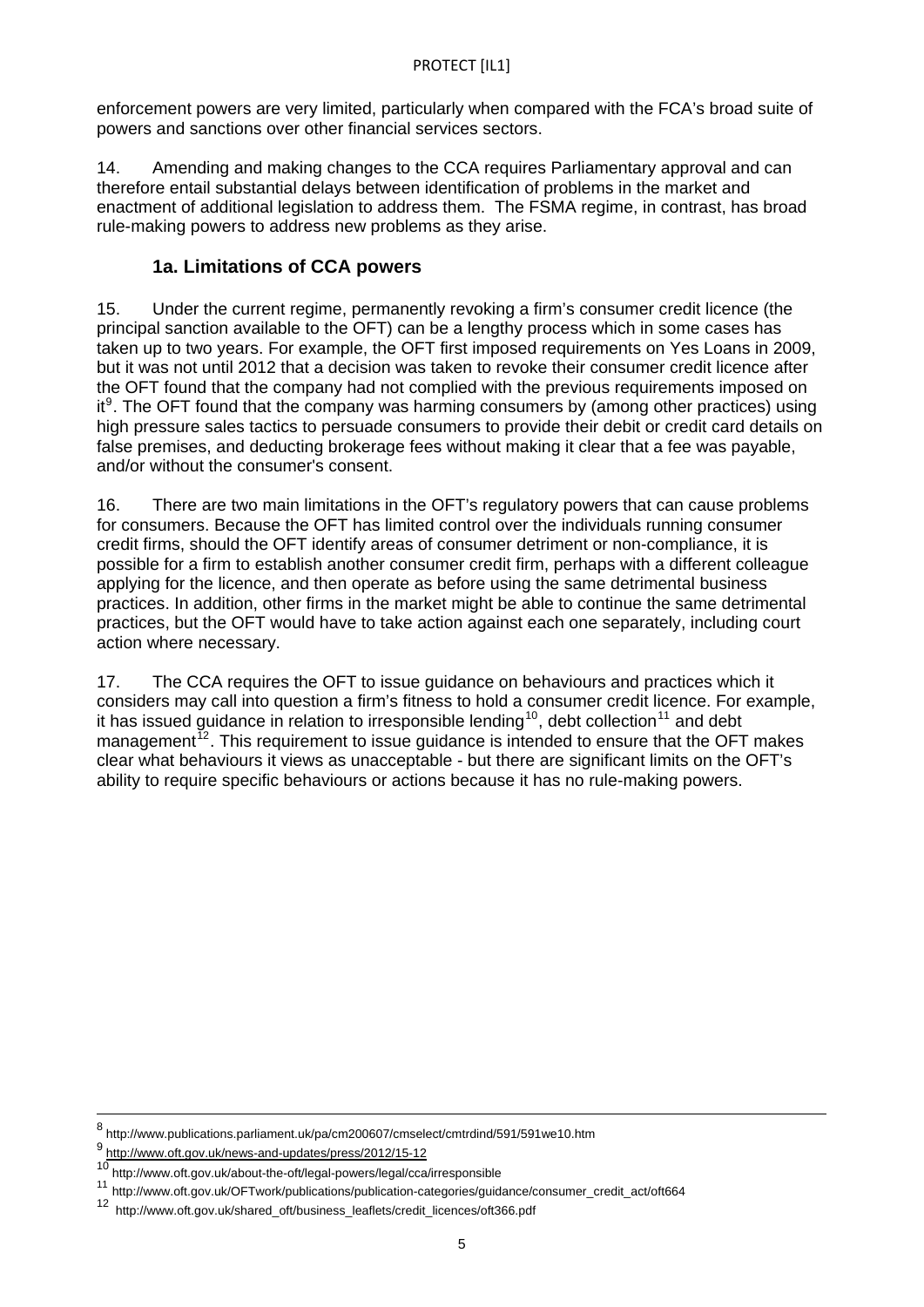## **Box: Criticism of the current regulatory arrangements**

## **Consumer representatives**

A number of consumer organisations are critical of the current regulatory arrangements. For example, in a submission to BIS, Citizens Advice set out views that current consumer protection regulation as under-resourced, too slow to respond to problems in the market and too reactive<sup>[13](#page-4-3)</sup>. In sum, Citizens Advice felt that the current regime does not ensure adequate protection for consumers, and Citizens Advice would prefer a consumer credit regulator to have rule-making powers.

## **BIS Select Committee**

The BIS Select Committee carried out an investigation into Credit and Debt in 2011/12<sup>[14](#page-5-0)</sup>. They concluded that improvements needed to be made to the regulation of the debt and credit industry. Amongst their recommendations were that higher-risk credit businesses should be charged higher consumer credit licence fees, a fast-track procedure to suspend credit licences should be introduced and the regulator should be given the power to ban harmful products<sup>[15](#page-5-1)</sup>.

## **National Audit Office**

The National Audit Office (NAO) has recently conducted a review of the value for money of the current consumer credit regulatory regime. Among their initial conclusions was that the OFT has a low level of resources to regulate credit: the OFT spends £1 on regulation for every £18,000 lent.

The NAO found that the OFT has a good working relationship with consumer organisations and business, and the level of OFT knowledge of credit regulations and the credit landscape was valued.

However, it also found that there are real issues with the lack of information about the market and individual firms, meaning that OFT enforcement action was not properly targeted and that there was a lack of understanding of levels of consumer detriment for the different credit sectors. It also identified a key weakness in the current regime in that the OFT has inadequate regulatory powers for such a complex market.

## **1b. Changing primary legislation**

18. The fast pace at which the UK credit market has developed in recent years, combined with the dynamic nature of product development, has not always been matched by changes to the legislative and regulatory framework. The 2006 reforms of the CCA, which significantly reformed the 1974 Act, was the first major overhaul of consumer credit legislation for 32 years. Since the 2006 reforms the consumer credit market has changed markedly with innovations such as instant loans via the internet or text message, and the increase in the availability and provision of payday loans as an alternative to mainstream credit.

<span id="page-5-2"></span>19. Many requirements of the consumer credit regime are enshrined in the CCA itself, meaning that primary legislation can be needed even to make relatively small legislative changes.

<sup>13</sup> http://www.citizensadvice.org.uk/print/bis\_credit\_and\_debt\_review\_-\_initial\_indication\_of\_strategic\_issues-2.pdf

<span id="page-5-0"></span><sup>14</sup> http://www.parliament.uk/business/committees/committees-a-z/commons-select/business-innovation-and-skills/inquiries/parliament-

<span id="page-5-1"></span><sup>2010/</sup>debt-management/<br><sup>15</sup> http://www.oft.gov.uk/news-and-updates/press/2012/95-12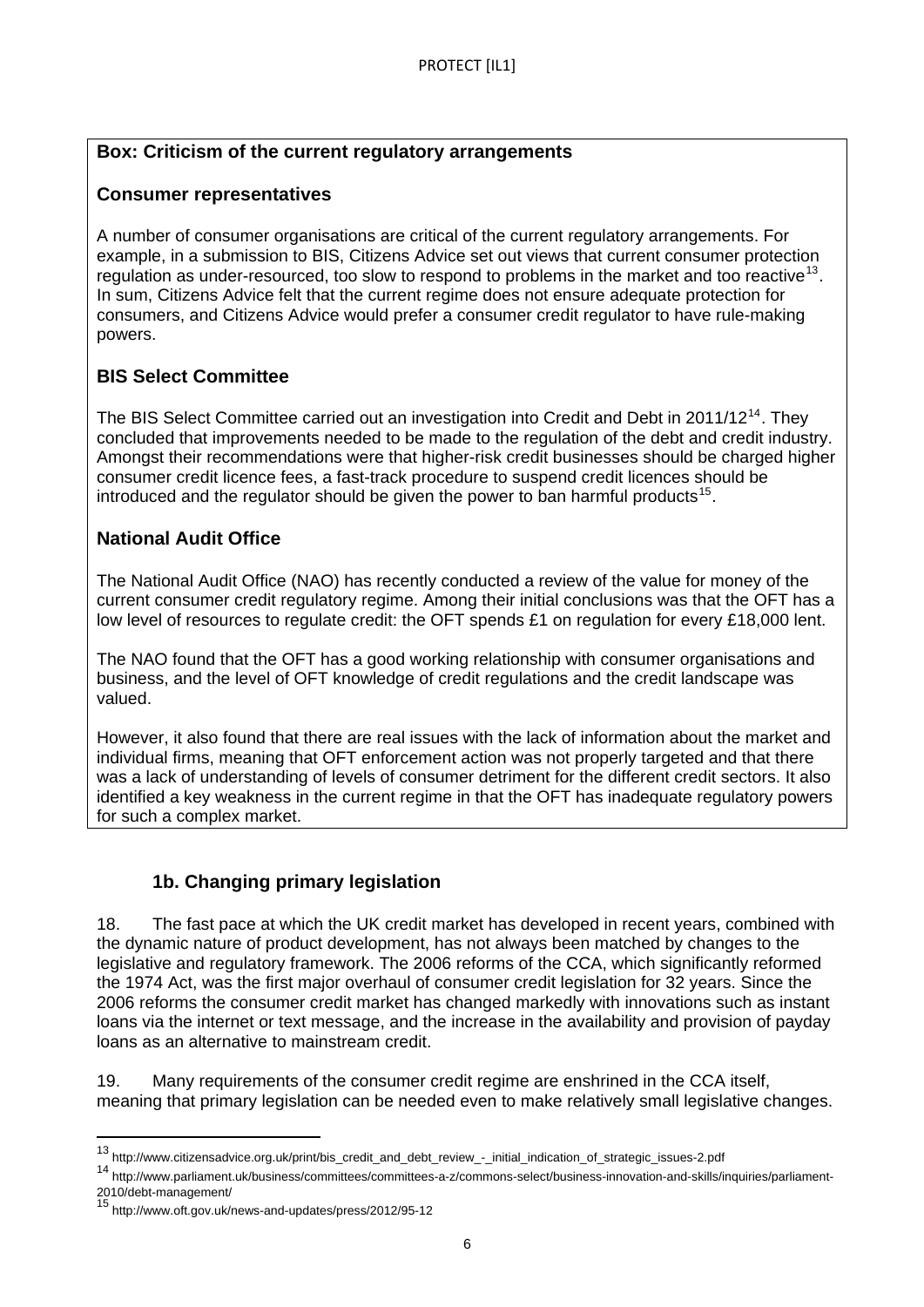Under FSMA, in contrast, the FCA has access to a range of powers delegated from legislation (including powers to make and enforce rules), allowing a more flexible and quicker approach to regulation in this rapidly evolving market.

## **2. The split in regulatory responsibilities between the OFT and FSA**

20. Because of the split in regulatory responsibility there are overlaps in the population of firms regulated by the FCA and the  $\overline{OFT}^{16}$  $\overline{OFT}^{16}$  $\overline{OFT}^{16}$  and across financial products. For example, a firm may be authorised and regulated under FSMA for the provision of mortgage advice and arranging insurance and also licensed under CCA to carry on the business of consumer credit, debt adjusting and debt counselling. This can lead to duplication of compliance costs and burdens for firms and differences in regulatory approach, which may lead to uncertainty for business as well as consumers.

21. Accountability for some objectives relating to retail financial services is split between the OFT, FCA, Local Authority Trading Standards Services (LATSS)<sup>[17](#page-6-0)</sup>, specialist Illegal Money Lending teams, the Department for Enterprise, Trade and Investment in Northern Ireland (DETI), the Department for Business, Innovation and Skills (BIS) and HM Treasury. This can be made to work most of the time, helped by concordats between the relevant organisations, and can indeed deliver benefits. However, the split in responsibility makes it difficult for regulators to take a strategic view of priorities across the entire retail financial services sector. Decisions are driven by the different legal duties and powers of individual regulators.

22. Overall, respondents to the Government's December 2010 consultation on consumer credit regulation balance favoured a single regulator for consumer credit and other retail financial services.

23. In addition to overlaps in the regulated population, there are also regulatory overlaps in relation to particular financial services products which may be confusing for consumers. For example, a current account is regulated by the FCA but the overdraft facility is regulated by the OFT under the CCA. Mortgage products with unsecured loan elements span both regimes, as do credit cards (because the use of credit cards as payment instruments is regulated by the FCA, but the underlying credit agreement is regulated by the OFT). Examples of the sort of boundary issues that have concerned both regulators include the right of set-off, unfair bank charges and product bundling and the treatment of consumers in financial difficulty (e.g. where consumers have both mortgage and unsecured debts).

## **Rationale for Intervention**

 $\overline{a}$ 

24. The consumer credit market shares many common features with other financial services markets but with specific issues in relation to vulnerable consumers, including:

• Information asymmetry – given the complexity of consumer credit contracts, consumers often have access to insufficient or imperfect information about the product or firm with whom they are transacting. This is compounded by the fact that financial capability is low, and that consumers may seek credit infrequently, and often in times of crisis, when they are particularly vulnerable.

<sup>&</sup>lt;sup>16</sup> The FSA directly authorise around 19,000 firms of which around half also hold a consumer credit licence. In addition there are around 83,000 Appointed Representatives of which around 11% also hold a consumer credit licence. Of the 47,600 active OFT Consumer Credit licence holders, around 10,000 were also directly authorised by the FSA, 9,000 were appointed representatives and 26,000 were OFT licensed only.

<span id="page-6-1"></span><span id="page-6-0"></span><sup>&</sup>lt;sup>17</sup> For example, Trading Standards Services currently have powers to prosecute under the CCA (and take enforcement action under the Enterprise Act 2002) and consequently collect evidence on the activities of licence holders (which contributes to market oversight), provide local advice to businesses on credit matters, supply intelligence to OFT for licensing purposes and monitor compliance with OFT sanctions.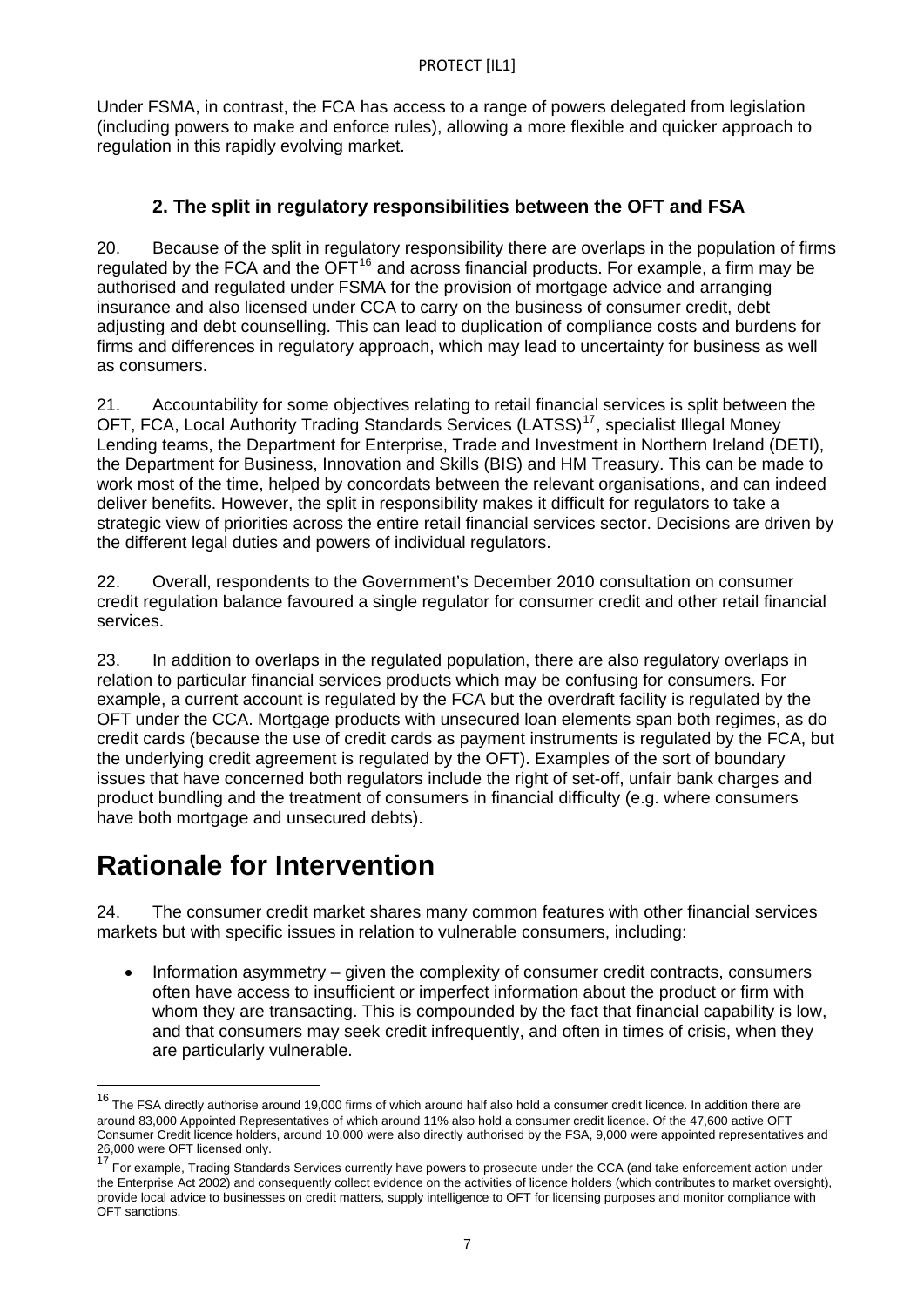- Imbalance in bargaining power often, the information asymmetry is compounded by consumers' circumstances in a way which tilts the balance of power further towards the lender; for example, consumers who may find themselves unable to access traditional sources of credit due to a poor credit history or because their income is simply too low may resort to illegal money lenders.
- Financial stress Bristol University research into the impact of proposals for a cap on the cost of credit suggests that over half of consumers of certain high cost credit products, pawnbroking, retail payday and online payday loans, had experienced financial stress in the previous 12 months. $18$

25. Regulation should ensure that a market functions well: that there is a thriving, competitive industry which serves consumers' needs and where consumers are treated fairly. The Government believes that the market is not functioning as well as it should and the regulatory regime cannot keep pace with the market. The nature of the credit marketplace – where consumers are often, by definition, at a disadvantage – and evidence of considerable unaddressed detriment in the consumer credit sector has confirmed the Government's view that there is a strong argument for a new regulatory approach, which should seek to ensure that firms treat consumers fairly.

26. The Government also wants to reap the benefits of bringing regulation of how retail financial services firms conduct business with their customers under a single regulator and of a unified, coherent regulatory approach.

27. The Government's ambition is to create a world-class regulatory regime that keeps pace with a dynamic consumer credit market; responds to actual or potential gaps in consumer protection; and places a proportionate regulatory burden on business.

## **Description of options considered**

28. Alternatives to regulation were ruled out early in the process as it was clear that in identifying potential options for reform, non-regulatory options are unlikely to satisfactorily achieve the objectives set out above. Member States are also obliged by the Consumer Credit Directive to ensure that creditors are supervised.

Three options were therefore considered:

- Do nothing;
- Retain and enhance the CCA to ensure better consumer protections and leave enforcement in a separate regulatory body; and
- The preferred option:Transfer regulation of consumer credit to the FCA under a FSMA-based regime.

## **Option 1: Do Nothing**

29. 'Do nothing' would leave the regulation of consumer credit with the OFT or its successor body. On 14 October 2010 the Secretary of State for Business, Innovation and Skills announced major reforms to the consumer landscape<sup>[19](#page-7-0)</sup> with far reaching implications for the future of the OFT. BIS consulted in June [20](#page-7-1)11<sup>20</sup> as part of a wider review of consumer empowerment and protections. The Government response<sup>[21](#page-7-2)</sup>, published in April 2012, set out that in future, responsibility for each aspect of consumer advice, representation and enforcement should rest

<sup>&</sup>lt;sup>18</sup> University of Bristol (2013) the Impact on Business and Consumers

<span id="page-7-0"></span><sup>19</sup> http://www.bis.gov.uk/consumer

<span id="page-7-3"></span><span id="page-7-1"></span><sup>20</sup> http://www.bis.gov.uk/assets/biscore/consumer-issues/docs/e/11-970-empowering-protecting-consumers-consultation-on-

<span id="page-7-2"></span>institutional-changes.pdf<br><sup>21</sup> http://www.bis.gov.uk/assets/biscore/consumer-issues/docs/e/12-510-empowering-protecting-consumers-government-response.pdf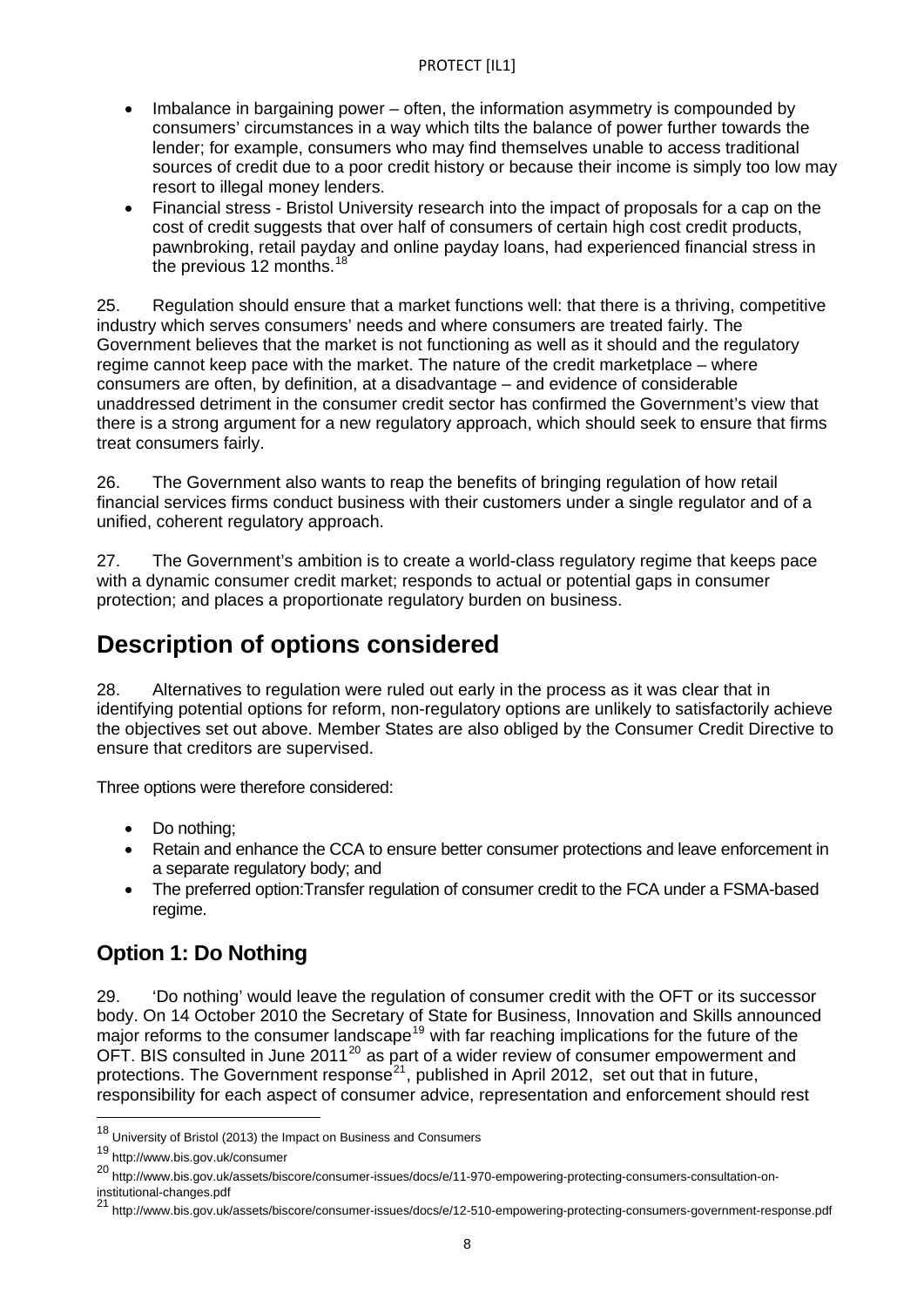mainly with one of three key institutions: the Citizens Advice Service, LATSS and the proposed new Competition and Markets Authority (CMA). The OFT will be abolished on 31 March 2014.

30. In March 2011, BIS published a consultation<sup>[22](#page-7-3)</sup> on proposals to merge the competition functions of the OFT and the Competition Commission to create the CMA. The Government responded<sup>[23](#page-8-0)</sup> in March 2012 confirming that it intended to create the CMA with the aim of improving markets and helping consumers and businesses by providing greater coherence in competition practice and a more streamlined approach to decision making.

31. There were a number of concerns raised by stakeholders should responsibility for consumer credit move to the new CMA. There was a risk that consumer credit would not be a natural fit with the CMA's competition responsibilities, which would impact the ability of the CMA to deliver credit regulation satisfactorily in the future. There would also be a risk of distracting the CMA from building the core competition functions of the new organisation.

32. In light of the above, doing nothing and leaving the regulation of consumer credit with the OFT would be impossible to achieve once the OFT is formally abolished. However, this option remains the counterfactual to compare to the other options.

## **Option 2: Establish a new regulatory body with enhanced powers under the CCA**

33. Option 2 would involve setting up a new regulator for consumer credit. Establishing a new dedicated credit regulator would require a new body to be set up with consequential governance costs. It was estimated that the new body would require an additional board and some additional administrative staff (the Consumer Credit Group within OFT already pays for its proportion of OFT overheads, rent etc via the consumer credit licence fee so such costs would not be additional to this option).

34. Two options for the new regulator were considered – transfer consumer credit regulation to the new CMA or establish an entirely new, dedicated consumer credit regulator.

## **Benefits of Option 2**

 $\overline{a}$ 

35. Benefits of this option include a high degree of continuity in terms of regulatory processes (including the licensing regime and enforcement powers), as well as consumer protections and business requirements, with retention of well-known and understood requirements on firms. It would also allow a targeted approach, addressing specific issues known to give rise to consumer detriment, while minimising additional costs to business.

36. A package of measures was considered as a means to enhance the CCA to allow a new CCA-based regulatory approach to prevent consumer detriment before it arises and to tackle rogue firms. Measures include:

- Expanding current supervision and enforcement activities by classifying more licensing categories as high-risk and undertaking more sectoral compliance reviews;
- Undertaking new supervision and enforcement activities, by undertaking a one-off relicensing of firms in high-risk categories; and
- Giving new powers to the regulator including a power for the regulator to be able to apply to the courts for compensation orders and increasing the fines limit.

<span id="page-8-1"></span>37. However, the measures considered in Option 2 do not address all the issues raised during the 2010 consultation in relation to limitations of the CCA regime. Principally they are not likely to

<sup>22</sup> http://www.bis.gov.uk/assets/biscore/consumer-issues/docs/c/11-657-competition-regime-for-growth-consultation

<span id="page-8-0"></span><sup>23</sup> http://www.bis.gov.uk/Consultations/competition-regime-for-growth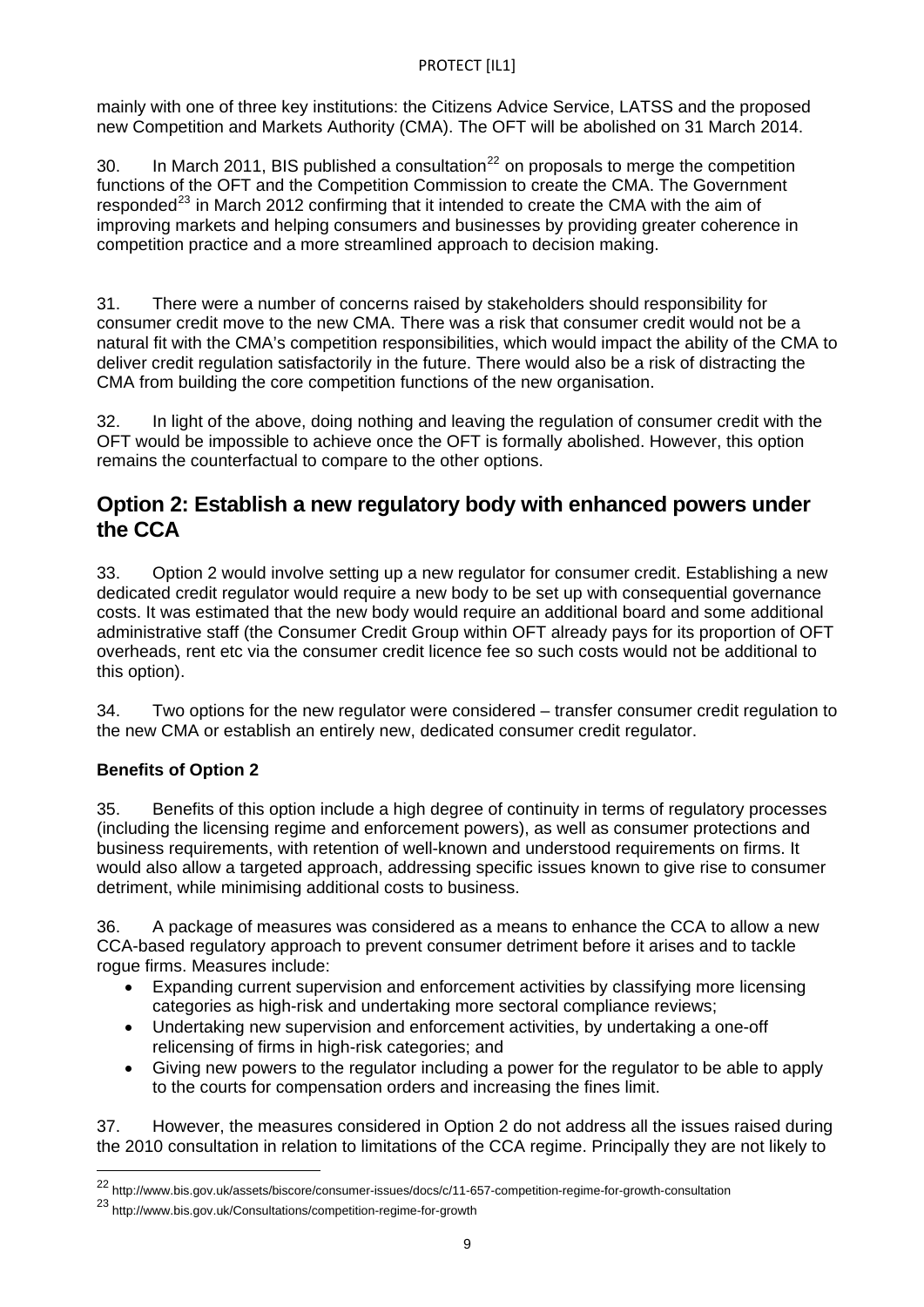provide the flexibility that the regulator needs to keep up with changes in the credit market so that as new drivers of consumer detriment emerge they are addressed quickly. The ability of the FCA to develop new rules (following consultation) will allow the FCA to make prompt and tailored responses to product and service innovations that are harmful to customers.

38. In addition the FCA does not rely solely on detailed rules prescribing behaviour in the way that under the CCA the OFT relies on the detailed provisions in primary legislation. The FCA also requires that firms comply with 'Principles for Business' such as the principle that a firm must conduct its business with due skill, care and diligence; that it must treat its customers fairly; and that it must deal with regulators in an open and cooperative way. This helps ensure that firms comply not just with the letter of the rules but the spirit of the wider regime. Examples of high-level conduct standards include, for example, rules on having appropriate systems and controls in place to ensure that risk within a firm is properly identified and managed.

39. Also the enhanced CCA option would continue to rely on statutory requirements which can, in isolation, lead to firms taking a 'tick box' compliance approach. Other disadvantages to this approach include no improvement in coherence of the regulatory landscape and no market oversight for all retail financial services.

### **Costs for Option 2**

40. Option 2 would be funded by a variable fee for credit licensees. The OFT consulted in December 2009 on the possibility of introducing a differentiated fee structure to take account of the different costs arising from its risk-based approach to regulation, to ensure that fees were fair and proportionate and to enhance the regulator's financial sustainability during periods of change in the size of the credit market.

41. It set out a preferred option for a system which defined applications as straightforward, moderately complex or complex, to be further refined with a scaling factor to include size of credit business and/or overall size of business. The proposal received a mixed reception, with approximately half of respondents opposed. At the time the OFT estimated that it would take around two years before a differentiated fees system could be implemented.

42. This option would mean a considerable increase in the licence fee to fund the increase in authorisation and supervision costs. The table below gives an indication of the potential cost to business of introducing an enhanced CCA regime.

| <b>Enhanced CCA (BIS estimates)</b>            | £m        |
|------------------------------------------------|-----------|
| <b>Pre Transfer</b>                            |           |
| Transfer costs, IT, Staff moves <sup>24</sup>  | 2.5       |
| <b>Transition one-off costs</b>                | 2.5       |
| Relicensing – costs to regulator <sup>25</sup> | $5 - 7$   |
| Reporting <sup>26</sup>                        | 4.7       |
| <b>Total Transitional/one-off (approx.)</b>    | $14 - 17$ |
|                                                |           |
| <b>Ongoing annual costs</b>                    | £m        |
| Periodic and authorisation fees <sup>27</sup>  | 11.6-12.6 |
| Reporting <sup>28</sup>                        | $1 - 3.5$ |
| <b>Total ongoing annual costs</b>              | 12.6-16.1 |

<sup>24</sup> See annex B

<span id="page-9-0"></span><sup>25</sup> Cost to regulator of authorising firms = 47,000 firms \* 4 hours \* £17 (hourly rate of HEO)

<span id="page-9-1"></span><sup>26</sup> Admin cost to firms of authorisation form = 47,000 firms \* 7 hours \* £25 (hourly rate of director)

<span id="page-9-4"></span><span id="page-9-2"></span><sup>27</sup> Existing OFT licence fees of £10m + £1 to £2m for additional market reviews + £0.6m for additional board members for new regulator's board<br><sup>28</sup> Additional annual reporting by firms to regulator = £43,000 \* 3 hours \* £25 (hourly rate of director)

<span id="page-9-3"></span>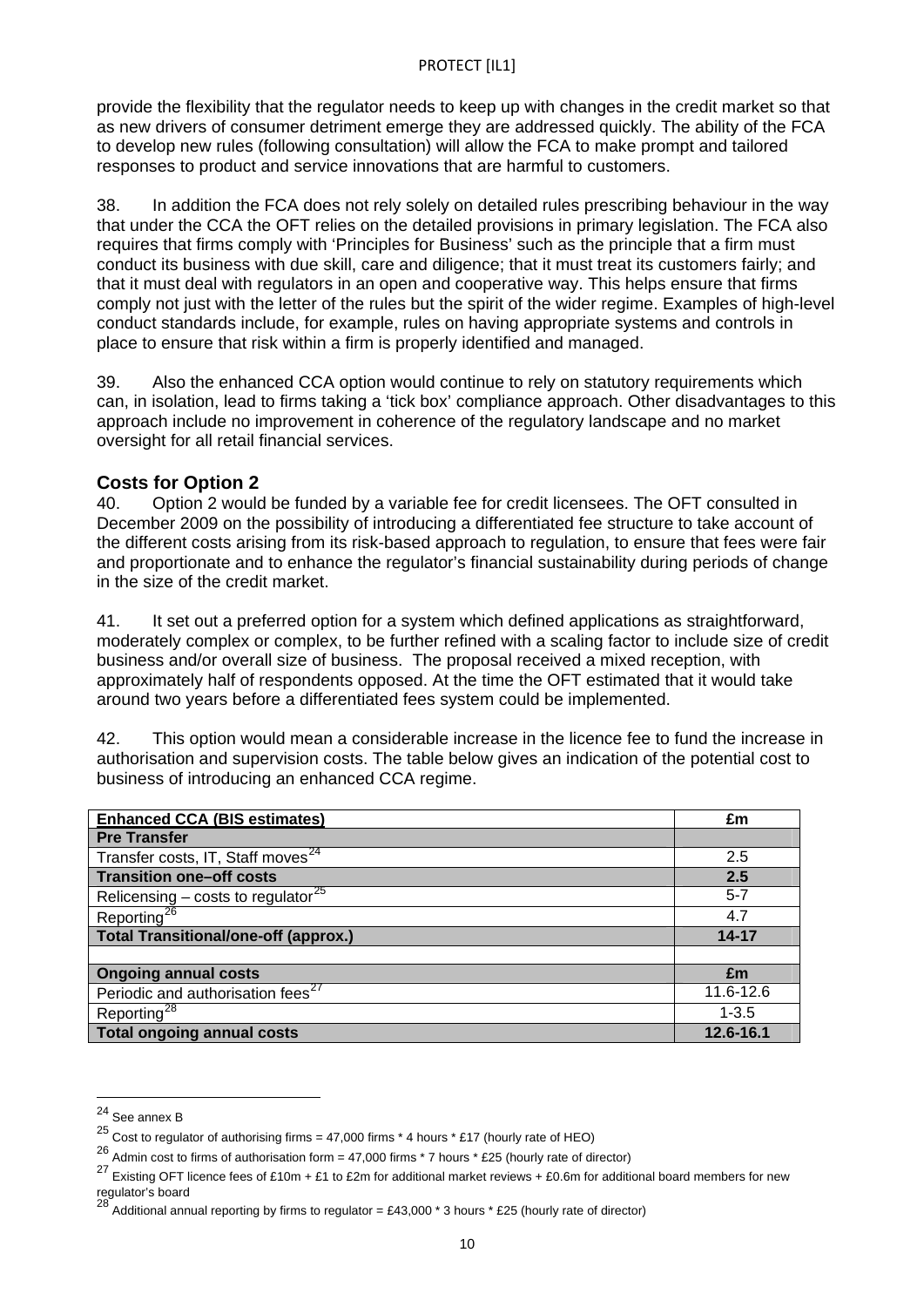43. An enhanced CCA-based approach would provide additional scrutiny at the gateway to the market (to ensure rogue firms were not given licences). We assume this would involve additional reporting costs for firms and additional scrutiny costs for this new regulator.

44. We assume that additional ongoing supervision would involve additional market reviews (which the OFT has estimated at up to  $£1m$  in cost to them) and other information requests by OFT, which would create additional reporting costs for business.

45. The increase in fees and admin costs to pay for the enhanced regulation would have an impact on the licence holders' willingness to remain licensed and therefore lead to some exit. This is a relevant point to consider when comparing options but is a non-monetised cost. The change in fees is possible under the existing Consumer Credit Act and does not involve a change in regulation i.e. OFT could change fees now.

46. At this stage we believe that all the changes to supervision, licensing and fees in this option are possible under the existing Consumer Credit Act; thus these costs are not associated with a change in regulation (and so not in scope of OITO), but with administrative change of establishing the standalone body. However, the costs are useful as a comparison to the transfer to the FCA.

## **Option 3 Transfer responsibility for regulation and supervision of consumer credit from the OFT to the FCA**

## **Background**

47. The Government wants to bring about a step-change in regulation of consumer credit, achieved through the FCA's wider range of tools and powers, increased resources and greater flexibility to tackle detriment and respond more quickly to market changes. It also wants to establish a regime which is suited to the consumer credit market, that the requirements placed on firms are proportionate and which helps to support a thriving and competitive marketplace that meets consumers' needs.

48. The Government and FCA have developed a two-tier regime which takes a differentiated approach to authorisation and supervision, reflecting the highly diverse nature of the consumer credit market. Firms undertaking lower risk activities such as offering loans where no interest or charges are applied or firms whose credit activity is secondary to its main business will be eligible for the 'limited permission' regime, under which they will have to meet a modified set of conditions to enter the market and will subject to an appropriate and proportionate degree of supervision. Not for profit debt advice providers will also come under the limited permission regime, with specific tailored regulatory arrangements.

49. The core regime will deliver a rigorous approach to consumer credit regulation and supervision.It is proposed to have the following features:

- A robust authorisation gateway appropriate to the risks of the activities carried out by the firm;
- Proactive supervision:
- Annual reporting of key information; and
- For debt management firms, requirements to hold capital to support consumer redress and wind-down in the event of liquidation – in order to protect client money held by these firms.

As outlined above, the 'limited permission' regime is a bespoke approach targeted at firms who are deemed to be lower risk. The regime for lower risk firms is proposed to have the following proportionate features:

A shorter, tailored list of threshold conditions;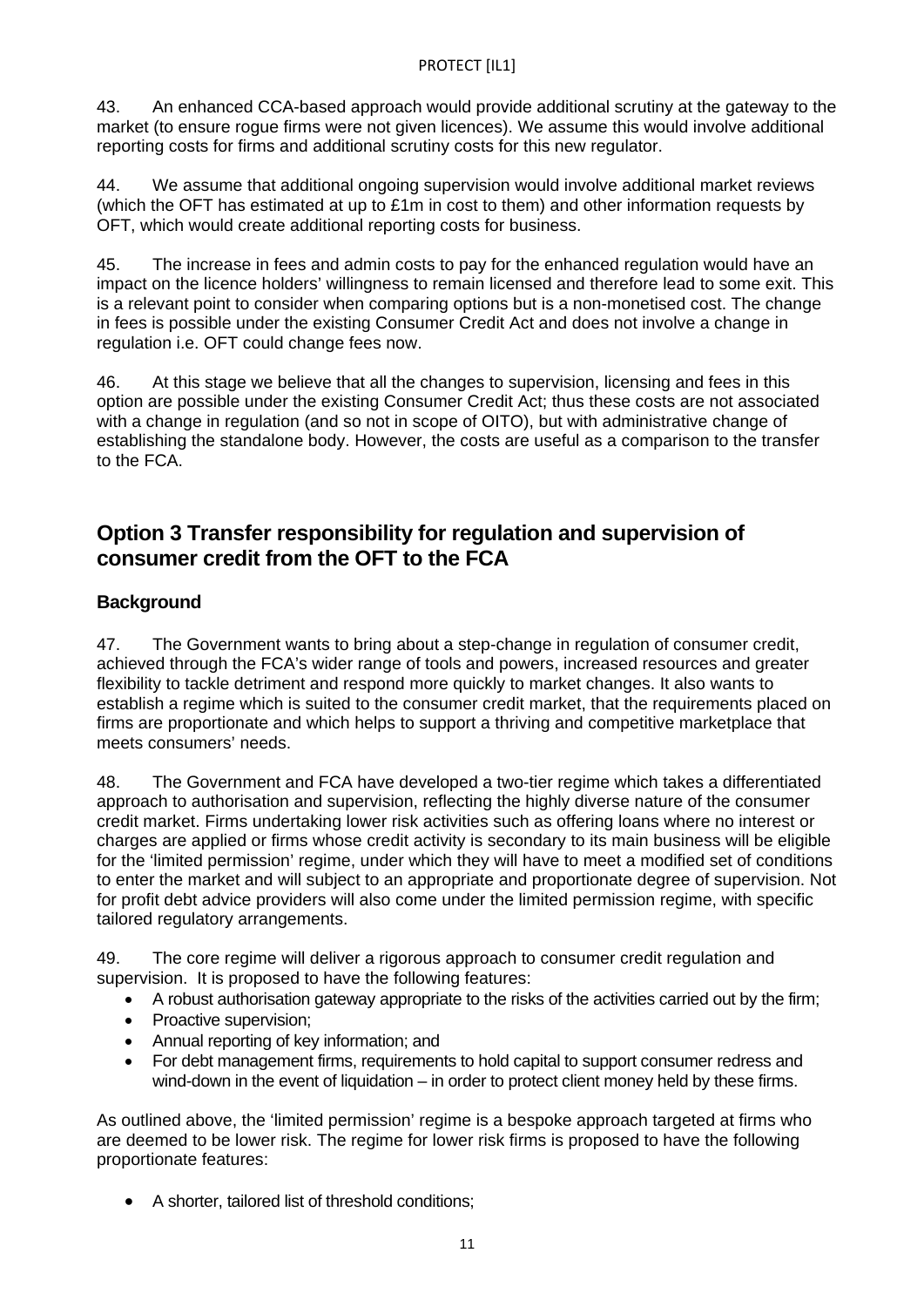- Reactive supervision, primarily responding to intelligence about crystallised risk;
- Annual reporting of basic information; and
- A lower assessment fee.

50. As an alternative to authorisation, firms (except most lenders) may instead make arrangements with an authorised firm to become their appointed representative. The authorised firm (the principal) will take responsibility for assessing the suitability of the appointed representative for providing regulated consumer credit activities and will be responsible for the appointed representative's ongoing compliance.

### **Transition**

<span id="page-11-0"></span> $\overline{a}$ 

51. To ensure a smooth transition for all firms from the OFT regime to the FCA regime, there will be a transitional period up to April 2016. OFT licensees will have the opportunity to register for an interim permission to continue the consumer credit activities for which they are licensed. At April 2016, interim permissions will expire<sup>[29](#page-9-4)</sup>, requiring firms to be authorised or to be appointed representatives. The compliance costs and burden for firms of applying for an interim permission will be minimal.

#### **Consultation responses**

52. Some industry respondents to the March 2013 consultation stage IA raised concerns regarding risks such as the impact on small lenders at point of sale and lending to small business (where these fall under the legal definition of "consumer"). Some industry respondents also argued that costs had been underestimated and total detriment overestimated. We explain below where we made alterations in this final IA to take account of evidence-based comments.

 $29$  There may be instances where the authorisation process is in train but not complete although the intention is to have most firms authorised by April 2014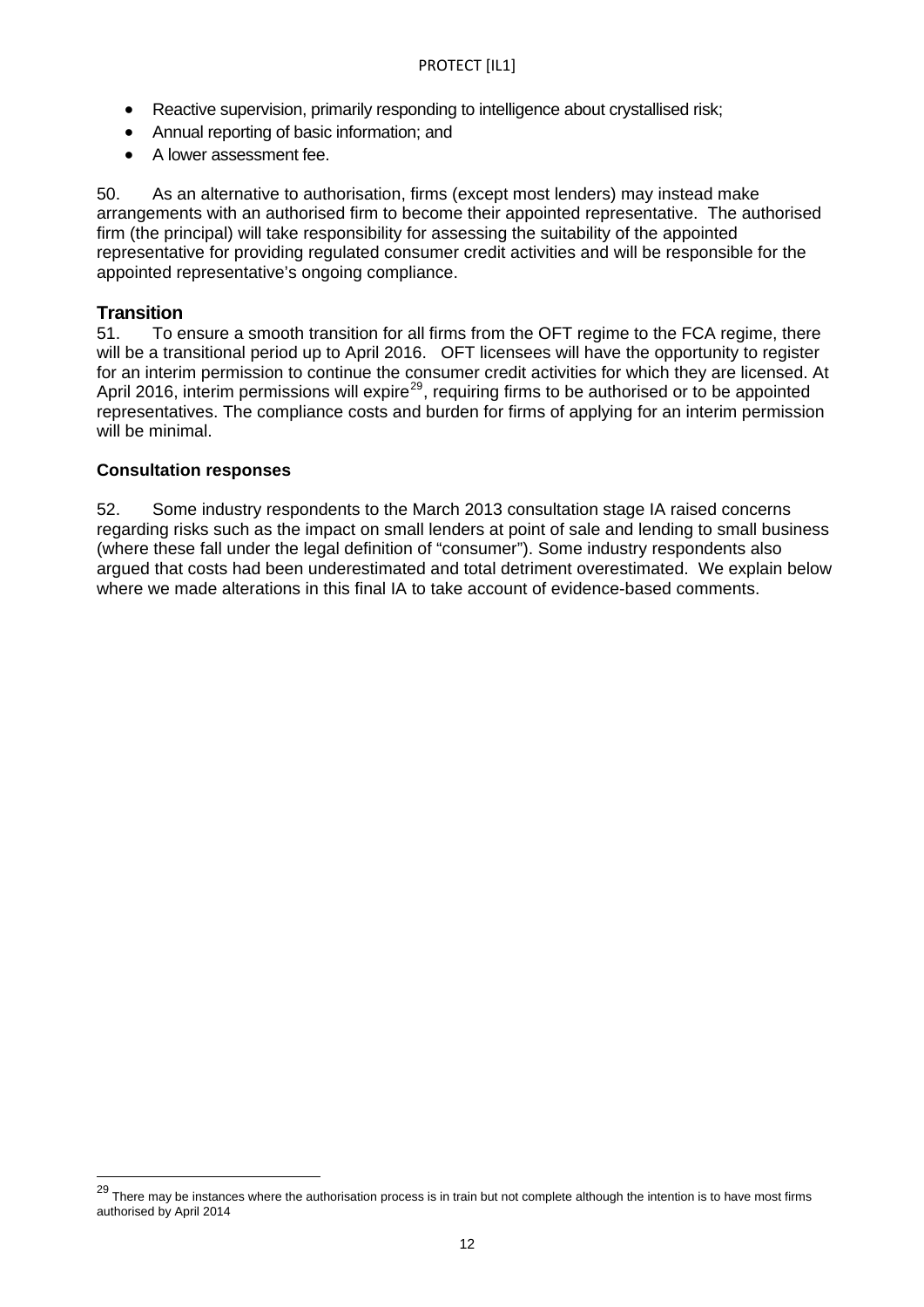## **Benefits of the Preferred Option[30](#page-11-0)**

Earlier sections set out the evidence supporting the need for an overhaul of consumer credit regulation and a fundamentally different approach. The key difference in approach is that the FCA will be able to tackle potential as well as actual consumer detriment in the following ways:

- **it will strengthen scrutiny at the gateway to the market**, especially of higher risk firms, preventing firms who do not meet its new and more stringent standards and requirements from entering the market. It will also, with LATSS and, in Northern Ireland, DETI, police the regulatory boundary, taking enforcement action against illegal lenders and firms offering credit services without appropriate authorisation;
- **it will require higher standards of firms,** for example, through more scrutiny of the integrity and competence of individuals in key positions in all firms and the application of high-level conduct standards;
- **it will supervise and monitor firms' behaviour** on an ongoing basis, focusing its resources on areas which could result in greatest consumer detriment,
- **it can make rules to address product and service innovations that are harmful to consumers** promptly and responsively and **it can put restrictions on products** and take action on advertising (financial promotions);
- **it has a broader and more flexible enforcement toolkit**, including the power to make unlimited fines and to take action against individuals in firms. These enforcement powers will act as a strong deterrent for non-compliance; and
- **it can ensure that consumers get redress** the FCA will have the power to require firms to provide redress. This will bring benefits to consumers where redress is given, and should also incentivise firms to take due care when dealing with consumers.

53. The Government's view therefore is that the transfer of consumer credit regulation to the FCA will bring significant benefits to both consumers and industry through the regulatory approach described above.

In particular, the FCA's more effective regulatory tools and framework discussed above will be effective in tackling known consumer detriment occurring in the non-mainstream lending market such as: payday loans<sup>[31](#page-12-0)</sup>, credit brokerage<sup>[32](#page-12-1)</sup>, debt management<sup>[33](#page-12-2)</sup> and home collected  $\text{credit}^{34}$  $\text{credit}^{34}$  $\text{credit}^{34}$ .

- 54. Issues identified in the non-mainstream market include:
	- High default charges and fees
	- Lack of competition leading to excess profits
	- Customers failing to engage effectively with the high cost credit market
	- Loans being continually rolled over with new loans being given on top of old
	- Widespread non-compliance with OFT Guidance
	- Misleading advertising

- Making false claims about the nature of the business
- Lack of competence amongst debt advisors.
- Unauthorised debiting of customer accounts
- Failure to pay refunds when they are due.

 $30$  See Government consultation from March 2013, table 1A page 9 for a comparison of both regimes.

<span id="page-12-0"></span><sup>31</sup> http://www.oft.gov.uk/OFTwork/credit/review-high-cost-consumer-credit/

<span id="page-12-1"></span><sup>32</sup> http://www.oft.gov.uk/news-and-updates/press/2011/62-11

<span id="page-12-2"></span><sup>33</sup> http://www.oft.gov.uk/about-the-oft/legal-powers/legal/cca/debt-management#named4

<span id="page-12-3"></span><sup>34</sup> http://webarchive.nationalarchives.gov.uk/+/http://www.competition-commission.org.uk/inquiries/current/homecredit/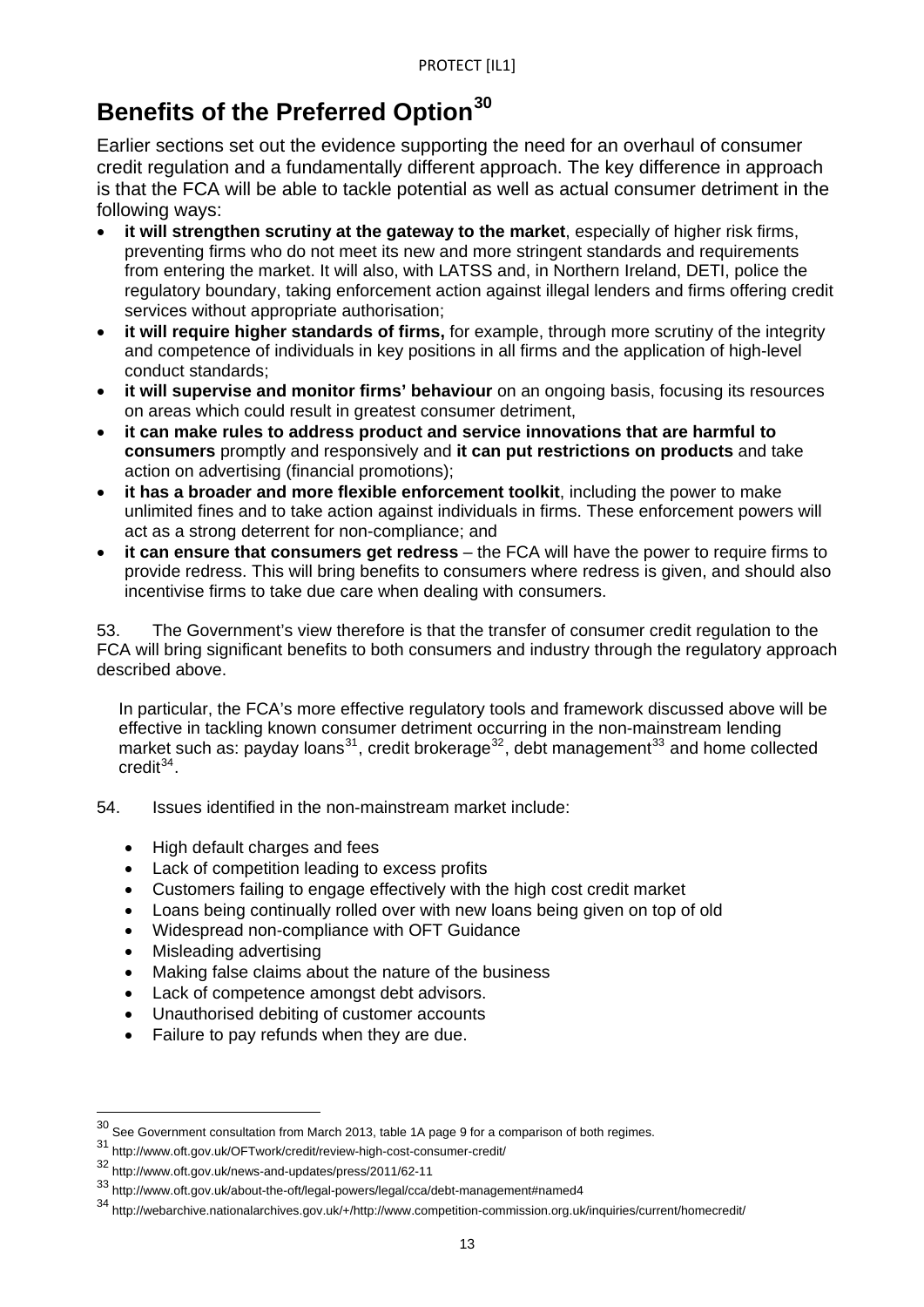55. Underlying problems have been highlighted in some parts of the market, including the lack of competition identified by the Competition Commission in the home collected credit market <sup>[35](#page-12-2)</sup> and the excess profits identified by the OFT<sup>[36](#page-13-0)</sup> being made in some sectors.

56. Unmanageable debt can then cause significant consumer harm including stress. A better regulated credit market should tackle poor practice on the part of consumer credit firms (e.g. inadequate assessment of the consumer's ability to afford credit) that may exacerbate over indebtedness and the personal, social and health problems associated with over indebtedness.

57. Furthermore some consultation responses pointed out that credit can itself be a contributor to unsustainable levels of indebtedness in consumers. While debt problems are often triggered by shocks to household expenditure, overexposure to credit can also provoke unmanageable debt problems. Information provided by Stepchange (a debt advice charity) estimates that of the £3.6bn in outstanding debt owed by their 190,000 clients; £2.15bn is owed by clients with contractual payments that are more than 50% of their net household income. This suggests that some of this credit is harmful in that it is contributing to an unsustainable situation for individuals. Stepchange estimates that there are nearly six million households that are either in or at risk of financial difficulty so the figures cited above are likely to be a small proportion of the overall picture.

## **Monetised benefits to consumers**

58. In order to estimate monetised benefits, the Government has taken both 'top down' calculations (i.e. estimating the total detriment currently and then estimating what proportion the FCA will be able to address) and also a 'bottom up' calculation (i.e. estimating how much detriment the FCA will be able to address based on current estimates of the impact of the OFT regime).

59. We added the bottom up approach as a result of the consultation and RPC opinion. While we believe that the top down methodology provides a robust estimate of aggregate detriment from consumer problems, it requires informed assumptions about the proportion of detriment the new regime is expected to tackle. The bottom up approach, on the other hand, is based upon NAO analysis of actual interventions by the OFT. Therefore the expectation of effectiveness of the new regime is more closely linked to a recent assessment of the current regime's effectiveness - as a baseline, we assume that the FCA will be as effective as the OFT. We believe that this is a conservative assumption, given the transformation in approach and the wider and powerful regulatory tools and powers of the FCA regime compared to the OFT (as described earlier).

60. We also requested in the consultation and searched for further evidence of aggregate consumer detriment but did not find anything in addition to the two sources already discussed. Consultation respondents did not propose any other sources of evidence of consumer detriment. Various organisations have carried out case studies of problems in consumer credit in specific credit types but these are not suitable for monetising or aggregating to the whole market.

61. As set out in the summary sheet of the costs and benefits of the preferred option (page 2), the Government has put forward a best estimate of monetised benefits for consumer credit consumers at £80m per year on average. The following sections explain how the Government arrived at its estimates for monetised benefits.

## **Top-Down approach based on consumer detriment estimates**

## **Consumer detriment estimates**

<span id="page-13-1"></span><sup>35</sup> http://webarchive.nationalarchives.gov.uk/+/http://www.competition-commission.org.uk/inquiries/current/homecredit/

<span id="page-13-0"></span><sup>36</sup> http://www.oft.gov.uk/OFTwork/credit/review-high-cost-consumer-credit/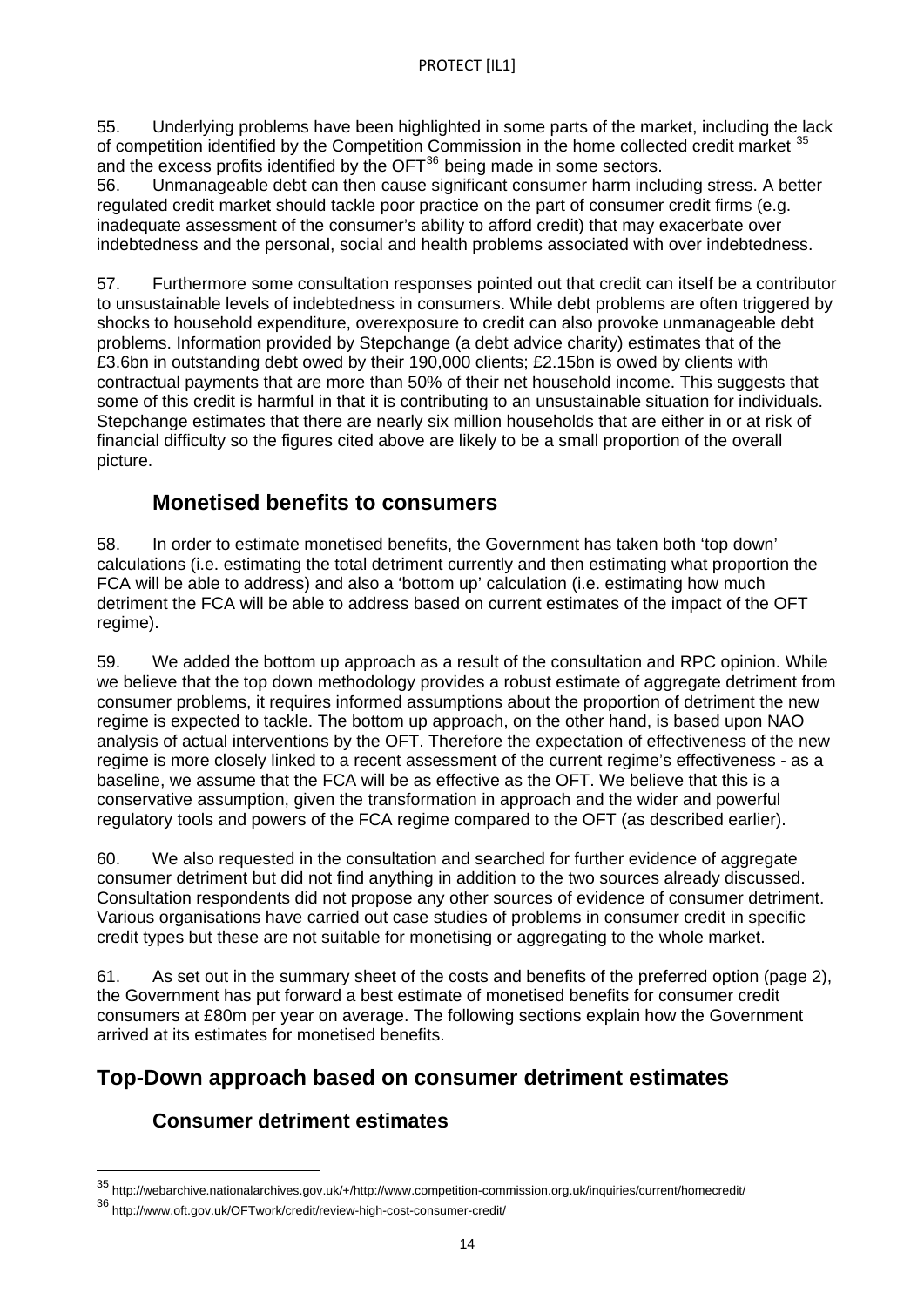62. There are two main sources for recent estimates of consumer detriment in the consumer credit market: 1) the Consumer Focus Consumer Detriment Report 2012 and 2) the recent NAO report into OFT's regulation of consumer credit. These are used as the high and low estimates of consumer detriment. The reports use different sources of data and methodologies to assess detriment in consumer credit and so provide two alternative approaches to estimating the same figure – improving the overall robustness of the analysis.

### **Consumer Focus consumer detriment survey**

63. The Consumer Focus estimate uses a survey of consumers specially designed to estimate the prevalence of consumer problems in the UK and the associated detriment. It is representative of the UK population. It builds on a methodology designed by the OFT specifically to define and measure consumer detriment. The measurement of consumer detriment includes the readily recordable costs of remedying the problem, such as telephone calls to the business, travel costs and legal advice. Detriment also includes the less easily measured psychological effects for the consumer including stress and anger as well as knock on effects such as reduced confidence to engage in the market effectively or even, for vulnerable consumers, to live alone. This data used in the IA for the detriment uses the readily quantifiable cost of resolving the problem only and so can be considered a conservative estimate.

64. Data from the 2012 Consumer Detriment survey indicates that there were around 237,000 consumer problems in 'ancillary credit business, hire and unsecured credit' market over the 'last 12 months' for the UK. This data source, which is representative of the UK population, is used as a proxy for the kind of detriment that consumers experience in consumer credit. The detriment these consumers experienced can be quantified by using a) the cost of resolving the problem and b) the cost of lost personal time spent resolving the problem.

- The cost of resolving the problem includes respondents' estimates of lost earnings, travel costs, expert advice and sundry costs. The mean cost of consumer detriment from consumer problems was £660. This is multiplied by the number of problems to yield £156.4m.
- Lost personal time spent trying to resolve these problems totalled 870,000 hours, according to respondents (across the 237,000 problems, i.e. an average of around 4 hours per incident). Multiplying these hours by the 2011 median wage of employees of £11.14 per hour as a proxy for the cost to consumers yields a total cost of lost personal time of £9.7 million.

65. The sum of these two figures yields an estimate of £166 million for consumer detriment in the consumer credit market. The confidence interval for the survey gives a range of £109m to £220m for the upper and lower bound. These figures are used as the LOW estimate of (remedied and unremedied) detriment in consumer credit. Respondents to the consultation did not challenge this low estimate.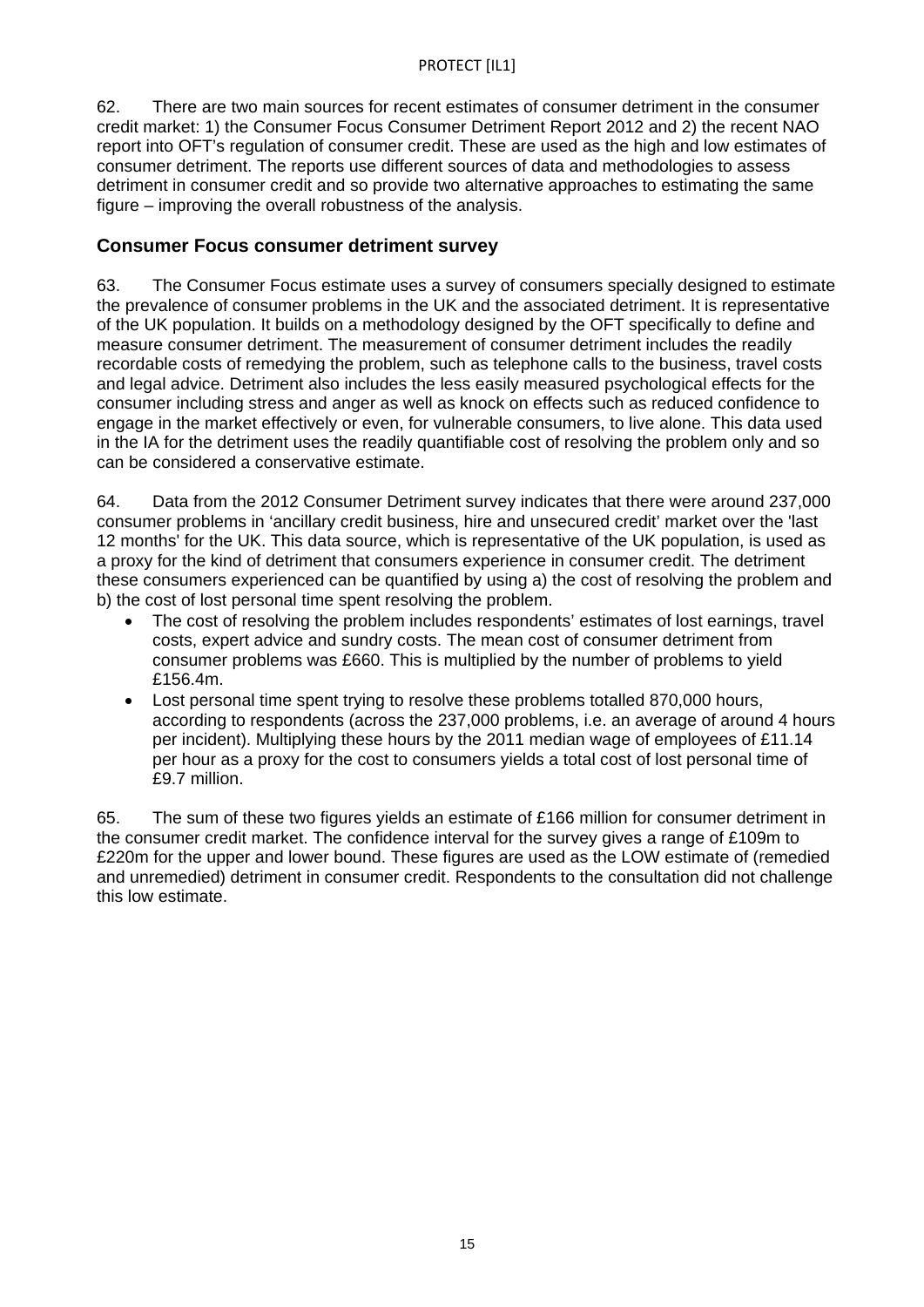### **NAO estimate of un-remedied consumer detriment in the consumer credit market based on Consumer Direct complaints data**

66. As an alternative to using consumer survey data, it is also possible to estimate consumer detriment by using complaints information. This was the approach used in a recent NAO investigation of the consumer credit market.

67. The NAO estimated that the total unremedied financial harm in the consumer credit market was at least £450m in 2010/11. This was based on the Consumer Direct (CD) database of complaints<sup>[37](#page-13-1)</sup> about consumer credit products.

of resolving their problem. 68. From the sample of cases the NAO looked at, it estimated the average value to a complainant of resolving a consumer credit problem to be around £200, with varying averages by credit product. This was derived from a survey of CD complainants (OFT 2009<sup>[38](#page-15-0)</sup>) who reported the value of the payments associated with the problem product and the value to the complainant

69. The NAO also used the OFT estimate that, for every 1 CD complaint about financial services, 59.3 problems were not reported to CD. Complaints about consumer credit products to CD were multiplied by 59.3 (to capture hidden complaints) and by the average consumer detriment for each credit product to yield a total estimated consumer detriment of £450m in 2010/11.

70. £450m per year is treated as the HIGH unremedied detriment estimate. Therefore the Government has estimated that the consumer detriment range is £166m-£450m per year.

71. We received consultation comments that the high consumer detriment estimate was an over estimate as it uses 2008 data which may be out of date and did not reflect changes in consumers likelihood to complain, the value of detriment of unreported complaints and the role of the Financial Ombudsman Service (FOS). Although we did not receive alternative evidence, methodologies or relevant data from respondents, we introduced the bottom up approach (for the benefit estimate below). The bottom up approach, rather than estimate total detriment and make informed assumptions about who much could be tackled, uses evidence on actual OFT interventions and therefore is closely linked to real cases and intervention.

## **Consumer benefit estimates**

72. To assess the likely consumer benefit of the new regime, the following steps were applied to the high and low detriment estimates. We have also introduced a new best estimate using a bottom up approach.

## **HIGH consumer benefit estimate**

 $\overline{a}$ 

73. We reviewed the CD database of 2011 consumer complaints and assessed which categories of detriment on the database are likely to be addressed by the proposed FCA regime. This assessment identified that 63% of reported detriment type could potentially be addressed by the FCA regime (see Annex C). Even so, it is not realistic to expect that the regulator would be able to tackle all reported detriment falling into these categories. We have assumed that of the 63% of reported detriment only 50% would be resolved. We believe that this is a realistic

<sup>&</sup>lt;sup>37</sup> This data is used to help quantify consumer detriment in consumer credit. It is not intended to exactly reflect they way consumer detriment is tackled. For example neither the OFT nor the FCA necessarily responds as such to individual complaints. Rather detriment as a whole is considered (which includes evidence from complaints) and powers and tools are used to intervene in the market as a

<span id="page-15-1"></span><span id="page-15-0"></span>whole or by firm.<br><sup>38</sup> Office of Fair Trading (2009) Trading Standards impact. An evaluation of the impact of the fair trading of local authority Trading Standards Services in the UK. OFT1085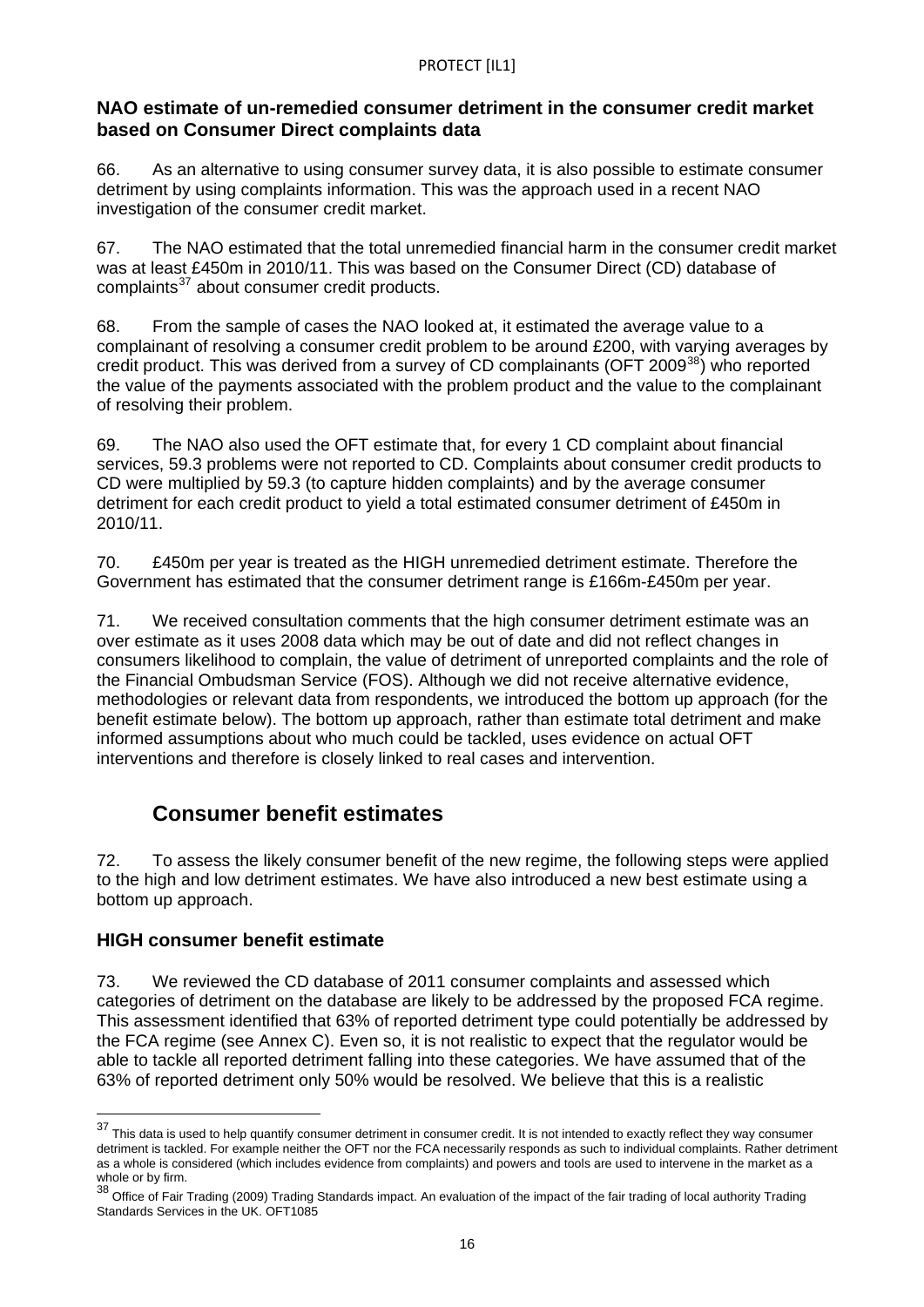assumption, given the proposed extent and the nature of the FCA's regulatory regime. Consultation responses did not challenge this assumption.

Applying these assumptions suggests a high estimate for consumer benefit of (£450m  $*$  63%)  $*$ 50% = £139.5m per annum.

## **LOW consumer benefit estimate**

74. The same 50% assumption was applied to the Consumer Focus survey estimate of (remedied and unremedied) consumer detriment of £166m per annum. This yields £83m per year.

75. However, the Consumer Focus survey (unlike the NAO estimate) includes problems that were remedied under the current regime. Therefore the impact of OFT intervention needs to be netted off. The best estimate for the impact of the OFT work is the NAO's cost effectiveness analysis. The NAO estimated the benefit to consumers of a set of OFT enforcement actions (using data as described for the NAO consumer detriment estimate above, as well as analysis of complaints about firms where the OFT intervened). This yielded a (low) cost benefit ratio of 7.9 (benefit) to 1 (cost)<sup>[39](#page-15-1)</sup>. This analysis was based on a small sample of OFT cases to provide an indication of the cost-effectiveness. However, using this as the best available estimate of impact suggests that the impact of the OFT enforcement work is around £40m per year (£5.1m cost \* 7.9). This £40m is subtracted from the £83m to yield £43m.

## **Best Estimate - Bottom up approach based on assessment of current OFT impact**

76. In order to provide an additional check on the robustness of the benefits estimates set out in the consultation stage IA, we have considered an alternative approach based on the estimated impact of the current OFT CCA regime. This approach is also consistent with the FCA's own published cost-benefit analysis<sup>[40](#page-16-0)</sup>.

77. The NAO estimates that for every  $£1$  spent on consumer credit enforcement by the OFT in 2011/12, consumers saved on average  $£8.60^{41}$  $£8.60^{41}$  $£8.60^{41}$ . For the £4.5m spent on enforcement by the OFT, the NAO estimates that consumers benefitted by about £40m over the year 2011/12.

78. The transfer to the FCA will increase resources devoted to regulating consumer credit. From the estimated FCA fee revenue of about £30m per annum it is expected that the overall resource devoted to consumer credit regulation will approximately treble that of the OFT. As a very simple estimate of benefits, where one assumes that the FCA would have treble the resource on enforcement, one would expect (assuming the average benefit to consumers from enforcement action stays unchanged from the transfer) that the FCA would add another £80m in benefits from its enforcement actions annually.

79. Ordinarily one might expect some diminishing returns to additional spending on enforcement (for example, if OFT were given additional resources under the current regime). However, factoring in the FCA's new approach and powers to intervene in the consumer credit market as described above, the Government considers that this bottom-up estimate of £80m is in fact likely to be a conservative estimate of additional benefits.

80. As this £80m uses actual interventions and is close to the mid point (of the high and low top down estimates) we use this as the 'best estimate'. The different estimates of consumer detriment and consumer benefit are included in the table below.

 $39$  7.9 to 1 is the NAO's low estimate.

<span id="page-16-0"></span><sup>40</sup> <http://www.fca.org.uk/static/fca/documents/consultation-papers/fsa-cp13-07.pdf> ANNEX 3

<span id="page-16-1"></span><sup>41</sup> [http://www.nao.org.uk/wp-content/uploads/2012/12/1213685\\_tech\\_paper.pdf](http://www.nao.org.uk/wp-content/uploads/2012/12/1213685_tech_paper.pdf)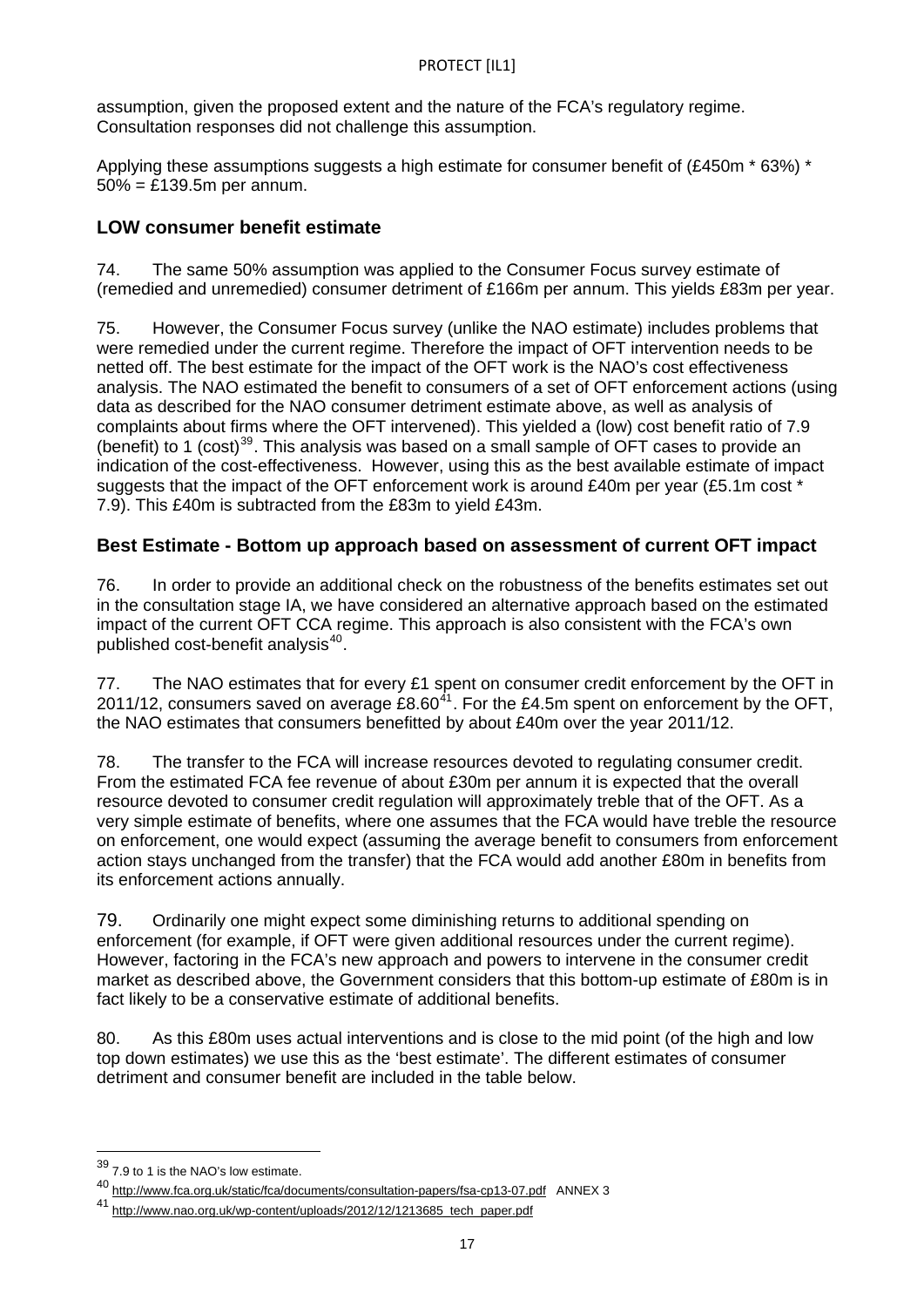| Name/source                              | <b>Consumer detriment</b><br>estimate £m | <b>Consumer benefit</b><br>estimate £m | <b>Notes</b>                                                                                        |
|------------------------------------------|------------------------------------------|----------------------------------------|-----------------------------------------------------------------------------------------------------|
| <b>1 Consumer Focus</b><br><b>survey</b> | 166                                      | 43                                     | Uses a survey of<br>consumers                                                                       |
| <b>LOW</b>                               |                                          |                                        |                                                                                                     |
| 2 NAO top down<br><b>HIGH</b>            | 450                                      | 139.5                                  | Uses complaints to<br><b>Consumer Direct with</b><br>multiplier to capture<br>unreported complaints |
| Average of 1 and 2                       | 391                                      | 91                                     |                                                                                                     |
| 3 NAO bottom up<br><b>BEST</b>           | Not applicable                           | 80                                     | Uses complaints to<br><b>Consumer Direct and</b><br>evidence on actual<br><b>OFT</b> interventions  |

## **Table: Summary of detriment and benefit estimates (per year)**

## **Other Benefits - Benefits to Business**

81. The Government has not attempted to monetise potential benefits to business of the new regime. However, we anticipate some positive qualitative impacts, as outlined below.

## **Proportionality**

82. The Government is committed to ensuring that the new regulatory regime places proportionate burdens on firms. The Government recognises that the credit market is diverse, the current regulatory model is light-touch and therefore low cost, and that excessive new burdens on consumer credit firms could lead to some firms, especially those firms for whom offering credit is not the main driver of their business, leaving the market and reducing access to credit for consumers. The Government has worked with the FSA to design a regime where the regulatory burdens on firms are proportionate. Consumer credit firms will pay lower fees than other FCA regulated firms and will be subject to fewer regulatory burdens compared with other FCA regulated firms.

83. The approach will be tailored to in the following ways:

- establishing a new regulatory approach differentiated by firms' risk profile, where lower risk firms will pay lower costs and compliance burdens will be lower;
- setting fees which reflect the size and type of firm and reducing costs of the FCA regime where possible;
- applying only FCA requirements which suit the credit market; some elements of the FCA regime which apply to other financial services sectors will not be applied to consumer credit – for example, prudential requirements will not apply to credit firms (apart from debt management firms), reflecting that, in general, lenders rather than consumers bear capital risk in the consumer credit market; there will be proportionate application of approved persons requirements and firms will not be required to be covered by the Financial Services Compensation Scheme; and
- limited reporting requirements, especially for those firms with lower risk profiles.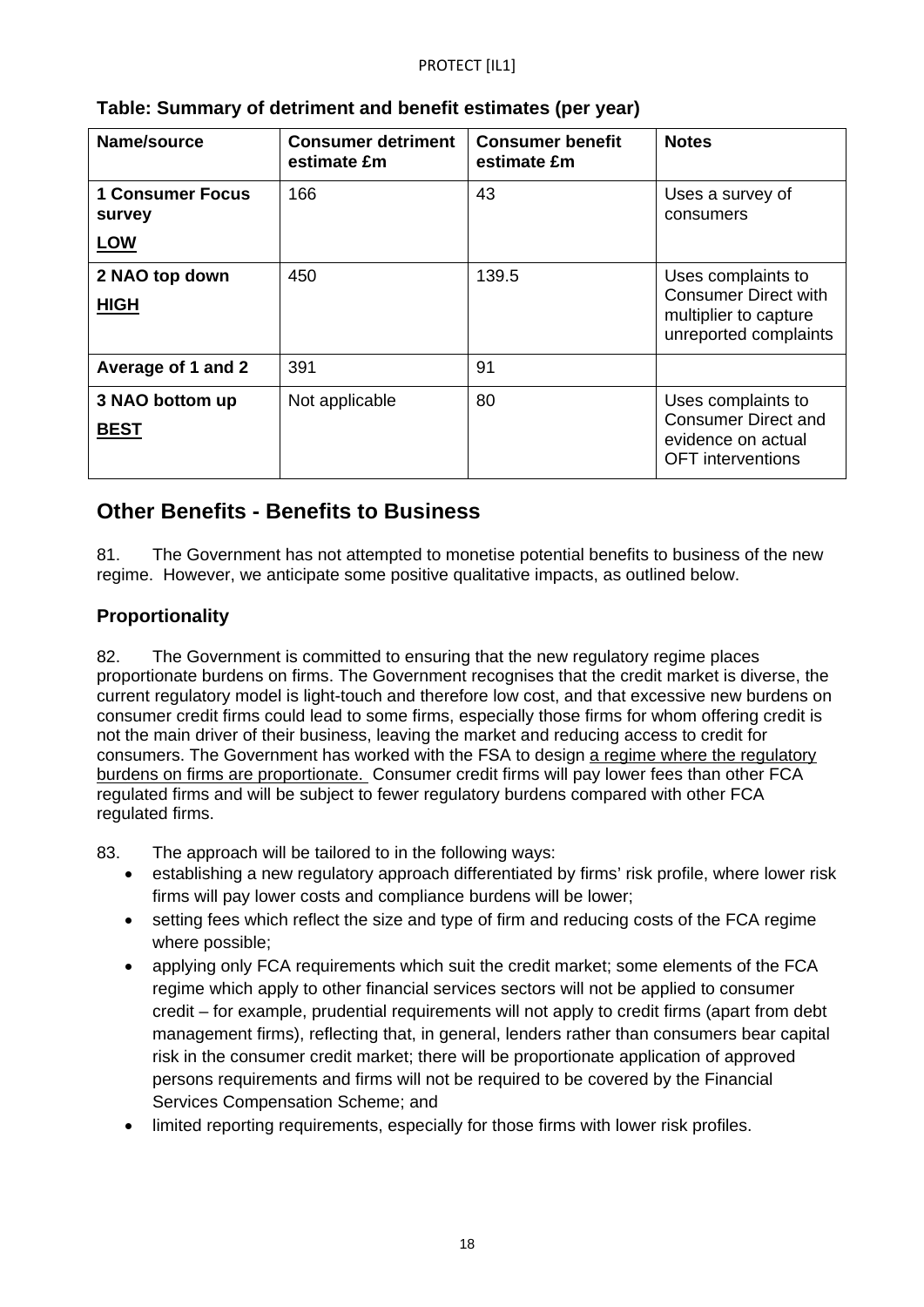## **Reputational benefits of a Better Regulated Market**

84. The FCA's more proactive approach to consumer credit regulation will benefit the whole sector: rogue firms will find it more difficult to operate in the market and so firms that behave responsibly and treat their customers fairly should avoid the reputational tarnish caused by disreputable firms in the market that cause harm to consumers. This point was made qualitatively by IA consultation respondents in the debt advice and pawn broking sectors, for example.

## **Better Lending Decisions**

85. Debt write-offs are high despite creditors showing increased levels of forbearance in recent years. In the 4 quarters to Q2 2012 £5.3 billion was written off in the UK. The FCA will have better market oversight and will proactively supervise firms to enforce responsible lending requirements and support an improvement in the quality of lending decisions.

## **Improved resilience**

86. The FCA will put in place requirements which will help firms manage risk better and support increased resilience. For example:

- The FCA's approved persons regime and greater scrutiny of business models will ensure that there is appropriate governance and certain standards required of those occupying key roles in a firm, resulting in greater financial resilience for firms;
- FCA supervision will promote better standards in risk management, leading to fewer or lower losses (such as 'bad debt' or fraud) and in general lead to a more stable financial position for firms; and
- The appointed representatives regime will allow firms acting as principal to maintain improved oversight and control of their intermediaries.

## **More responsive approach**

87. Firms will be able to benefit from a more responsive approach to regulation too. Where requirements in rules are no longer appropriate, the FCA can more easily remove these unnecessary burdens from firms than if regulation continued to be underpinned by primary legislation.

## **Dual-regulated firms**

 $\overline{a}$ 

88. As discussed above, firms who are already regulated by the FCA will gain from the greater coherence and reduced compliance costs associated with dealing with a single regulator.

## **Costs to business of the Preferred Option**

## **a) Cost drivers for continuing consumer credit providers**

89. The new regime is expected to impose some additional costs on consumer credit providers, compared with the existing OFT regulatory model. This section sets out, at a high level, the nature of the proposed costs for firms of the FCA's regulatory approach. Further detail of these costs can be found in the FCA's CBA and the Europe Economics' report.<sup>[42](#page-16-1)</sup>

<span id="page-18-0"></span><sup>42</sup> [http://www.europe-economics.com/publications/europe\\_economics\\_final\\_report\\_6-3-13.pdf](http://www.europe-economics.com/publications/europe_economics_final_report_6-3-13.pdf) see pages28-64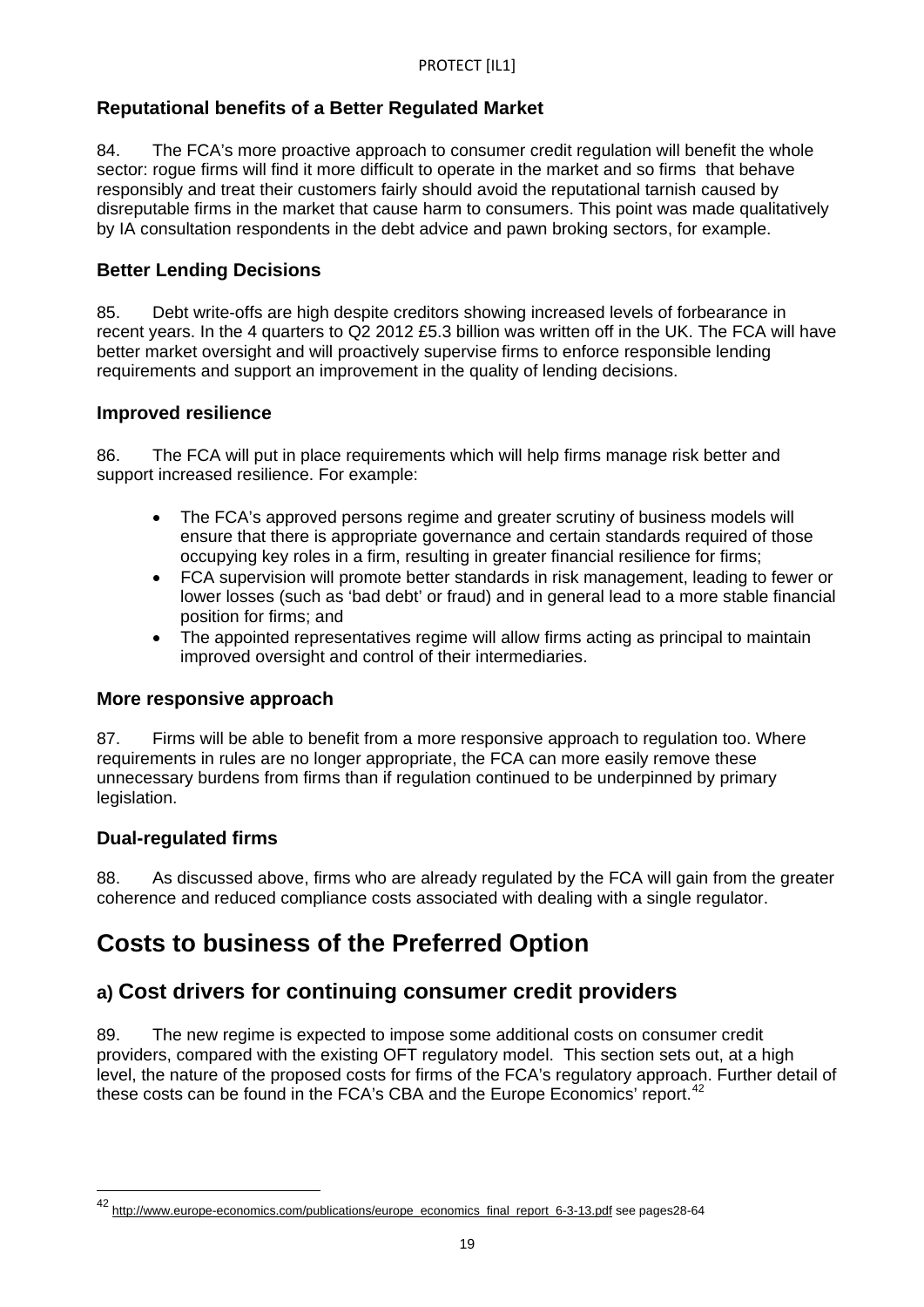## **Interim permission**

90. OFT licence-holders will need to apply for an interim permission to carry out the regulated activities that are included on their OFT licence from April 2014. This will be a simple process: firms will need to provide basic information confirming their contact details and activities undertaken.

The FSA has consulted on the fee charged to cover the administrative costs of the application process for interim permission (proposed to be in the region of £350). Firms will also incur their own administrative costs in completing the application form, although this cost is anticipated to be low. The OFT charges sole traders a lower licence fee

than other firms and the FCA proposes to maintain that distinction during the interim regime with a proposal to charge them £150. In the longer term the FCA intends to differentiate fees on the basis of risk.

## **Authorisation and Variation of Permission**

91. Firms will pay a fee with the levels differentiated according to the size and risk level of the activities undertaken. Further information on the approach to fees can be found in the FCA consultation on their high level rules<sup>[43](#page-18-0)</sup> and will be subject to further consultation by the FCA later this year. Firms will also incur administration costs in completing the application pack (existing FCA authorised firms will complete a 'Variation of Permission' application to add consumer credit activities).

## **Approved persons**

92. Firms will incur administrative costs in completing the application pack for approved persons, approved persons will carry out activities, e.g. data reporting, not required under the existing regime and costs will be incurred through any training required.

## **Reporting requirements**

93. Authorised firms will be required to report key information to the FCA at least annually (such as turnover, transaction numbers). Firms with limited permission will report certain basic information (contact details and type of consumer credit activities carried out). Firms will therefore have some set up costs to establish processes for reporting and will incur an annual administrative cost in completing the reporting return. These are anticipated to be low.

## **Conduct review**

<span id="page-19-0"></span> $\overline{a}$ 

94. Firms will need to ensure that they meet conduct standards under the new regime, especially where these are additional to existing CCA requirements or OFT guidance, or where CCA requirements have not been precisely replicated in FCA rules. In particular, firms will have to satisfy themselves that they meet the FCA's new high-level conduct standards and prepare for the change in approach of the FCA compared to the OFT. Firms will also be subject to the new standards relating to the FCA Financial Promotions Regime (current CCA requirements on advertising will become part of the financial promotions regime). This will incur some compliance costs including IT system costs in some cases.

<sup>43</sup> http://www.fca.org.uk/static/fca/documents/consultation-papers/fsa-cp13-07.pdf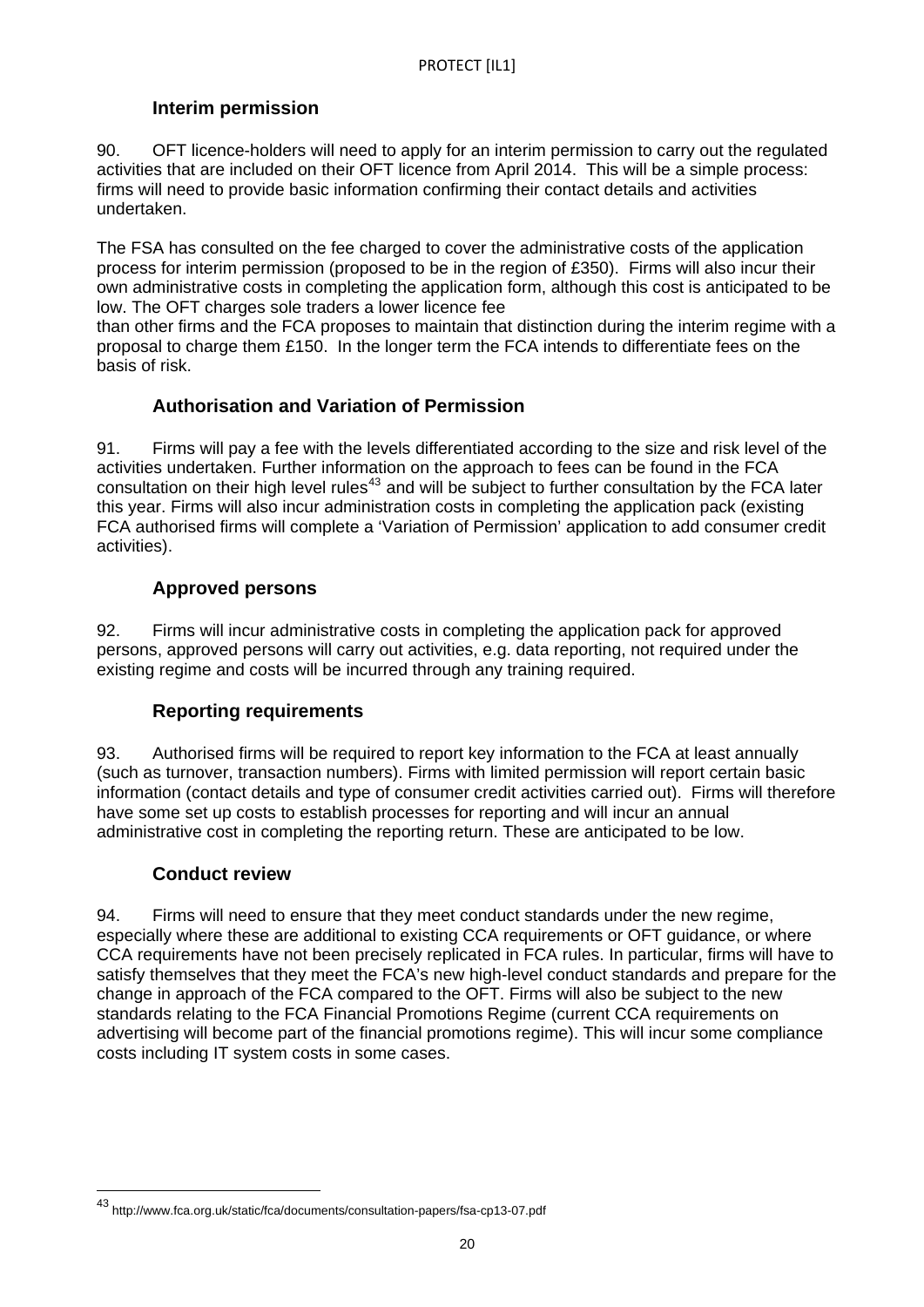## **Complaints**

95. It is expected that firms that receive complaints over a threshold (such as 500 per annum) will have to publish complaints received. and therefore incur costs related to any changes to their current arrangements for dealing with complaints.

## **Annual Fees**

96. It is expected that all firms regulated by the FCA will pay an annual fee, covering all the FCA's costs of regulation. The annual fee will recover, amongst other things, the cost of supervision, operating the customer contact centre, enforcement, any unrecovered authorisation costs, policing the perimeter to ensure that only authorised firms are carrying on regulated activities, information technology costs, policy and legal work and firm communications. It also includes recovery of the costs of establishing the consumer credit regime such as the costs of transferring staff from OFT to the FCA.

97. The FCA will consult on annual fees, including minimum fees later this year. The minimum fee is proposed to be additional to any fee already being paid by a firm for other FSMA regulated activities.

## **Additional rules for debt management firms**

98. The FCA has proposed certain prudential requirements for debt management firms and client asset requirements for larger firms. These are only likely to be additional for larger firms when compared to the existing OFT guidance.

## **Appointed representatives**

99. Appointed representatives may incur costs in entering into arrangements with principals and reporting data to the principal.

## **b) Estimated costs**

 $\overline{a}$ 

100. The estimated costs<sup>[44](#page-19-0)</sup> are estimates of the additional costs incurred by firms of the transfer compared with the current regime, and are based on estimates about the number of firms who will be carrying out consumer credit activity at the time of the transfer in April 2014 and the proportion that may exit the market following the increase in admin and fee costs.

101. Consultation respondents commented that 1) the individual cost categories may not have captured the aggregate or cultural impact of changing regulatory approach and 2) the Approved Person one-off and Authorised Representatives ongoing costs may have been underestimated. Discussion with the FCA's consultants Europe Economics regarding their detailed study confirmed that point 1 had been taken account of in discussion with businesses. We have incorporated point 2 in the high estimate cost.

102. The **net total one-off costs** for the interim permission regime and authorisation are approximately £65m-111m and the net **annual costs[45](#page-20-0) for firms are approximately** £30m-49m

<sup>&</sup>lt;sup>44</sup> The costs estimates show the costs to firms transferring from the OFT regime. They do not explicitly show the costs for new firms entering the market. However, the market exit assumptions are based on a balanced assessment of firms entering and exiting the market.

<span id="page-20-1"></span><span id="page-20-0"></span>Hance.<br><sup>45</sup> The staff element of FCA licence fee (estimated by FSA to be 70%) are uplifted up 2% pa which is the OBR's forecast of labour productivity growth.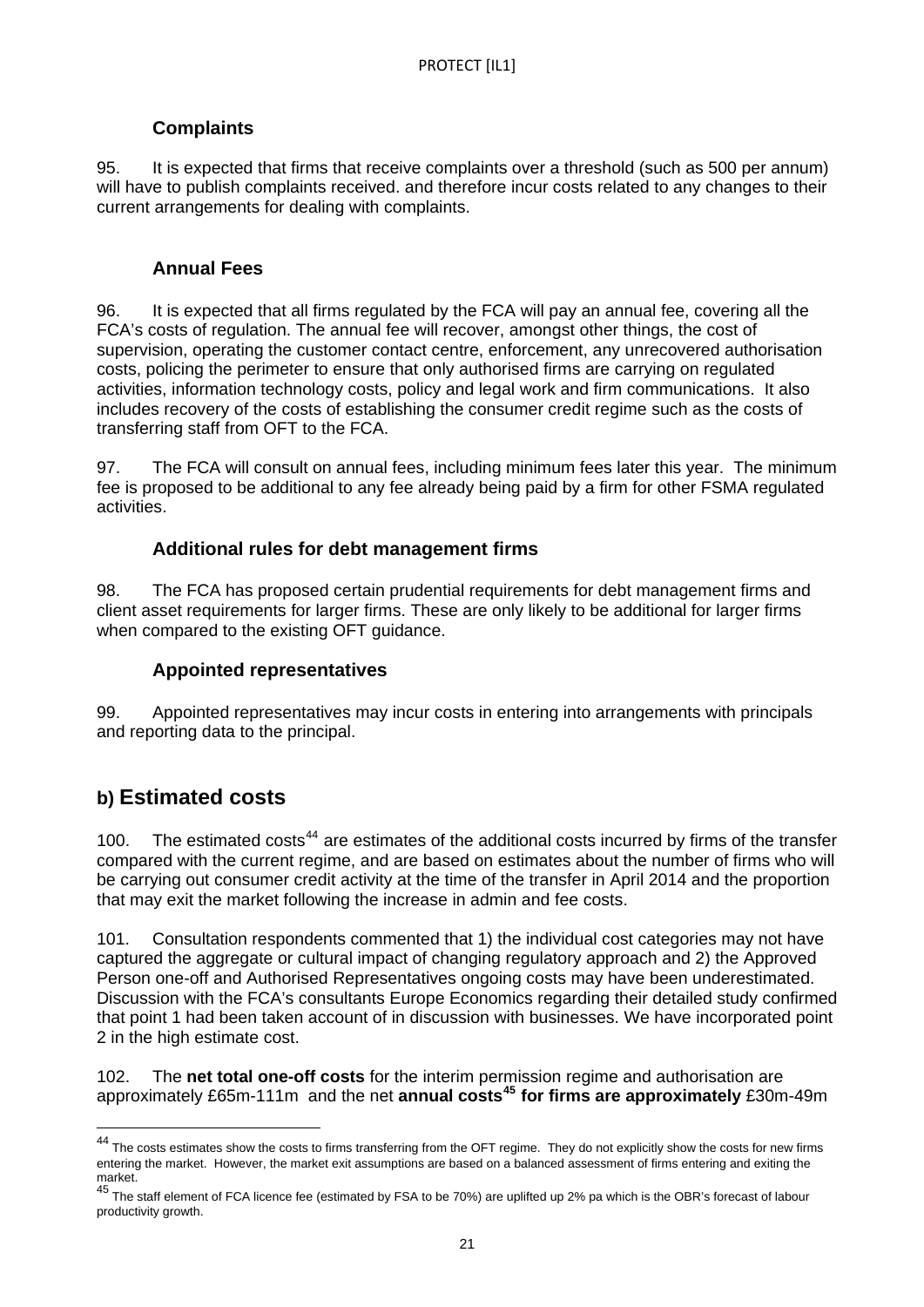(an element of annual costs increases with productivity hence the summary sheet present value is slightly higher).

#### AGGREGATE COST TABLE Source: Europe Economics report to FSA with BIS addition to high estimate

| io myn commate<br><b>Type of costs</b>                | Low £m           | High £m  | <b>Best £m</b> |
|-------------------------------------------------------|------------------|----------|----------------|
|                                                       |                  |          |                |
| Interim one-off costs                                 |                  |          |                |
| Fess and administration                               | 14.11            | 17.40    | 15.76          |
|                                                       |                  |          |                |
| <b>Authorisation one-off costs</b>                    |                  |          |                |
| Authorisation                                         | 37.3             | 48.50    | 42.90          |
| <b>Approved Persons</b>                               | 3.3              | 9.90     | 6.60           |
| <b>High-level Principles and Conduct Standards</b>    | 2.0              | 3.30     | 2.65           |
| <b>Client Asset Requirements for DM firms</b>         | 0.0              | 0.30     | 0.15           |
| <b>Prudential Standards for DM firms</b>              | 0.2              | 0.8      | 0.50           |
| Supervision and Regulatory Reporting                  | $\overline{7.4}$ | 9.9      | 8.65           |
| <b>Complaints and Redress</b>                         | 0.2              | 6.5      | 3.35           |
| <b>Financial Promotions</b>                           | 4.6              | 7.4      | 6.00           |
| Appointed Representative Regime                       | 5.4              | 6.6      | 6.00           |
| Retail conduct review                                 | 15.5             | 25.30    | 20.40          |
|                                                       |                  |          |                |
| (Sub total authorisation one-off costs)               | (75.90)          | (118.50) | (97.20)        |
|                                                       |                  |          |                |
| Total one-off costs (interim + authorisation)         | 90.01            | 135.90   | 112.96         |
| Cost of existing OFT regime (3 year period with       | $-30$            | $-30$    | $-30$          |
| annual cost of £10m)                                  |                  |          |                |
| Exit costs (3 year period with annual cost of £1.77m) | 5.31             | 5.31     | 5.31           |
| Net total one-off costs (interim + authorisation -    | 65.32            | 111.21   | 88.27          |
| <b>OFT</b> regime)                                    |                  |          |                |
|                                                       |                  |          |                |
| <b>On-going costs</b>                                 |                  |          |                |
| Annual fees                                           | 28.30            | 33.30    | 30.80          |
| <b>Approved Persons</b>                               | 0.50             | 0.80     | 0.65           |
| High-level Principles and Conduct Standards           | 0.10             | 0.30     | 0.20           |
| <b>Client Asset Requirements for DM firms</b>         | 0.00             | 0.40     | 0.20           |
| <b>Prudential Standards for Dm firms</b>              | 0.20             | 1.10     | 0.65           |
| Supervision and Regulatory Reporting                  | 2.30             | 3.30     | 2.80           |
| <b>Complaints and Redress</b>                         | 0.10             | 2.40     | 1.25           |
| <b>Financial Promotions</b>                           | 3.90             | 8.80     | 6.35           |
| Appointed Representative Regime                       | 3.20             | 7.00     | 5.10           |
| Exit costs                                            | 1.77             | 1.77     | 1.77           |
|                                                       |                  |          |                |
| <b>Total on-going costs</b>                           | 40.37            | 59.17    | 49.77          |
| Cost of existing OFT regime                           | $-10$            | $-10$    | $-10$          |
|                                                       |                  |          |                |
| Net total on-going costs (total on-going costs -      | 30.37            | 49.17    | 39.77          |
| OFT regime) <sup>46</sup>                             |                  |          |                |

<span id="page-21-0"></span> $^{46}$  The annual figure will increase in line with labour productivity.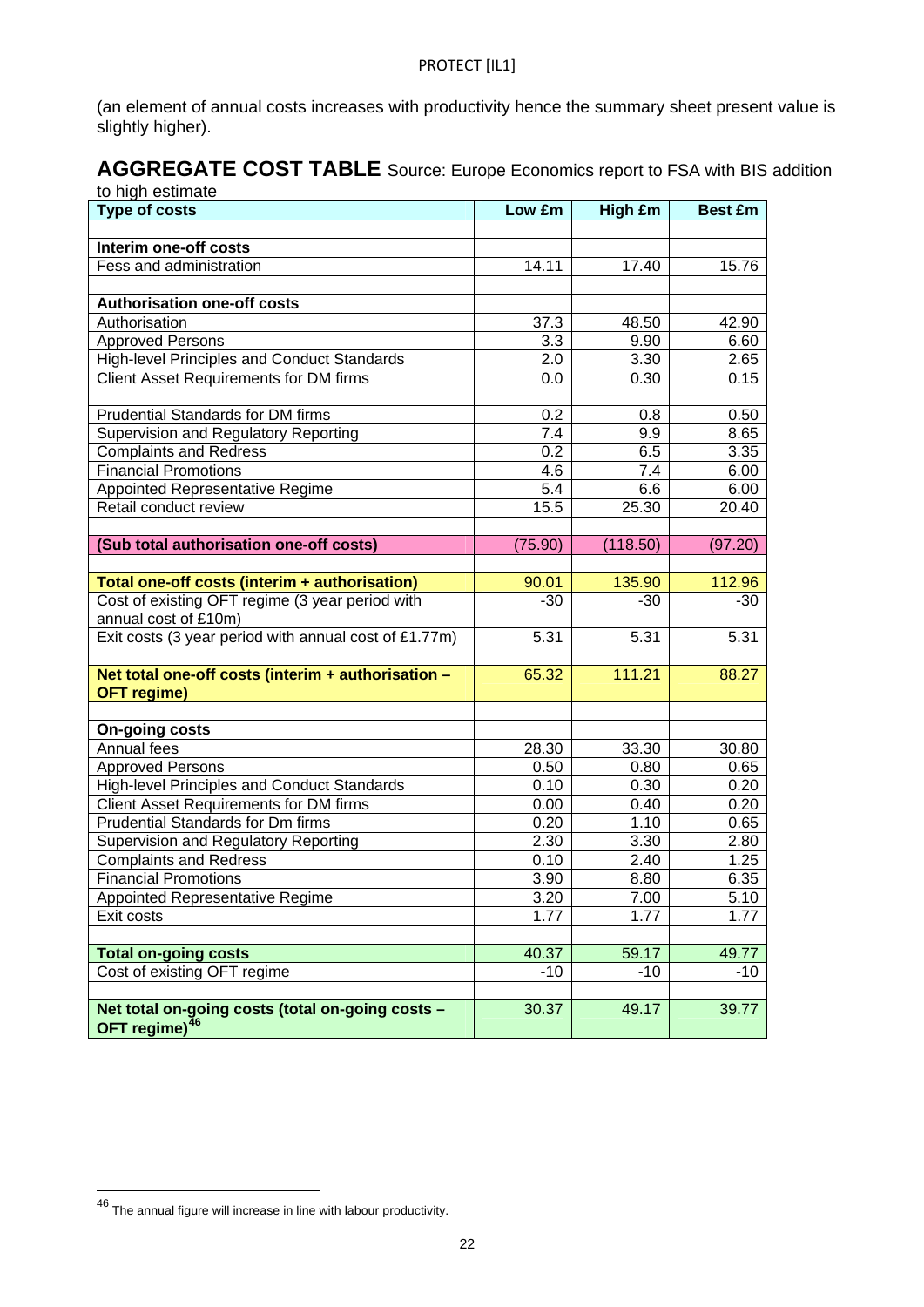- To support the **population estimates**, the FSA commissioned a third party company Critical Research to survey a sample of OFT licence holders. They estimate that around [47](#page-21-0),600 firms are active.  $47$
- To estimate **additional costs** the FSA commissioned Policis and Europe Economics to undertake in-depth conversations with firms of various category and size to estimate the costs of the proposed regime (see methodology in annex A). These estimates are used in this IA.
- The ongoing FCA costs, where they reflect staff costs, may be expected to rise in real terms. We use the OBR's forecast of productivity growth of 2% per annum as the growth rate of staff costs. FSA estimates that 70% of the fees that it is required to recover is to account for staff costs.

## **c) Costs of exit**

## **Estimate of how many firms are likely to exit**

103. The Government believes that the risk that consumer credit licence holders will find the new admin and fee costs too burdensome has been significantly mitigated by the design of a proportionate regime which includes the option for certain firms to become authorised under the limited permission regime or become Appointed Representatives. However, some firms may choose not to seek authorisation to continue to carry on consumer credit activities and therefore exit the market. To estimate this impact the FSA commissioned Policis and Europe Economics to undertake an independent and robust analysis of profitability and possible exit (see annex A for the Europe Economics approach)

104. Policis interviewed 120 firms/trade associations of various consumer credit categories and sizes to discuss the impact of the proposals. The discussions also included data on profitability and revenue which Europe Economics used in a profitability model. Combining businesses' views and the model Europe Economics estimated exit by consumer credit category. The impact varied from negligible for a large bank to significant for a small credit broker. This exit includes both 'natural wastage' and exit as a result of the transfer of regulation. For natural wastage Europe Economics considered both the long term trend of a falling consumer credit licensed population (to 70k from over 200k in the last 10 years alone) but also the current environment of moderating aggregate demand for consumer credit. This analysis yielded natural wastage of 12%. Exit as a result of the transfer was estimated at 8%.

105. Therefore in total the analysis yields an estimated exit of around 20% of active firms or a change from 47,600 active firms to 38,600, but only 8 percentage points of the 20% exit is a due to the policy change.

106. Europe Economics found that, "The more marginal participants will be affected most. This is particularly evident in the credit broker and ancillary intermediary (i.e. motor and other retailer) segments where the involvement of a number of firms is currently low-scale (e.g. intermediating low volumes of low value loans). This means that a large number of exiting firms will not have significant consequences for the consumer credit market as a whole."

## **Impact on firms that chose to exit**

<span id="page-22-0"></span><sup>&</sup>lt;sup>47</sup> An active firm is defined as one that used its consumer credit licence in the previous 12 months and intended to do so in the next 12 months, as at the time of survey in May to July 2012.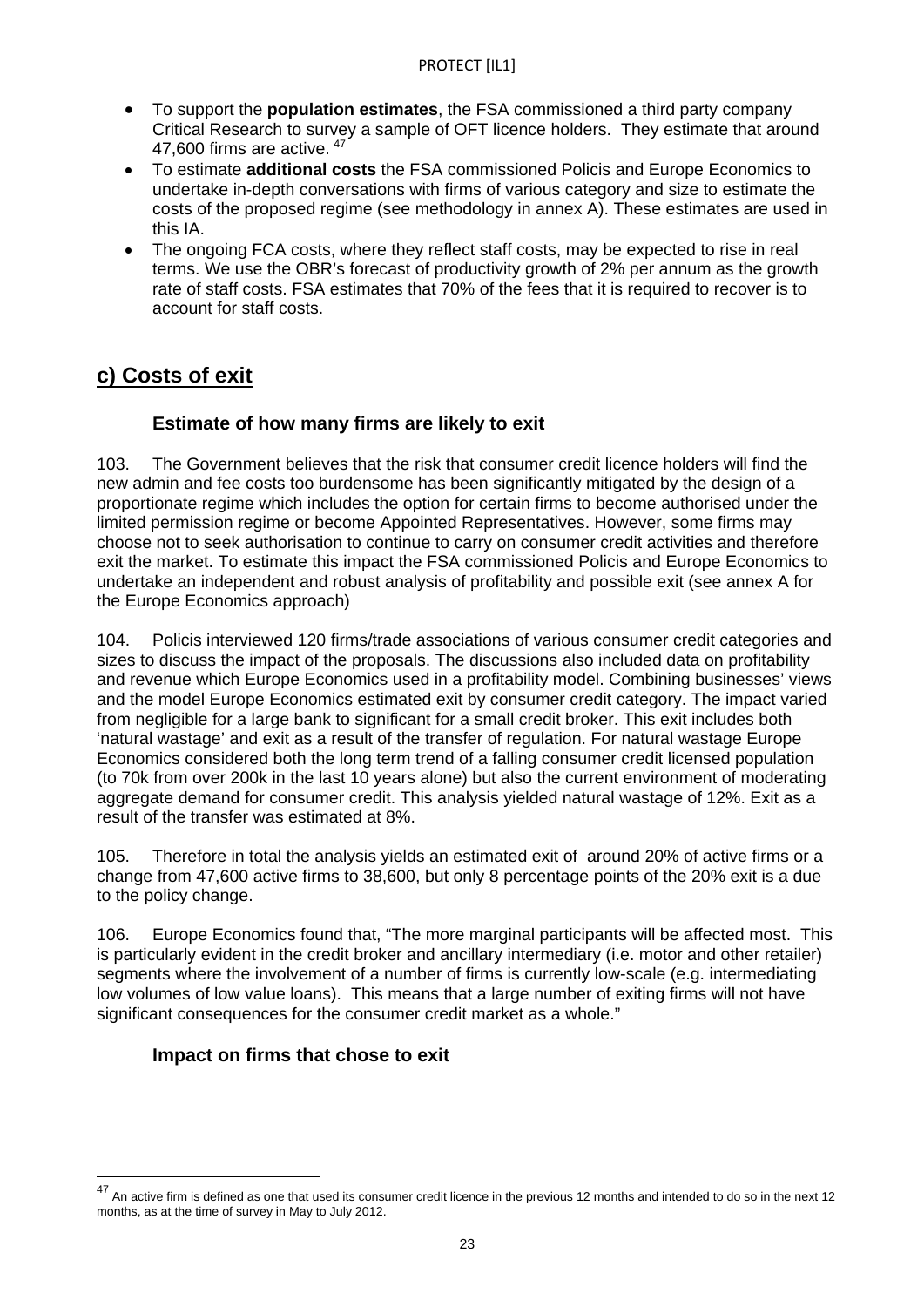107. Where firms exit the market as a result of the new regime, they could be expected to incur costs in terms of lost earnings from their current consumer credit activities.

108. As noted above, Europe Economics have estimated that around 8% (or around 3500) of active firms might leave the market following a change in the regime. By definition these are the marginal firms that will tend to be currently earning little from consumer credit activities, and for whom the additional costs of the new regime make continuing these activities unprofitable.

109. Firms can be expected to leave the market if the anticipated increase in costs of regulation is greater than their current earnings from consumer credit activities. Therefore, for each firm, the cost of lost earnings from exit can be expected to lie between zero and the additional cost of the new regime. We know from the EE cost estimates that if the 3500 did not exit then they would incur admin and fee costs of £8m as an EANCB (calculated as the proportional increase in cost based on the proportional increase in population). So £8m per annum is the maximum returns that those exiting firms will lose (if they had higher returns they would remain in the market). And if firms' returns were uniformly distributed, one might expect the average impact on firms to be half of the maximum, suggesting a cost of around £4m.

for precautionary reasons and because the OFT licence is relatively low. Applying the estimated 110. However, we know from the Critical Research survey that there is a long tail of firms with very low earnings from consumer credit activities – so earnings are not uniformly distributed for those firms that exit. For example, in response to the survey, 14% of active firms<sup>[48](#page-22-0)</sup> stated that they earned zero from consumer credit activities, which is consistent with firms holding licences distribution of actual earnings to the additional cost of the regime to the exiting firms (if they had sought authorisation) produces an estimate of the cost to business of exit to £1.8m per year.

111. Furthermore stakeholders noted in discussions during the consultation period that, while some businesses would exit consumer credit related activities, it was more likely that businesses that choose not to become FCA authorised or an appointed representative would alter their business model or consolidate with other businesses. So the impact of exit may be more moderate than the initial numbers suggest.

# **Risks**

 $\overline{a}$ 

112. There are two main risks accompanying the transfer of responsibility for consumer credit from the OFT to the FCA. The first is that the **timescales** for the transfer may not give business and consumer organisations sufficient time to come to terms with the new regime and the second is on the impact that the transfer may have on the **supply of consumer credit**.

## **Timescales**

113. The transfer will take place in April 2014, when the OFT ceases to exist.

114. To address concerns about the speed of the transfer the Government has announced that there will be a two year transition period (April 2014 - April 2016). Prior to April 2014, existing consumer credit licence holders will be able to obtain an 'interim permission' from the FCA to continue trading until they become FCA authorised or appointed representatives. To get interim permission, OFT licence holders are only required to notify the FCA that they want to continue carrying on their regulated activities and therefore will not need to meet the higher test of the FCA's authorisation process. From 1 April 2014 the FCA will be able to use all the powers in its toolkit.

<span id="page-23-0"></span><sup>48</sup> Firms are considered active if they had used or expect to use the licence in the past/next 12 months.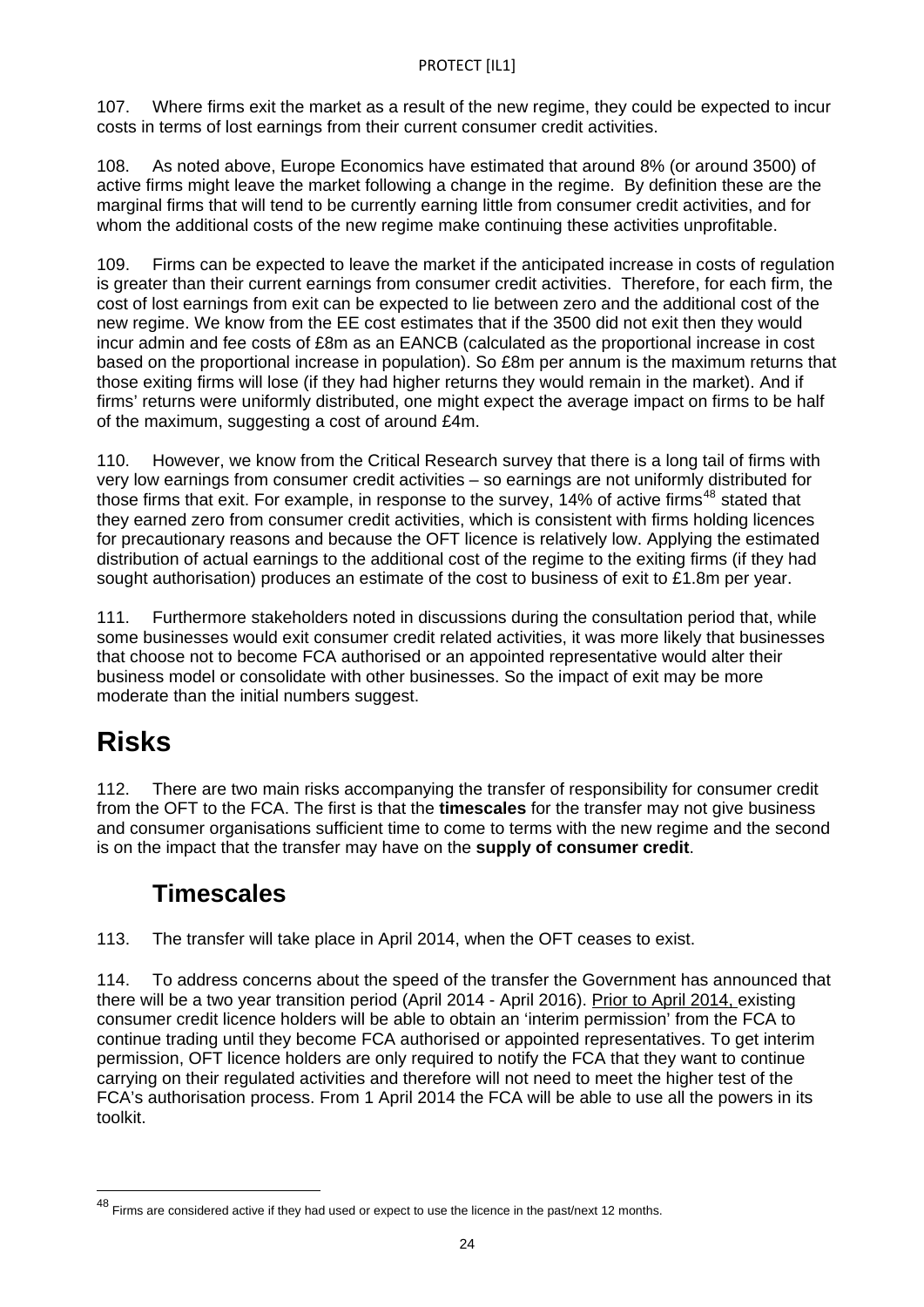115. The FCA intends to adopt OFT guidance into its own guidance or rules; it will also consider taking the most effective elements of the many voluntary codes developed across the market and translate these into binding rules or formal guidance. To give firms time to get used to the new framework of rules and guidance, the FCA has proposed a six-month transitional period, during which, if firms can demonstrate that they are acting in accordance with a corresponding rule or guidance from the OFT regime which is the same in substance as the FCA's, they will not take action against them. The Government has, in response to respondents' concerns, also given the FCA the power to designate certain CCA secondary legislation, which will have been revoked, as rules.

116. The FCA will need to respond and adapt as new issues emerge. Subject to the outcome of the consultation exercises, there is, however, no intention to alter the proposals for the FCA model in the medium-term (i.e. the next 3-5 years). However, as the FCA understanding of the risks in the market increases during this period, it may determine that some aspects of the model are not proportionate to the risks faced by consumers and changes need to be made. If the FCA decided any significant changes to the model were necessary, it would work closely with the industry and consumer groups, and where further changes affect FCA rules and guidance, they will be subject to consultation in the usual way.

## **Impacts on the Supply of consumer credit**

117. The Government acknowledges that the transfer of regulation is likely to lead to increased costs for firms which may ultimately reduce access to credit for consumers through any market exit that may occur. Therefore in designing the regime Government has sought to ensure that the new regime should not impose excessive burdens on business. To achieve this Government and the FCA have taken into account the particular nature of this market and tailored the FCA's approach to authorisation in the consumer credit market. This is principally through design of a two-tier approach, with a 'core model' of full authorisation and a 'second tier' of limited permissions which is designed for specific types of credit business whose activities are lower risk and/or secondary to the firm's main business. Certain firms will also be able to take advantage of the appointed representatives' regime and therefore will not be directly authorised by the FCA. This approach is intended to minimise the impact of the transfer and minimise the extent of any market exit.

118. Government is also providing continuity for firms in basing the new regime on the conduct rules enshrined in the current regime. There is also no intention to alter the FCA's proposed approach in the medium term (the next 3-5 years - see paragraph 120 above)

119. Overall the Government believes that the transfer is unlikely to affect the aggregate supply of credit. This is because the majority of consumer credit in the UK is supplied by large financial institutions that are already regulated by the FSA. The transfer will lead to an increase in costs for these firms, but this increase in compliance costs is likely be marginal given that they are already being regulated under a FSMA-based regime. Furthermore the potential exit estimated from the transfer is low (8%) after taking into account exit expected in the normal run of business.

120. The main risk of a reduction in credit supply results from the possibility of market exit by small non-bank lenders and credit intermediaries not currently regulated by the FCA.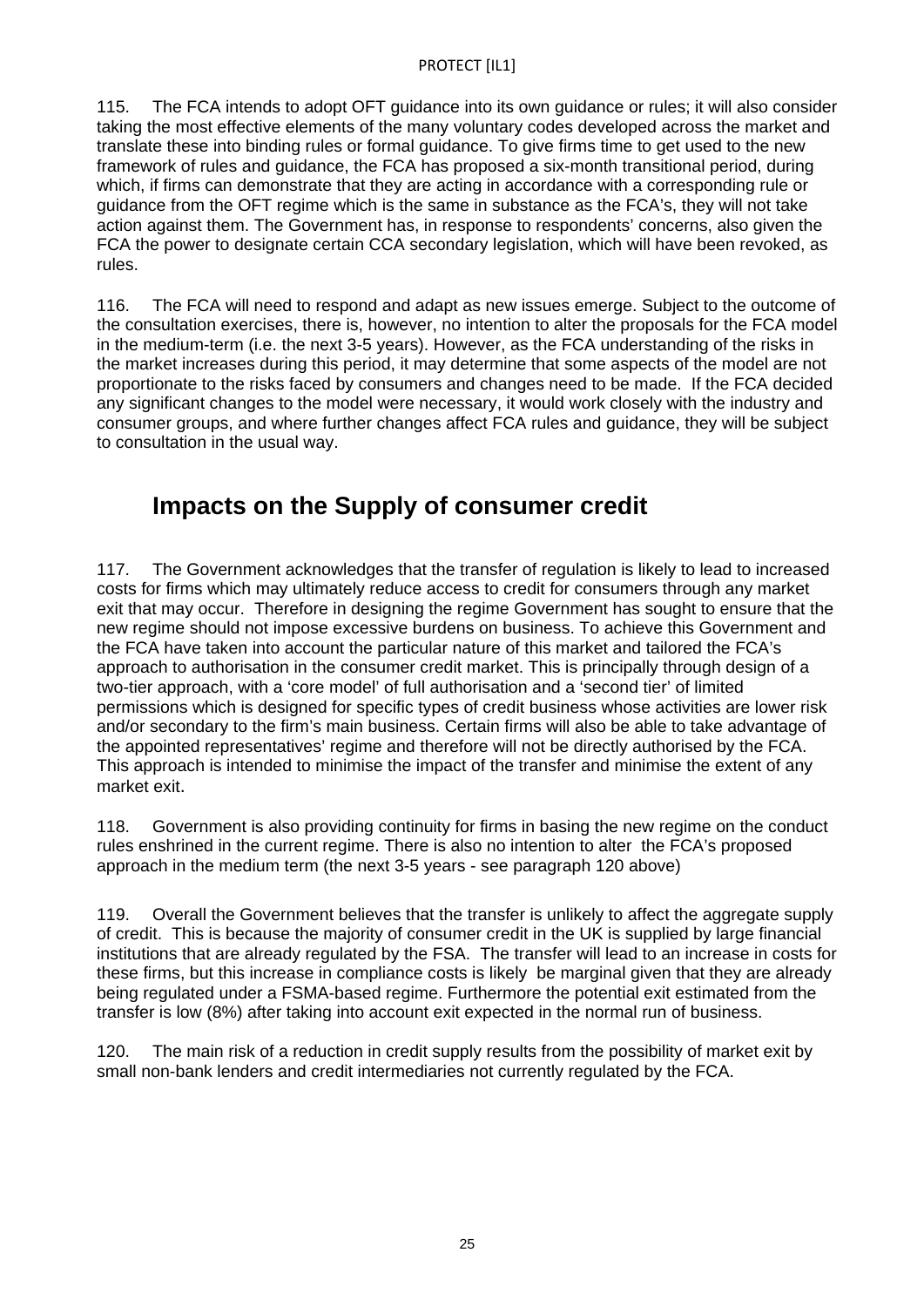121. There could be a number of other potential effects on the market and/or the supply of credit, as discussed below:

## **Competition and innovation**

122. There is a risk that some small brokers may exit the market due to the higher cost of the FCA regime and, similarly, potential small entrants may be deterred from entering. This could affect competition in some local areas and associated benefits such as innovation or price. Consultation responses and discussions with stakeholders confirmed that in most consumer credit sectors, with one exception (point of sale credit, see below), the impact on competition would not be significant compared with existing levels of competition. EE analysis suggests that uncertainty in the approach of the FCA to regulation could delay innovation but was unlikely to lead to innovation forgone or lost permanently and they conclude that 'it does not appear that the new regime will have a notable effect on competition'.

## **Point of sale credit**

123. As indicated in the introduction to this section, the risk of exit from credit markets is likely to be highest in the point of sale market for non-bank lenders and ancillary credit brokers. A number of industry consultation responses have concurred with this view citing compliance costs and regulatory uncertainty as key issues. Here we draw more fully on the EE research and consultation responses for a discussion of the risk.

124. Firstly as mentioned above, it is important to note that Government and the FCA have taken a bespoke approach to applying the FSMA regime to the credit market. One of the main beneficiaries of this bespoke approach are likely to be secondary credit brokers i.e. motor dealers and furniture or white goods retailers that introduce consumers to a finance provider. They will fall into the limited permission regime and therefore will be subject to lower authorisation fees and will meet threshold conditions that are tailored to the nature of their business and the risk level of their credit activities and as a result their compliance costs are anticipated to be lower than for other credit firms.

125. EE modelling of the likely costs of the new regime indicate that fee and administrative costs will be the most significant cost increases for point of sale secondary brokers. For non-bank lenders the authorisation costs are relatively significant.

126. The impacts in terms of possible exits are estimated to be greater for small firms. EE estimate that 5-15% of small secondary credit brokers (motor and non-motor) may exit credit markets as a result of the transfer with no projected exit of the larger providers.

127. For non-bank lenders EE estimated approximately 7.5% exit for small lenders and 2.5% for large firms[49](#page-23-0). It should be noted however that of the sample of five lenders they spoke with, the firm which was most likely to exit stated it would be able to withstand a 5% costs increase and the actual cost is estimated to be below 1%.

128. Government believes the picture to be nuanced in terms of how the cost increases might impact here, for example:

o For motor secondary credit brokers the findings in the EE report suggested some polarisation of views. Six of the 11 firms interviewed indicated that cost increases of less than 2% pa might mean it is no longer worthwhile for them to stay in the credit market. At the same time 4 of the 6 said that remaining in the consumer credit market

<span id="page-25-0"></span> $^{49}$  The figures for non-bank lenders include figures for consumer hire firms.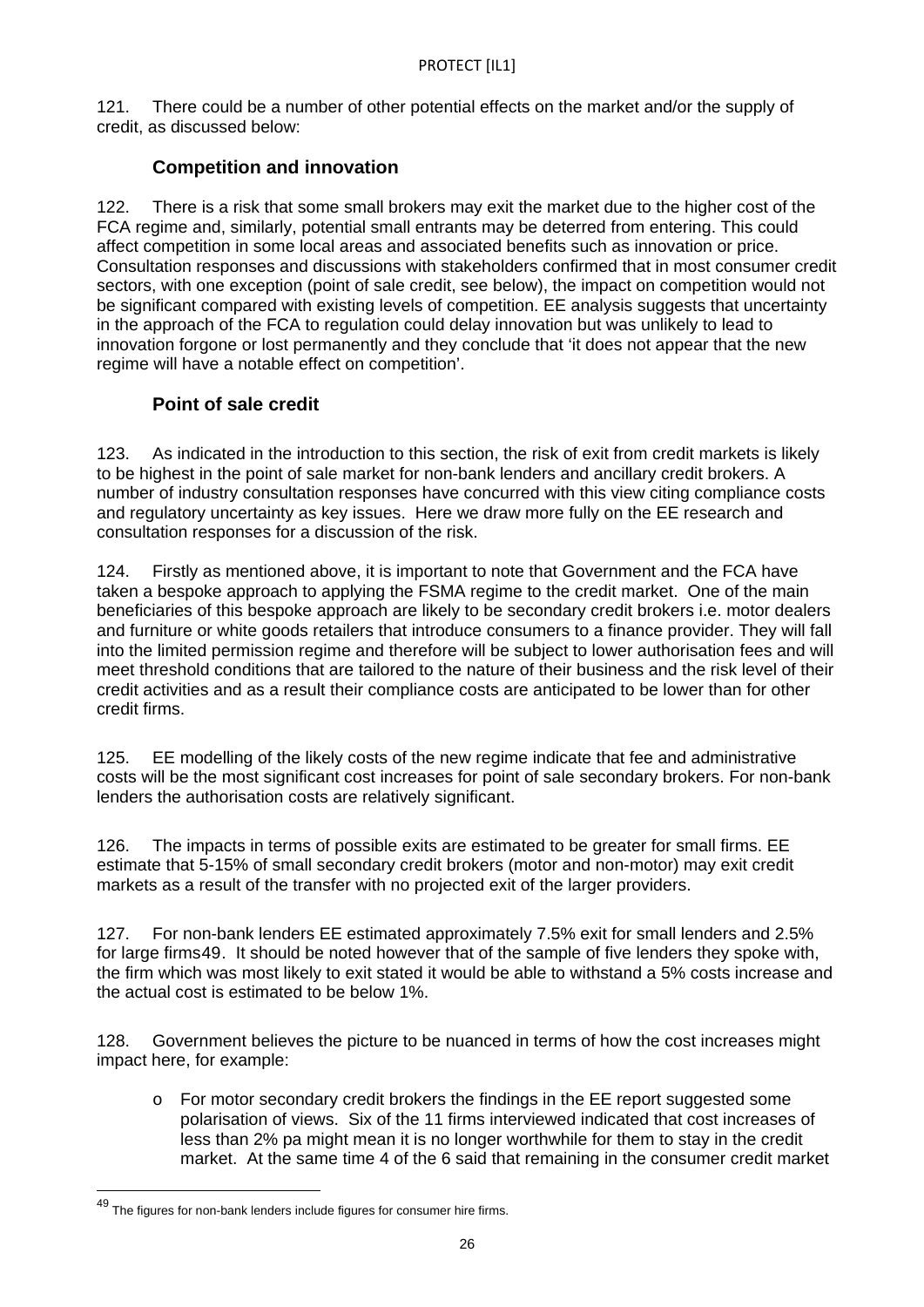was so business critical that almost any costs would be worth paying. The other five firms assessed the likely costs necessary for them to consider withdrawing from the credit market would be 10-25%. This clearly suggests significant incentive and appetite for some firms to develop strategies to remain in the consumer credit market.

- o Feedback from the consultation also indicated that some consumers will be able to substitute other credit products if a chosen retailer ceases to provide credit (although there may be issues for consumers whose choices are already limited - see below for a discussion of this issue).
- $\circ$  Government also considers that despite some industry feedback that the current trend is for bank lenders to reduce relative exposure to this market, it is likely that banks may pick up some of any slack caused by market exit of non-bank lenders or intermediaries.
- o Government believes it is reasonable to expect some consolidation in the market. Should smaller firms exit those that remain can benefit from economies of scale where they can distribute costs across a wider range of customers and sales.
- $\circ$  As a final consideration it was noticeable in consultation feedback and in some of the EE and Policis findings that regulatory uncertainty may be important in contributing to decisions to exit. In the context of uncertainty the EE report suggests that firms are likely to adopt a 'wait and see' policy in assessing this risk. This is therefore an area where Government and FCA (and indeed industry bodies) can have an effect by helping firms prepare for the changes and correcting any misconceptions firms may have over the FCA's likely approach under the new regime.

## **Lending to business**

129. Two or three industry consultation responses suggested that the Government IA should address the risks to business lending from the transfer. One specific concern was whether nonbank lending to small business would be at significant risk from the transfer due to the increase costs of the FCA and change in approach to regulation.

130. A proportion of business lending falls within the scope of the Consumer Credit Act and Consumer Credit Directive. Partnerships with 3 or fewer partners and unincorporated bodies are within scope if they enter into a credit agreement of £25k or less. The FLA estimates that total business loans outstanding (the stock) within scope of the CCA was £50bn in 2010. Ninety per cent of which is provided by banks leaving £5bn of loans outstanding from non-banks. In comparison total loans outstanding to SMEs by the big four high street banks only is estimated by BIS at £93bn in 2012. So lending by non-banks within scope of the consumer credit market is, at most, about 5% of total lending to SMEs. According to the BIS SME Finance Monitor 15% of micro businesses used leasing/hire purchase in 2012 and 6% used invoice finance.

131. Taking into account the fact that non-bank lenders constitute a small part of the total and given that banks are already regulated by the FCA the impact of the transfer is not expected to be significant in terms of lending to business.

132. In addition feedback from the non-bank sector was not uniform and there was further evidence that participants are adopting a wait and see approach.

133. Government also considers that the potential downside risk here should be understood in the context of the benefits of enhanced protection for the, often very small, business borrowers in scope of the consumer credit regime. Some, albeit historical, poor business lending practice was raised with us during the consultation exercise. Therefore we consider that there is an upside from providing enhanced protection to small firms, in scope of the definition of 'consumer', to reduce the risk that contracted credit agreements drive them into unsustainable levels of debt.

134. Government also has a wider range of activities designed to promote access to finance that should strongly mitigate the risks here. Most notably Government has recently expanded the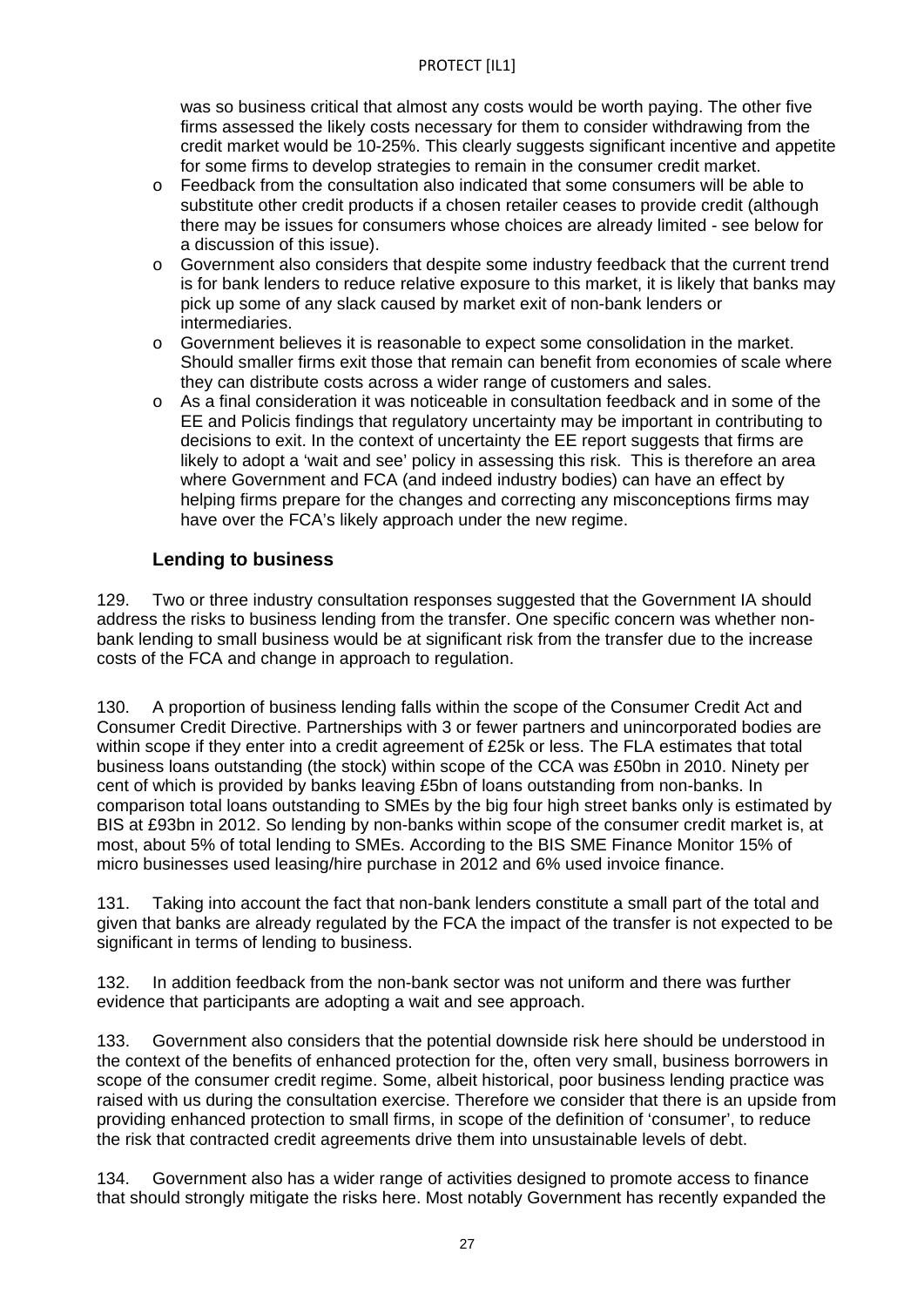Funding for Lending Scheme explicitly so that non-bank lenders are in its scope. This provides greater incentives for mainstream banks to provide finance for non-bank lenders to in turn lend to lend to small and medium-sized businesses.

## **Lending to high risk consumers**

135. Some respondents suggested that lenders may have less appetite to lend to more risky consumers if the FCA regime is interpreted as making this more difficult and/or costly. So some lenders that are providing for the high risk market could exit or reduce their exposure. The EE analysis does suggest this is a possible outcome as high risk consumers may be affected by a reduction of access to credit at the point of sale (see below). Some substitution is likely to occur but those that already have limited choice of credit products will find that more challenging. The picture is far from clear cut however as the analysis indicates that the regime design will drive little market exit of payday lenders, for example.

136. Government also believes that lending to high risk consumers should be viewed in light of the detriment that can arise if poor lending decisions lead to unaffordable debt and associated consumer detriment. Although research evidence suggests that there are a range of drivers of indebtedness e.g. key life events or macro-economic factors, there is evidence that the availability of credit is of itself an important contributory factor, particularly for those on lower incomes<sup>[50](#page-25-0)</sup>. The box below illustrates the issue from an analysis of one debt charity's client data.

## **Evidence from Step change Debt Charity Client Data**

Stepchange provide free debt advice to over 190,000 clients. Their analysis of their client database for 2012 suggests that unsuitable and unaffordable credit is a key contributor to their clients' debt problems. For example:

- Of the £3.6 billion in outstanding debt owed by Stepchange clients in 2012, £2.15 billion is owed by clients with contractual debt repayments that are more than 50 per cent of their net household income.
- Contractual credit repayment liabilities of these clients totalled £134 million in 2012
- Clients with debts that were more than five times their annual net household income owed over £615 million in 2012.
- 31,775 clients had unsecured debts over £30,000, 16 per cent of all the 2012 clients. But their total unsecured debts were £1.9 billion or 53 per cent of all the unsecured debt owed by StepChange Debt Charity clients in 2012.
- In contrast, 93,469 clients owed less than £10,000 in unsecured debt; around 4 8 per cent of all 2012 clients. But these clients owed a total of £420 million, or about 12 per cent of the total unsecured debts of StepChange Debt Charity clients.

137. Therefore it seems reasonable to conclude that rather than simply a downside risk of the transfer there could also be benefits through any restriction of some borrowing to the most overindebted households.

138. Furthermore, mitigating action has been taken to address this risk of limiting access to credit. This includes the design of a proportionate credit regime where secondary credit brokers will be able to apply for limited permission that will reduce their likely fee and compliance costs and make it less likely that point of sale credit supply decreases. Government is also working to ensure that consumers with debt problems can get help with their debts and seek alternative, more sustainable sources of credit: the Government provides support for debt advice, principally

<span id="page-27-0"></span><sup>50</sup> <http://www.bristol.ac.uk/geography/research/pfrc/news/pfrc1301.pdf>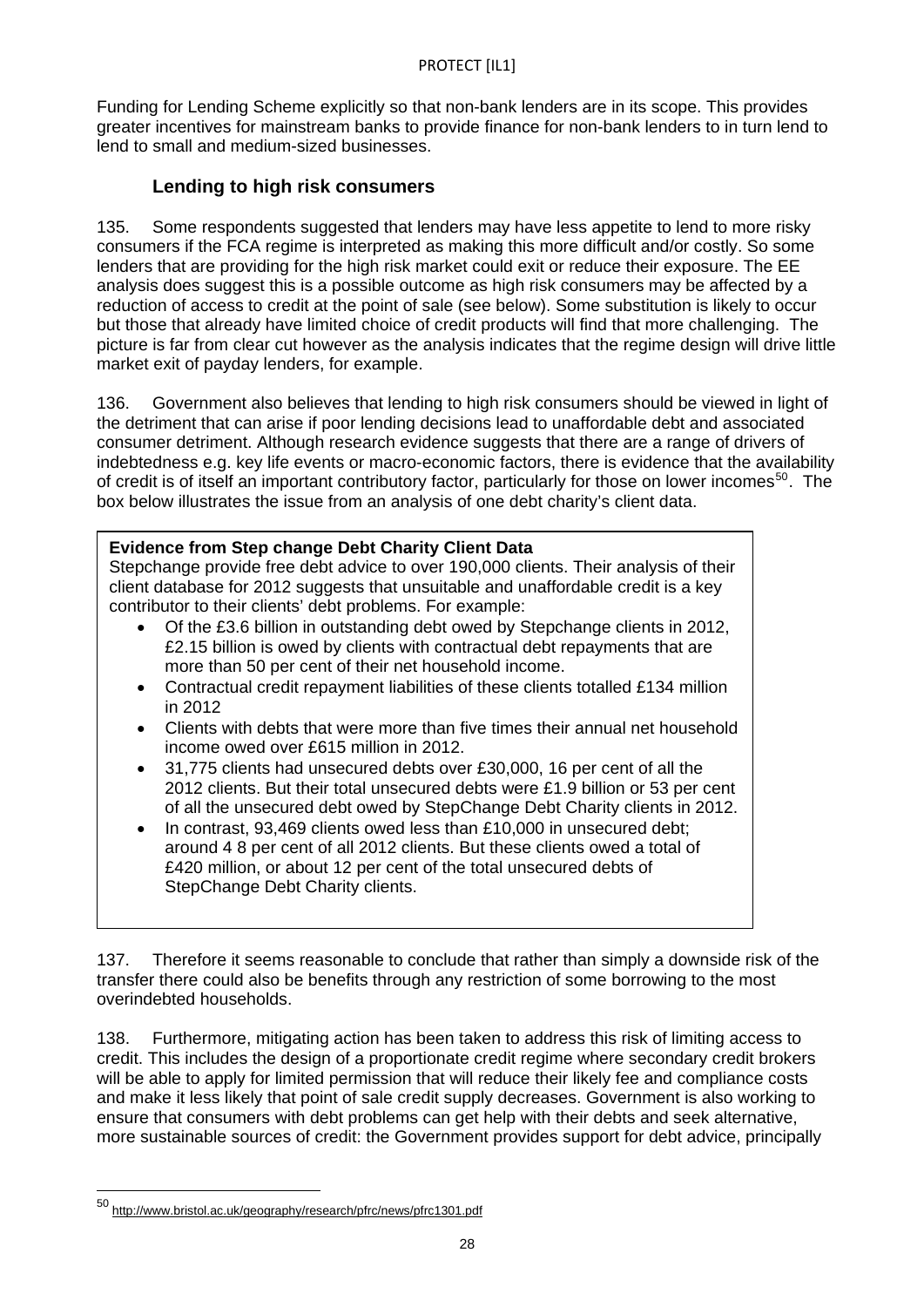via the Money Advice Service, as well as support to grow the lending of credit unions as a source of sustainable credit for lower income households.

139. The Government supports efforts to improve consumers' understanding of financial issues. This is crucial to promoting a culture of financial responsibility, and empowering consumers to ensure they are fully equipped to engage with the market. Debt advice is provided free by a number of charities, consumer groups and user groups. The Government announced in July 2011 that the Money Advice Service (MAS) would take over coordination and funding of all free debt advice from April 2012. MAS' debt advice co-ordination role is about working with all stakeholders, including, importantly over-indebted people, to build a better advice sector. In 2012 / 2013, MAS are spending £27m on debt advice provision and aims to help around 150,000 people. The Government has also tasked the Money Advice Service with researching and developing a more effective service which will build on existing good quality provision and reach more people in a more appropriate way, including the additional support needed by vulnerable consumers.

140. The Government has committed to further investment to March 2015 to support the credit union sector to provide financial services, including affordable credit, for up to one million more consumers on lower incomes in a way that will enable credit unions to modernise expand and become financially sustainable, and save low income consumers up to £1 billion in loan interest repayments by March 2019. The Government's aim is to enable credit unions to become more stable over the long term giving low income consumers greater access to reliable, affordable credit, without having to resort to more expensive means, such as home credit or payday lenders, or worse, illegal lenders.

## **Off shore lending**

### EEA lenders

141. Firms that provide their services entirely at a distance by electronic means from an EEA Member State under the E-commerce Directive (ECD (2005)) do not need to be authorised in the UK. Such lenders are therefore outside the scope of FCA regulation. This possibility has existed since 2005 and therefore already exists under the CCA. Consultation responses suggested that at the moment all lenders from outside the UK have a UK base and are therefore in scope of the CCA. To the extent that the transfer increases costs to business it may make it more attractive for some more firms to operate outside the UKregulatory perimeter. However, the Government argues that this is not a significant risk because such lenders would still be subject to the many European Directives which regulate business behaviour.

## Non-EEA lenders

142. To lend to a UK consumer from outside the EEA, the lender would have to have a base in the UK and therefore be regulated by the FCA. We do not consider this a significant risk.

## **Illegal Money Lending**

143. A small number of consultation responses suggested that a fall in credit volumes and/or an increase in risk aversion on the part of some lenders may change firms' appetite to serve certain customers where it was no longer profitable to do so. It is also suggested that these consumers, where their ability to substitute in other products is perhaps already limited, may resort to firms that are operating outside of the law.

144. The Europe Economics study recognises that any cost change does have the potential to generate negative outcomes for particular individuals but goes on to conclude that there does not seem to be a case that any structural detriment can be attributed to the move to the new regime. Clearly resorting to illegal money lenders is likely to cause severe financial distress and this has long been a concern. There is however a robust approach to clamping down on illegal lending in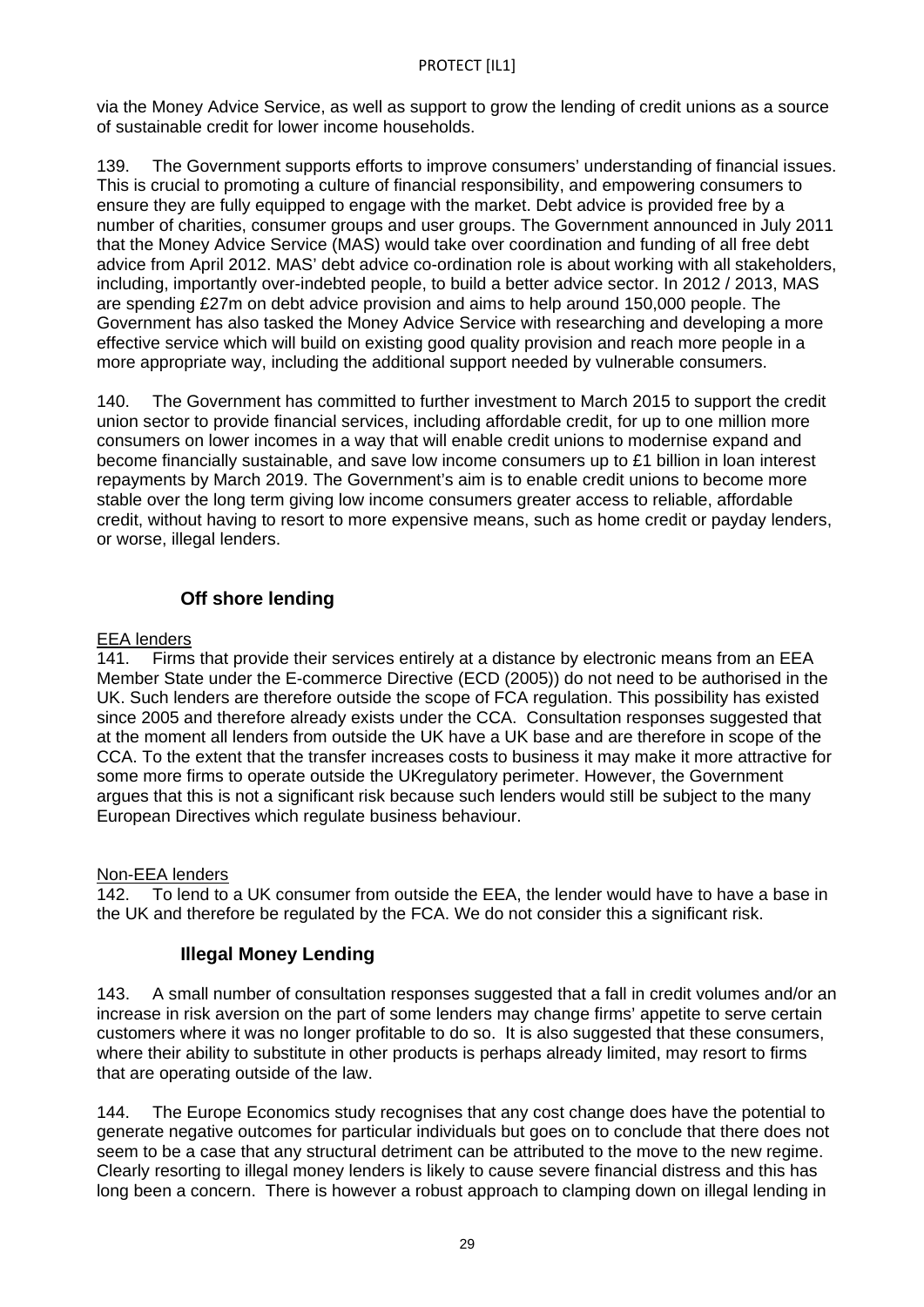the new credit regime and wider interventions to help people access alternative, legal sources of credit that will enhance mitigation of this risk.

145. In the regime design there is an important new protection for consumers in that local authority Trading Standards (LATSS) and DETI in Northern Ireland have been given the new role of policing the regulatory boundary with the FCA to take action against illegal loan sharks and other firms operating without authorisation. The FCA will work with these Illegal Money Lending Teams in LATSS to agree a memorandum of understanding to underpin co-ordination of enforcement effort. Furthermore FSMA has been amended to create an offence where authorised persons undertake credit activities that are outside of their permissions.

146. More widely, recent Government intervention, designed to stimulate the development of alternative sources of finance for people on low incomes and ensure access to debt advice, is detailed above, will help to mitigate the impact of this risk on consumers

## **Wider Impacts**

## **Devolved issues**

147. Financial services matters are reserved in Wales, Scotland and Northern Ireland and FSMA applies to the whole of the UK. Consumer credit matters are reserved in Wales and Scotland but consumer credit is a devolved (transferred) matter in Northern Ireland. However, the key consumer credit legislation which is relevant to this consultation (the Consumer Credit Acts 1974 and 2006 and associated regulations) applies to the whole of the UK.

148. The Minister of Enterprise, Trade, and Investment for Northern Ireland agreed that Northern Ireland should be included in the December 2010 consultation with a view to ensuring that Northern Ireland consumers can be consulted on any changes that may impact on their consumer credit legislation. Any new or amended legislation passed will only apply to transferred areas if the consent is given by the appropriate devolved authority.

## **One in Two Out (OITO)**

 $\overline{a}$ 

149. The policy is in scope of OITO. The net total one-off costs for the 3 year interim permission regime and authorisation are approximately £65m-111m (including 3 years of exit costs at £1.8m pa) and the net annual costs (fees + admin + exit cost) for firms of approximately £30m-49m (all costs net of OFT costs). On the mid point this yields an EANCB IN of £32m.

## **Small to Medium Businesses Assessment**

## **Small to Medium Businesses in the Consumer Credit Market**

150. The consumer credit market has a very large number of small firms. Market research for the FCA in 2012 estimated there were around 47,600 active consumer credit licence holders<sup>[51](#page-27-0)</sup> of which 34,800 had turnovers of up to £250k (FCA's definition of a small business) and almost two-thirds (64%) of no more than £50k. Measured by staff numbers, almost half (49%) had fewer than five employees, and a similar proportion (47%) had one or fewer full-time equivalent staff involved specifically in the activities covered by their consumer credit licence. These firms are also reasonably evenly distributed across the full range of consumer credit activities.

<span id="page-29-0"></span><sup>51</sup> <http://www.fca.org.uk/static/documents/consumer-credit-key-findings.pdf>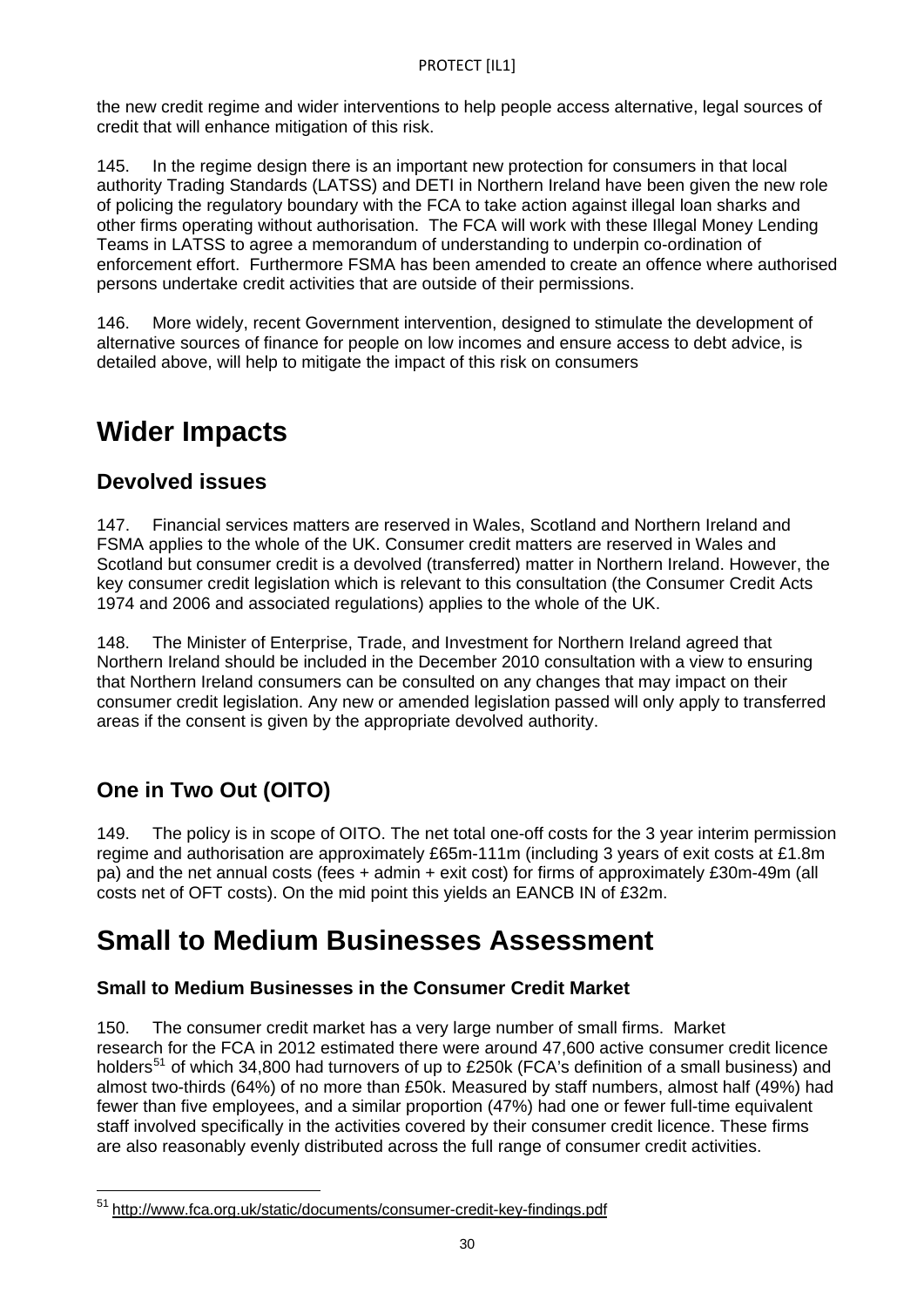## **Cost Impacts of the Transfer**

151. Europe Economics considered small and large firms in all aspects of its analysis. All costs were estimated separately for small and large firms. Both small and large firms should expect higher costs under the new regime but they will be felt in different ways.

152. In terms of one-off costs smaller firms will be more affected by the costs of seeking authorisation whereas large firms are more likely to need to incur costs through enhancing their systems for complaints given the requirement to publish them when they reach a certain number. Both small and large firms will be affected by the need for a retail conduct compliance review. Some large and small firms which are already regulated by the FCA for other financial services activity will face much reduced compliance costs.

153. The FCA is currently preparing a consultation document on their fees proposals that will be issued in October. It is likely that they will propose variable annual fees for firms that require full authorisation. These are likely to be set at thresholds related to the firm's consumer credit turnover. For firms with limited permissions there will be a separate lower fee scale.

154. The impact of on-going costs will also be felt slightly differently, with smaller firms affected more by on-going reporting requirements (whether authorised or appointed representative) and large firms will be more affected by the cost of collating and publishing complaints data and the costs to debt management firms of increasing the capital they hold to meet the proposed prudential standards for debt management firms.

155. Overall the Europe Economics' analysis estimates a market exit of 8% as a result of the transfer. Smaller firms are expected to be over-represented in this figure although some consolidation can be expected in certain sub-sectors e.g. 'Home Credit' and 'Bricks and Mortar' lenders. See the section starting at paragraph 106 above for a further discussion on exit.

## **Consumer Detriment in the Credit Market**

156. Considerations of the options for small business exemptions in the consumer credit market have to be seen in the context of the objectives of the transfer i.e. a regulatory regime that ensures consumers are protected while applying proportionate burdens on firms.

157. A recent report by the National Audit Office (NAO)<sup>[52](#page-29-0)</sup> identified the main drivers of consumer detriment in the consumer credit market as firm behaviour, market structure and consumer behaviour. The main drivers from firm behaviour were:

- Undue pressure placed on consumers a particular risk when credit is offered in people's homes
- Providing unaffordable loans if affordability checks are not through people may be granted a loan they cannot afford to pay
- Payroll structures incentivise staff to sell unsuitable products where commission is paid for securing specific loan or debt solutions this may lead to people be sold products that are not right for them
- Misleading information provided to consumers If consumers are given misleading information about a product, they could make poor decisions. The NAO cite advertising for high-cost credit which focuses on accessibility rather than cost which may mislead some consumers.

<span id="page-30-0"></span><sup>&</sup>lt;sup>52</sup> <http://www.nao.org.uk/report/office-of-fair-trading-regulating-consumer-credit/>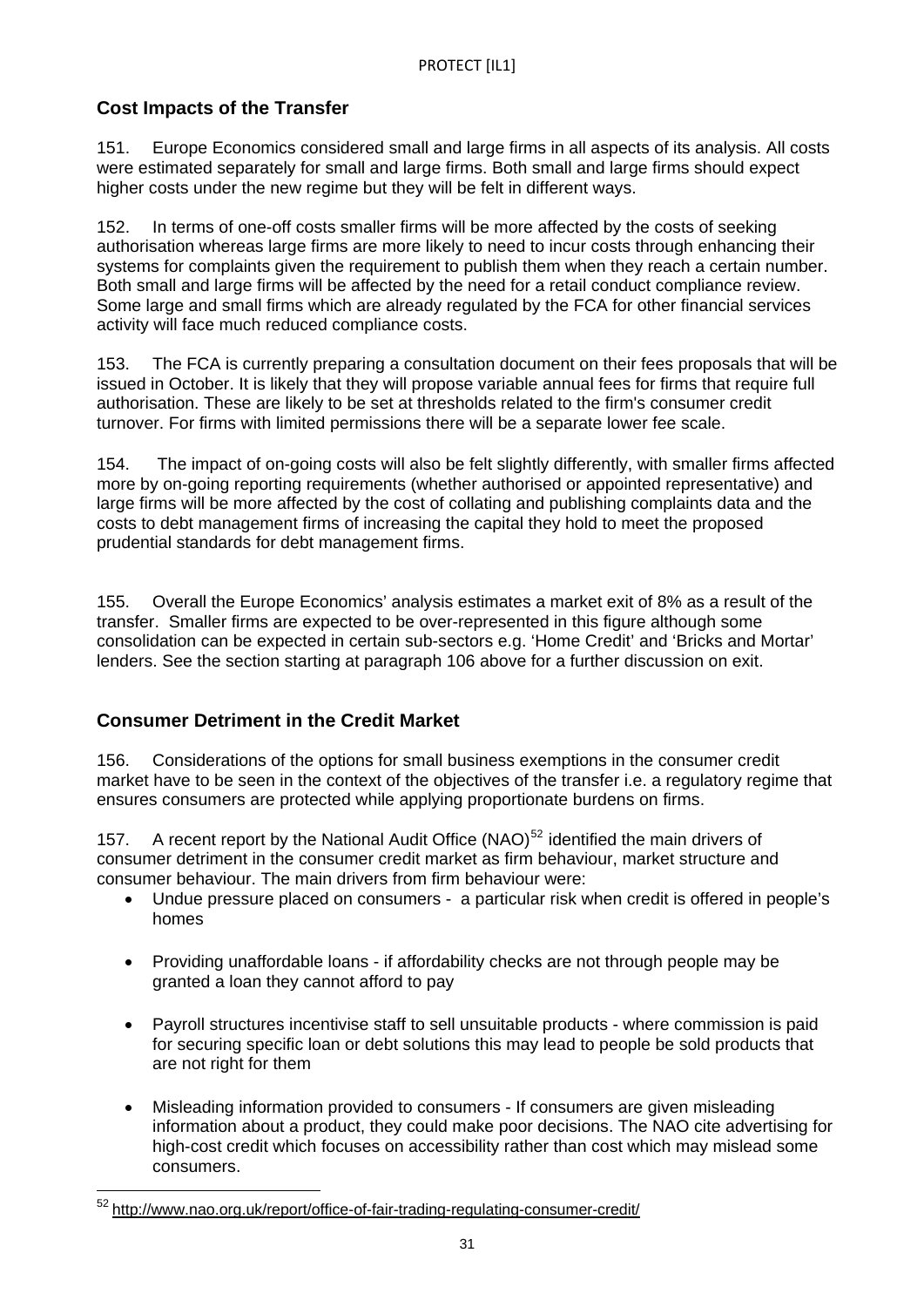One firm acts on behalf of another but not in their best interests

158. It is the Government's view that the risks described above can apply to any size of business and potentially in a wide range of credit activities especially lending, broking and debt management. A review of recent enforcement action by OFT gives a flavour of the range of activities that have given rise to concern and action.<sup>[53](#page-30-0)</sup> It is the Government's view therefore that an exemption by size of business would undermine a key policy objective of the consumer credit transfer and is therefore not appropriate in this instance.

## **Mitigation**

 $\overline{a}$ 

159. As part of the transfer to the FCA regime, firms carrying out consumer credit business will move from being regulated under the CCA to a framework underpinned primarily by FSMA. This will not simply involve applying the existing FSA approach designed for the regulation of banking, insurance and investment products to consumer credit, but rather a bespoke model designed to fit the particularities of the sector. The Government is proposing a tiered and risk-based bespoke approach to authorisation in the consumer credit sector.

160. Key aspects of the tailoring of the regime that will help mitigate the impact on small firms include:

- Not applying minimum capital requirements for consumer credit firms under the FCA regime, except for debt management firms,
- Fees tailored to the credit sector, and differentiated according to size and risk level of the activities undertaken,
- The option for firms to become an appointed representative i.e. a firm which is not authorised itself, but is allowed to carry on certain regulated activities under a contract with an authorised firm (its 'principal'). This is a way for smaller firms to operate without having to shoulder the burden of direct authorisation and regulation. The regime will be available for all credit related activities except for lending and credit referencing services.
- Self-employed agents are individuals who liaise with consumers on behalf of another firm. The current exemption from authorisation will be continued for agents of mail order firms and home credit firms.
- In charging firms for an 'interim permission' a key aspect of the transition to the new regime, the FCA will charge a lower fee for sole traders.
- Currently companies that specialise in finding or tracing individuals are required to hold a consumer credit licence. Under the new regime this requirement will be removed where these Third Party Tracing Agents are not carrying out a financial business.

<span id="page-31-0"></span><sup>&</sup>lt;sup>53</sup> <http://www.oft.gov.uk/OFTwork/credit/enforcement-action/#.UbtOgvn4hsk>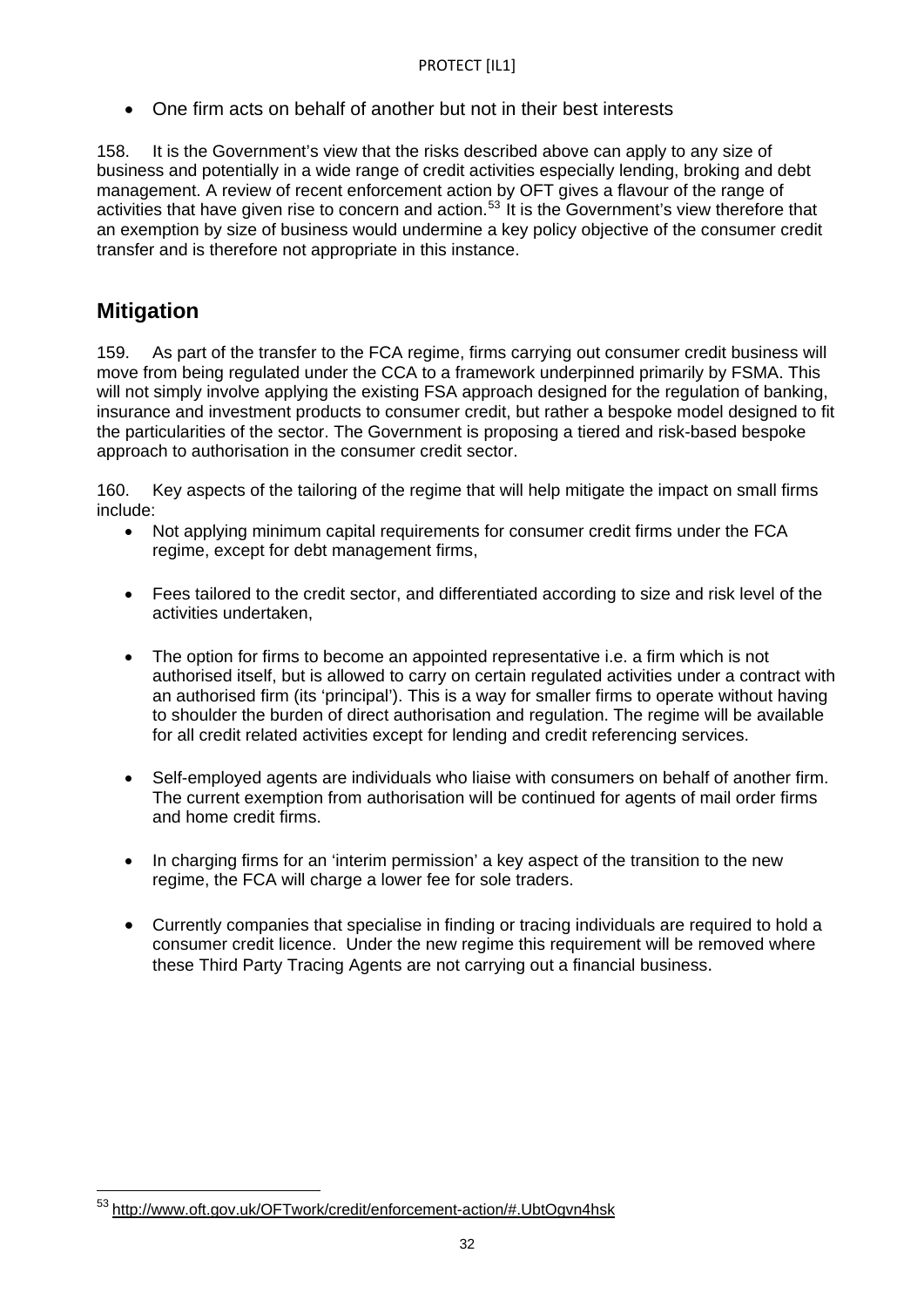## **List of Annexes**

- **Annex A Europe Economics cost and exit estimates**
- **Annex B Stand Alone Option Cost estimates**
- **Annex C Consumer Direct complaints**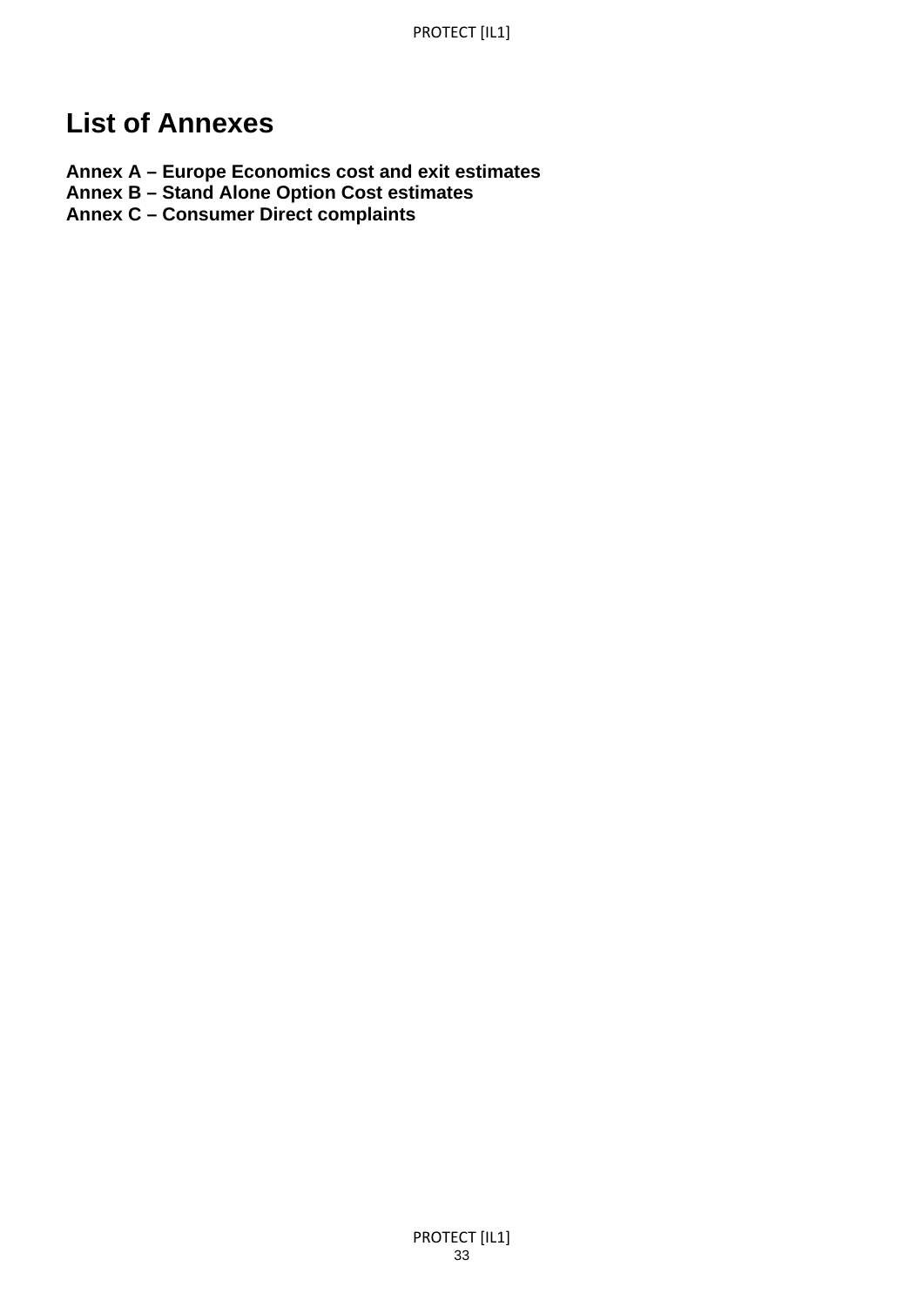## **Annex A –Europe Economics cost and exit estimates. Compliance Costs and Firm Behaviour**

*The following is an excerpt from Europe Economics report to FSA "Transfer of the Consumer Credit Regime: Compliance Costs and Firm Behaviour" [1](#page-31-0)*

## Introduction

In this section we consider the impact of the policies described previously upon each of the segments that we have identified within the consumer credit sector.

For each segment we quantify the incremental compliance cost impacts by proposal and in aggregate, and also show separately how these divide between one-off and on-going costs. We describe the underlying assumptions of our analysis, and identify the key cost drivers. We also describe the interaction between these estimates and the assumptions made about firm behaviour, particularly market entry and exit.

## Modelling Approach Adopted for each Policy Proposal

This section describes briefly how we have modelled the compliance cost impacts of each policy proposal. Where applicable we differentiate between the top down and bottom up approaches below.

## **Interim regime**

<span id="page-33-1"></span>l

All firms (including those that would opt for appointed representative status) — other than not-for-profit debt advisers — remaining within the market are assumed to pay the interim registration fee (being  $£350$ , or a reduced rate of £150 for sole traders).

In contrast to the other administrative tasks that we describe below, there is no evidence available on the likely time duration to deal with the interim permission form, because no one has yet used it. We took as our reference point the least onerous task of those where we had information, i.e. completing an approved person application (0.5 days). The level of information involved in the interim application is expected to be qualitatively different, however we note that most business interactions (including form-filing) with government or regulatory bodies tend to consume more time than anticipated and — more importantly we consider that any extra time here contributes to the pool of time available to firms to consider the new regime and its implications.

We have split the time taken 20:80 between senior management staff and compliance/ finance or IT staff (except in the case of sole traders). This balance is similar to what we have used in previous studies: e.g. in our work on the introduction of FSA-authorisation to general insurance and mortgage intermediaries we assumed that for large firms 10 per cent of the time was from management-level staff, with the balance from compliance or other staff, whereas for very smallest firms as much as 70 per cent of the time was allocated to management.<sup>[2](#page-33-0)</sup>

## **Full authorisation and limited permission**

Firms identified by the FSA as lower risk, such as consumer hire firms and secondary credit brokers, have been assumed to pay a £500 fee for a limited permission, regardless of size. This applied in both the bottom-up and top-down models. In the latter case secondary intermediaries have been modelled as discrete segments. About one third of the non-bank lender and consumer hire category were taken to be lower risk, based upon our interpretation of Critical's population research.

For other firms there are three levels of authorisation fee depending on the sum of their consumer credit related turnover:

<sup>1</sup> March 2013 - Europe Economics - [http://www.europe-economics.com/publications/europe\\_economics\\_final\\_report\\_6-3-13.pdf](http://www.europe-economics.com/publications/europe_economics_final_report_6-3-13.pdf) 2

<span id="page-33-0"></span>Europe Economics (2002), "The Costs and Benefits of Mortgage and General Insurance Authorisation".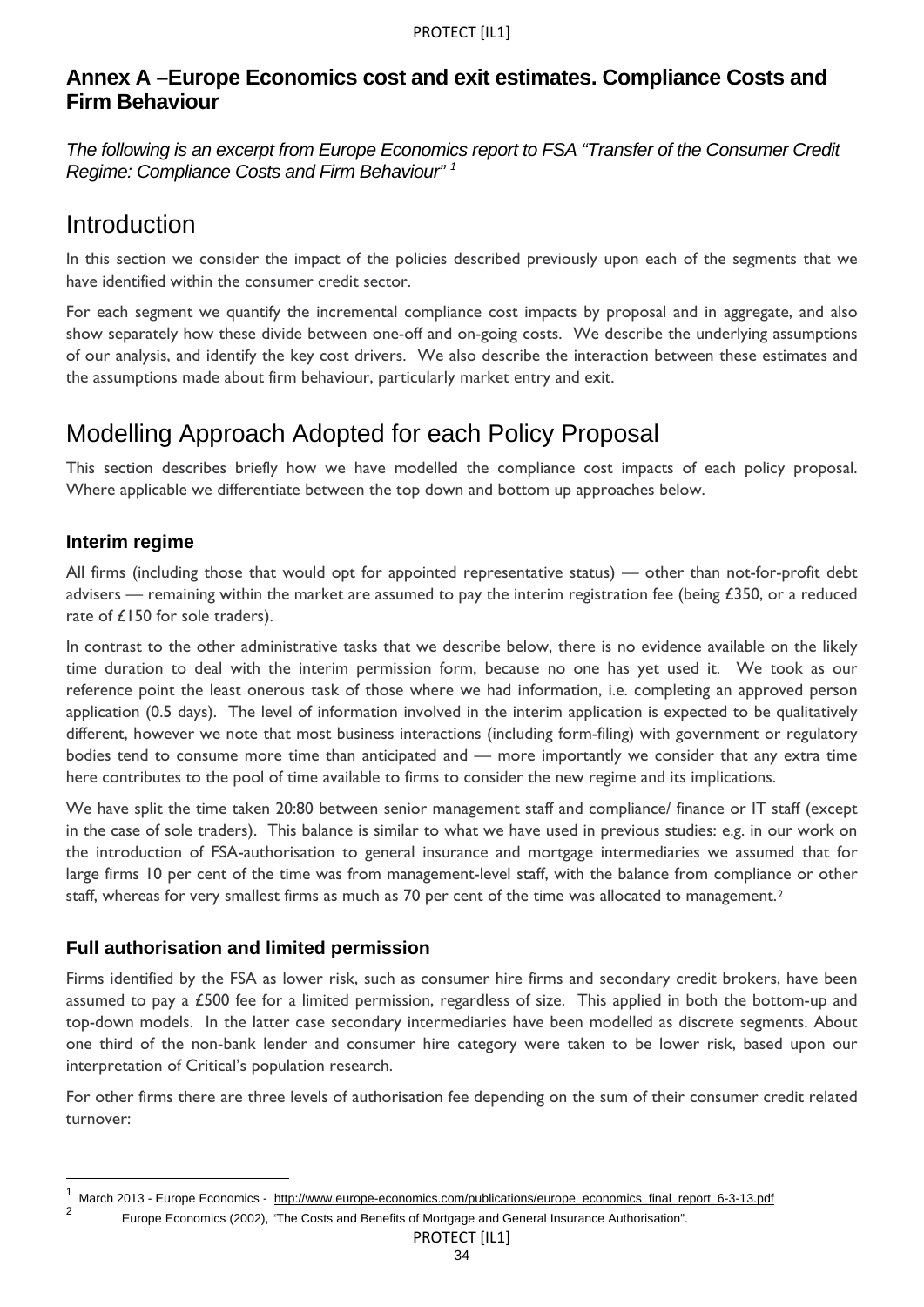- Up to £250k per year: £1,500 (consumer credit related turnover of up to and including £250,000 per annum is the FSA's working definition of a small firm in this context);
- £250k to £5m per year: £5,000; and
- Over £5m per year: £15,000.

In the bottom up model, these fees were allocated based upon the firm's reported level of consumer credit revenue. Where a variation of permission was applicable — because the firm self-identified as being already FSAauthorised — these fee levels were halved.

In the top down model we used our estimates of the distribution of the population to assess the proportion of firms expected to be in each of these categories and used that as the basis of the calculation. The proportion of each segment, between 0 and 100 per cent, taken to be already FSA authorised so that a variation in permission would be relevant, was based upon our analysis of the Critical research and other sources (see Section 8).

Our analysis of the data generated in the Policis survey indicated 1–2 days as being the typical time spent on preparing the OFT's licence application. The reference point for the administrative aspects of authorisation was also taken from responses to the survey run by Policis, albeit in case using data only from those firms with actual experience of being supervised by the FSA, being an average of 3–4 days in total. The incremental administrative cost assumed in both models for preparing the authorisation pack was therefore taken as two days. The administration around a variation of permission has been taken as half this level, which was again in line with the data gathered by Policis.<sup>[3](#page-33-1)</sup> In the "bottom up" version we also considered whether a business plan, or additional supporting materials, might be required by the FCA which would complicate the authorisation process. This additional cost was incurred where a firm had consumer credit turnover above £10 million per annum, but had identified its business planning as incomplete or limited (which was in fact rare in the Policis sample).

The annual fee was taken to be £1000, subject to a variable element applicable to firms above a certain size threshold. The latter was calculated as 0.02 per cent of the firm's stated consumer credit turnover (i.e. firms with consumer credit turnover up to and including £5 million per annum would pay £1000; those with turnover above this level would pay more). The administrative side of paying the annual fee was taken to be equivalent to annual average time spent relating to renewing the OFT licence.

#### **Approved persons**

The responses to the quantitative survey identified the number of senior management in each firm and also how many of these — if any — were already approved persons by the FSA.<sup>4</sup> The net of these has been taken as the number of senior managers requiring approval under the new regime. To these were added an individual to take responsibility for the oversight of anti-money laundering activity or of compliance where that has been built-in as a requirement of the new regime (see Section 3).

This approach has been over-ridden in the case of secondary credit brokers where a single person only will be required to take responsibility for apportionment and oversight.

In consideration of the time taken to obtain the approval we have used the research data as our reference point, specifically the estimates from firms that are already FSA authorised (i.e. we have not relied upon estimates from those without experience of the processes involved). These estimates averaged about 0.5 days per approval. This is slightly above past estimates. The time has been allocated 80 per cent to compliance (or finance staff where no compliance staff were in situ), with the balance allocated to senior management.

In the top down approach we drew upon earlier research conducted by Critical, as well as the results from the Policis survey. Those small (below £250,000 consumer credit revenues) and larger lenders (i.e. above this level) without prior experience of the FSA (e.g. those in home credit), and excluding sole traders, were assumed to have two and five persons respectively each requiring pre-approval. The approach in other segments was

<span id="page-34-1"></span><sup>-&</sup>lt;br>3 There is no doubt that some firms will take significantly longer on this, particularly larger, more complex firms. Then again, smaller, less complex firms — of which there are significantly more — are likely to spend rather less.

<span id="page-34-0"></span><sup>4</sup> A substantial minority of firms actively using an OFT licence are also registered with the FSA with respect to another part of their business, such as variously mortgage lending, insurance intermediation, etc. These firms are modelled as having a slight advantage in adapting to the new regime over those firms without such experience of the FSA.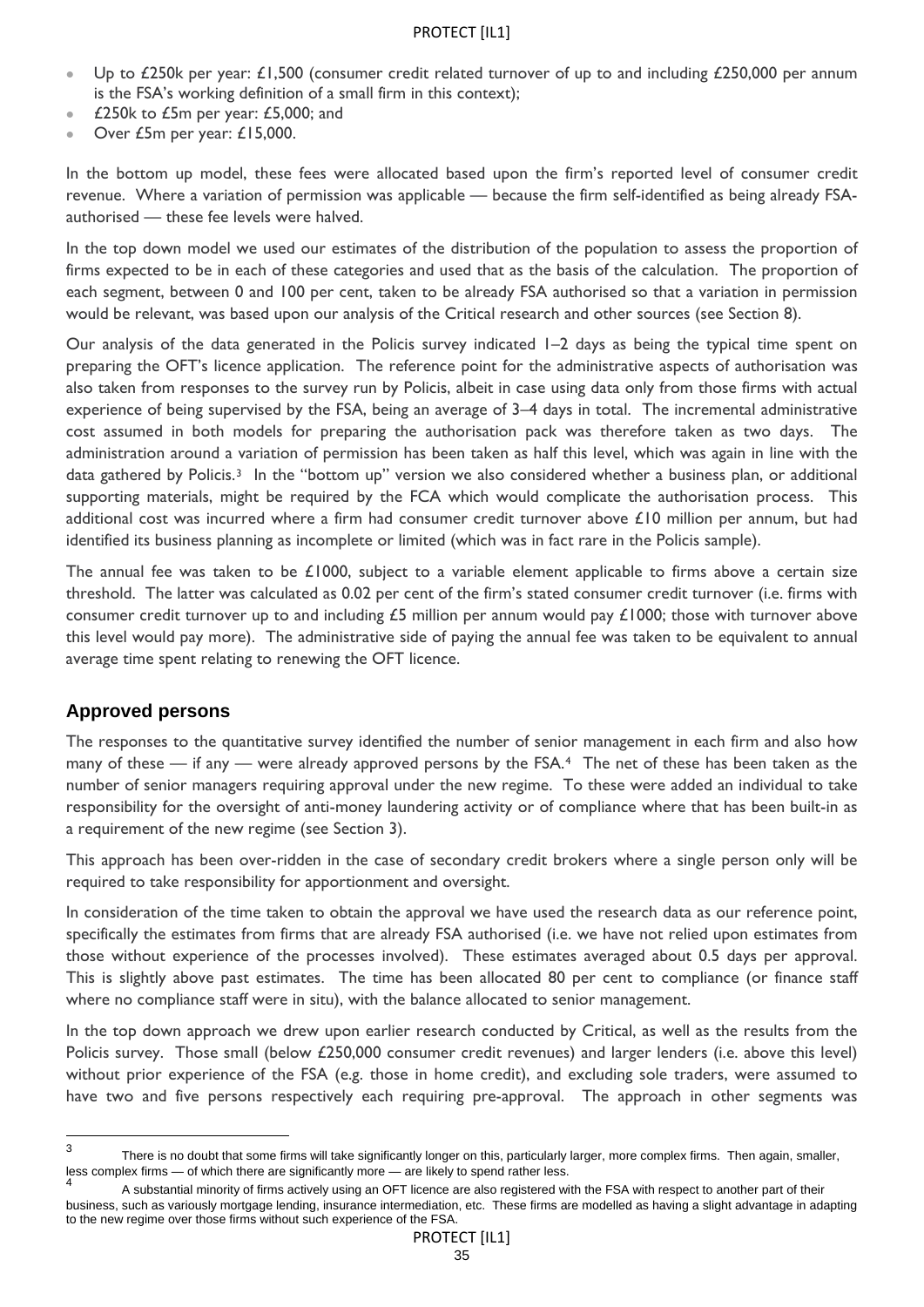fundamentally similar except that small and large firms were assumed to have one and two persons respectively each requiring approval.

Sole traders were excluded from this requirement.

## **Appointed representatives**

The Appointed Representative (AR) regime has the potential to lower costs by substituting a principal, with whom the AR has a pre-existing business relationship, for the FCA. A key restriction here is that the qualitative feedback and quantitative survey data indicated very clearly that the firms who might act as principals had little enthusiasm for this and we have therefore kept participation in the AR regime to a relatively low level.

We have assumed that a principal would seek full compensation for its activities in training and bolstering the control environment from ARs (e.g. by adjusting other pricing arrangements between the parties). We have assumed that an AR would, as a minimum receive two days additional training and be subject to external costs of £825 (e.g. to cover additional IT support). In the credit broker segment, where many firms are already ARs in other business areas these estimates were halved to reflect prior knowledge of FSMA-style requirements. These one-off costs of being an AR are below those from authorisation.

In terms of on-going costs, monitoring and continuing support would be necessary: we have estimated these at £750 per annum. This is below the cost of being directly authorised for a small firm, but comparable — even slightly above — the likely cost of a limited permission. A trade-off between the upfront saving and such an ongoing additional cost may still mean that the AR regime is economically advantageous for firms with the option of a limited permission. On the other hand, we do not see the AR regime as purely as numbers-based decision by firms: some firms are likely to well prefer dealing only with their already established commercial partners rather with than the FCA. Nevertheless this may change the relative appeal of the appointed representative regime in those areas where limited permission is the comparator (see the discussion of secondary credit brokers in the main document).

## **High-level standards**

The FSA's intention is to map across conduct standards broadly unchanged. We focus here on the "nuts and bolts" changes that we believe are implied (but consider the likelihood and scale of firms reviewing their retail conduct below, at [0](#page-38-0)).

On PRIN, we considered the requirements for record-keeping and for adequate risk management to be a potential driver of process change and hence cost. Those firms indicating that they were not fully confident in risk management were considered as requiring additional training. The time duration and likely cost of this was with reference to desk-top research into relevant training vendors.

In terms of record-keeping we distinguished between adequate record-keeping for the OFT regime and what we deemed the qualitative shift in requirement necessary for the FSA/FCA. Firms currently have an obligation to have satisfactory records (not just to satisfy the OFT's needs) so those firms that were not confident in their own record-keeping were deemed examples of non-compliance (i.e. by having inadequate financial records) so that the cost of these becoming adequate should not be reflected in the compliance cost numbers.

However our view is that when firms look ahead to life with the FCA they will readily identify a supervisor that is more pro-active, requires regular reporting and also seeks ad hoc reporting: the effect being that some firms will need to upgrade their systems in order to cope. For example, in the bottom up model, a firm reliant on manually prepared accounts or on external accounts preparation was assumed to acquire a simple financial management system.

On SYSC, the treatment of financial crime oversight was taken as a key cost driver. This has the following elements. First we have data from the survey on whether there is an MLRO or not already in place (we have assumed that firms without an MLRO will need to incur additional training costs). Where there is not one, and the firm is not a sole trader, this can be treated as either a pay-grade difference, e.g. the gap between the cost of a compliance person and, say, a manager (with that uplift reflected as an extra on-going cost) or as a requirement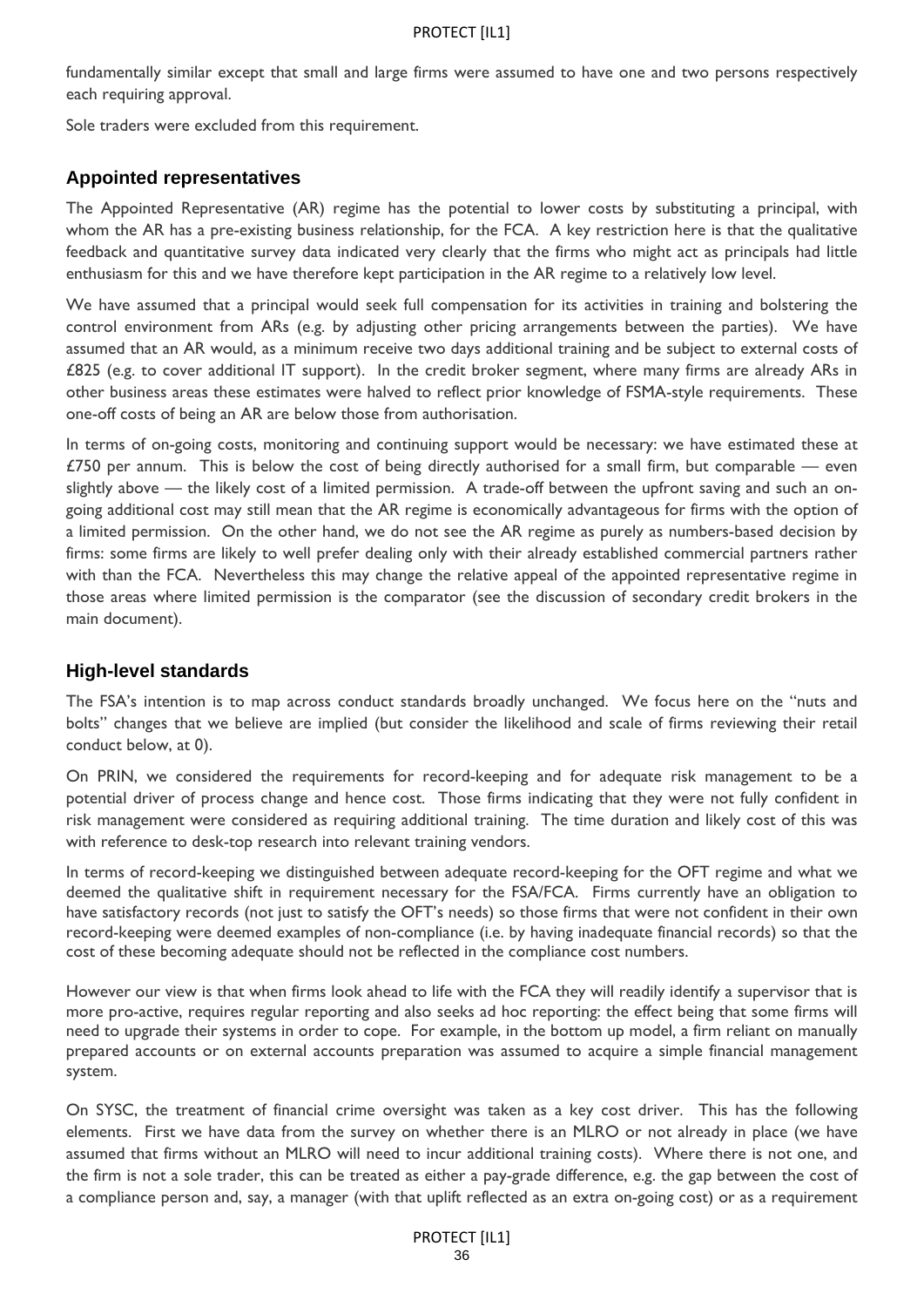to have training on financial crime (as a one-off cost) to transition someone into that role. We have taken the latter approach. This is not low cost: such training is likely to consume at least two days and may involve external costs of at least £1,000.

Second, where the relevant MLRO is required to be an Approved Person then an extra person has been added to the Approved Persons costing calculations. We have not assumed that those firms currently without a system for reporting suspicious transactions in place would need to acquire one: implicitly this assumes that such firms are broadly coping with the money-laundering regulations now.

In the top down model we assumed that:

- Half of sole traders would require additional investment in financial management or compliance software at a cost per firm of £205. This cost is based on entry–level quotes from vendors of financial management software. This affected about 12 per cent of the firms in the top down model, against about 10 per cent in the bottom up variants.
- Twenty-five per cent of small firms, and five per cent of other firms, would need additional training or other remedial action in terms of financial crime (if there was no prior contact with the FSA) at a one-off cost of £1400. This cost is based upon estimates from vendors of relevant training. About 22 per cent of the firms in the Policis sample required such training.
- Ten per cent of small and five per cent of large firms were assumed to require remedial risk management training (this was about 15 per cent in the Policis sample).

### **Financial promotions**

The market research indicated what processes firms typically adopted with their promotions — e.g. obtaining prior sign-off from a compliance officer or lawyer. For those firms whose current processes were lacking to some degree we assumed a one-off training cost and an incremental time cost attached to each new advert, the latter being applied to each of the declared number of new promotions used. Where it was indicated by a firm that web-based advertising was used we assumed that this was updated weekly by larger firms and monthly by smaller ones. The average time taken to approve an advert was taken as one hour: this was a judgement.

In the top down model data on the number of promotions and firm-level approaches were not available to us. We assumed that those small and large firms without prior contact with the FSA would seek one and two days training respectively to familiarise themselves with the new requirements, and with an on-going time commitment of one day for small firms and five days — on average — for larger ones. At one hour per approval, this can be interpreted as 7–8 adverts per annum for a small firm and 40 for a larger one.

## **Supervisory reporting**

The new regime involves firms reporting data to the FCA, at least once per annum, to support supervisory analysis. In the former case the data set is expected to be readily available for the vast majority of firms (turnover, customer numbers). However in most cases — where more data are required — this may be more onerous, although as we have noted already the contents of the data sets remain undefined.

For these firms we have modelled the following costs:

- Training to adapt the firm's Financial Management system, e.g. to develop new reporting modules to capture the required data.
- GABRIEL (the FSA's reporting engine) training if the firm is not already FSA-authorised. This has been taken as a half-day and is drawn from the results of the quantitative research run by Policis.
- Time-related costs in which actually to file the necessary report, based upon one day. This was reduced to half a day for lower risk firms, which will have a lower key reporting obligation. This is drawn from the results of the quantitative research run by Policis.

#### **Complaints publication**

Where complaints exceeded 500 per annum and a firm lacked a system capable of publishing these it was assumed in the first instance publication would be a manually-driven process, with a time cost allocated to each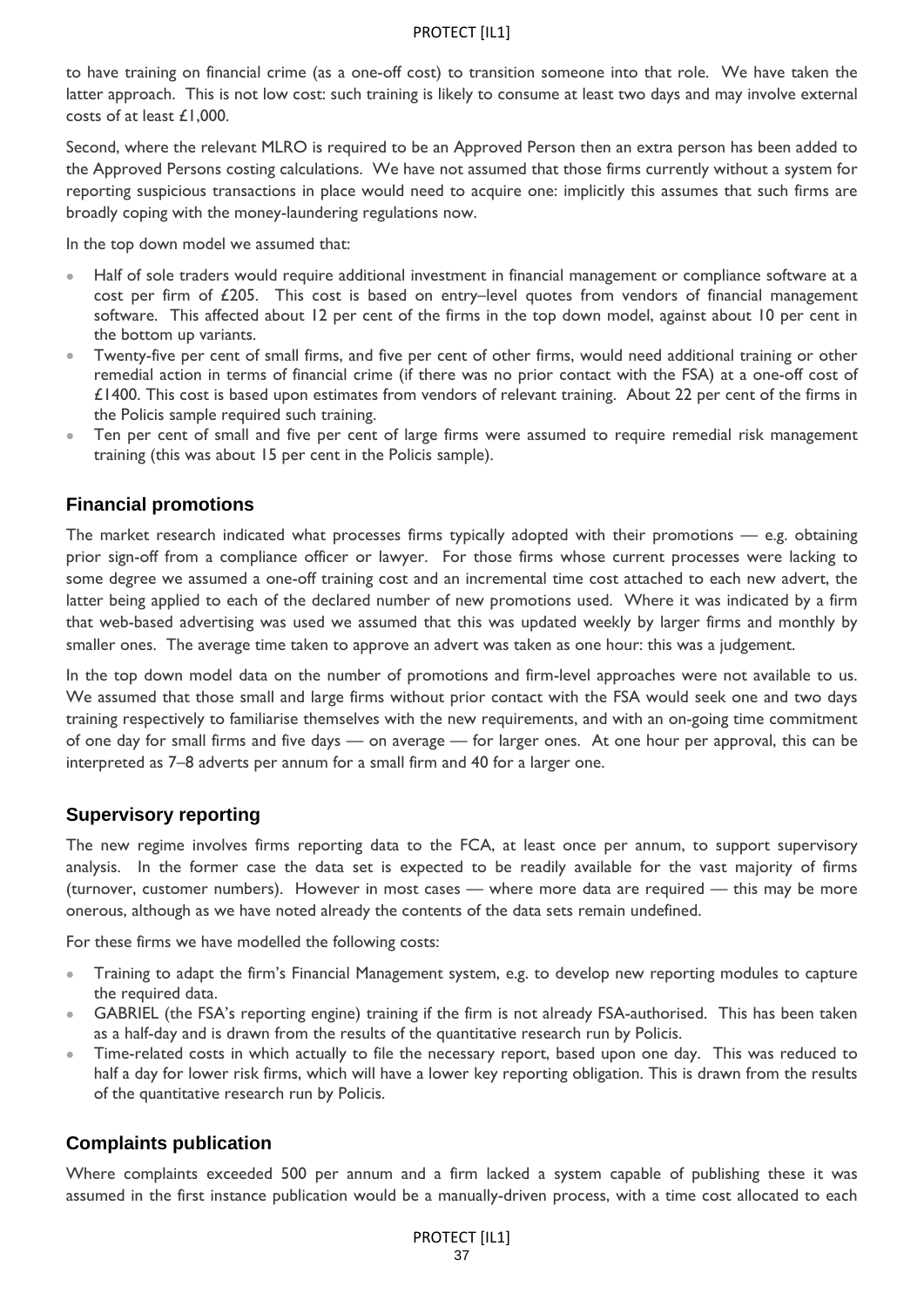complaint. If complaints exceeded this level it was assumed that an IT system to handle this would be additionally necessary, with one-off and on-going support costs based upon the past experience of market participants with such systems already (an upgrade to publishing was assumed to cost  $£15,000$  where a reporting system was already in place). Those firms with a system already in place able to publish complaints were assumed to suffer no additional costs.

In the top down model we assumed that one per cent of firms would be affected and that each of these would incur one-off costs of over £1,000 and on-going costs a little below that (these estimates are based on the FSA's own experience, as set out in CP 09/21).

### **Prudential standards for debt management firms**

We have based our calculations on a proposal whereby the capital requirement would be equal to 2.5 per cent of turnover, subject to a minimum of £5,000, to the currently available capital and identified any shortfall firm by firm.

In our top down approach we have taken four per cent as a likely cost of raising such capital, which would cover legal fees and any fees charged by external share-holders as well as any internal administrative costs of actually raising the capital.<sup>[5](#page-34-1)</sup> It can be argued that — given the extent of the advance notice in the prudential regime, and the likely small scale of the additional capital required in most cases — that many firms will seek to adjust capital levels through profit retention and so avoid these external costs of raising capital. To this extent our estimates can be viewed as conservative (although increasing profit retention can be argued to increase a firm's cost of capital). In our bottom up model we were able to match the requirement to the individual balance sheets of the firms responding to the survey, with three from 12 needed to raise additional funds based on this work, with one needing to raise a substantial sum (about  $£1m$ ). The costs of raising capital were calculated with reference to the sums being raised and the disclosure within the survey as to shareholder composition (e.g. whether the firm was quoted, an unlisted PLC, etc.)

We were also provided with financial reporting data on a larger sample of debt management firms by the FSA. This included 35 firms with turnover and net assets data to enable a calculation of the capital requirement. We compare the outcomes of these different approaches in the main document.

There is an important distinction between the one-off cash costs associated with raising additional capital and the on-going opportunity cost of holding that additional capital on the firm's balance sheet. With respect to the latter we estimated the cost of capital — specifically the cost of equity capital — for quoted debt management firms within a CAPM framework. The sample available for this work was extremely small — there are currently just two quoted debt management firms (two more de-listed in the recent past). The results indicated a cost of 4.5–6 per cent. These are post-tax figures, with the equivalent pre-tax return being about 5.9–7.9 per cent.[6](#page-37-0) We have assumed that this extra capital would be invested, e.g. in government bonds, and, after deducting the returns on this, our estimated on-going cost of holing any additional capital raised to meet the initial shortfall is 4.4–6.1 per cent. We used the mid-point of this range, about 5.25 per cent.

We note that this money can still be used in the business such that additional profits may be available on such capital. On the other hand, bearing in mind that these firms have not seen fit to inject such capital already, we must assume that such opportunities are limited or else the firms prefer alternative ways of accessing them.

In the top down model we assumed that 80 per cent of small firms would need the minimum value and that half of the full sum of the capital required by larger firms would need to be raised. These are highly conservative

l

PROTECT [IL1]

<span id="page-37-1"></span><sup>&</sup>lt;sup>5</sup> For instance Hennessey (2007) estimated a marginal cost of fund-raising of 5-11 per cent for quoted firms and Kaserer (2008) estimated 9-12 per cent for UK-based firms. Since firms raising extra capital from retained profits will not incur any cash costs. Four per cent can be seen as a blended rate (if you like, 40 per cent of funds raised are from external shareholders at 10%, the rest is from retained profits).

<span id="page-37-0"></span><sup>6</sup> Whilst the sample is very small, this is in fact close to the long-run range of stock market return data.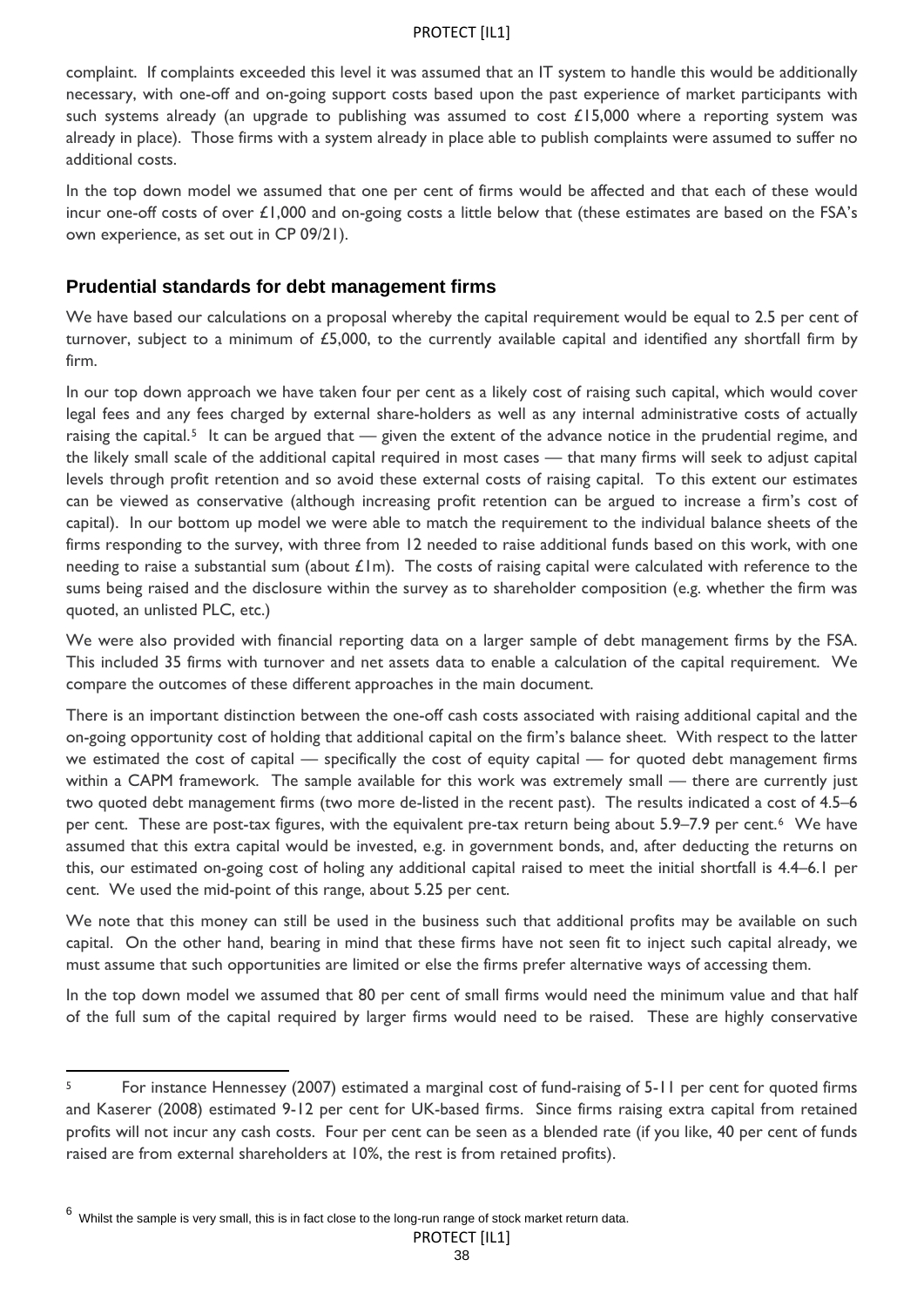assumptions. On the other hand we have not made any adjustment for any on-going need to raise additional capital each year, e.g. because the debt management is growing).

#### **Client asset requirements for debt management firms**

Again, this policy relates only to the debt management segment — indeed to just the largest firms (in terms of client assets held) within that segment.

One practical problem here is that the threshold for this has yet to be set. From October 2011 £1 million in client assets has been the threshold for treatment as a medium-sized firm under CASS and we have adopted this as the threshold in this case: where a firm has indicated that it held over  $\pounds1$  million in client assets at least at one moment in time during the past twelve months we have assumed that the client asset requirements would apply to them.

The Policis research indicated what each firm currently did (e.g. whether it used annual external audits). This was used to model whatever remedial strategies would be required to become complaint with the new regime. The costs of these, such as a new IT system, were based upon evidence from those firms with such a system already in place. Where processes changed additional training was also assumed to be necessary. On the other hand where a firm was already — by its own estimation at least — compliant with the requirements of the new regime no incremental costs were calculated.

In the top down model we assumed that around ten large firms would require one-off and on-going expenditure both in excess of £30,000 in order to comply. These estimates are drawn from the FSA's CP12/20, considering client money rules and their impact on insurance intermediaries.

#### <span id="page-38-0"></span>**Retail conduct review costs**

We have reviewed in the main document some of the issues around the transfer in regime from the OFT to the FCA.

The calculation of the cost of the conduct review has two parts: a *de minimis* period in days and a variable component linked to the estimated number of customers. Once combined these provide estimates that reflect the restricted nature of the review (i.e. no need to re-paper existing contracts and no major system changes because the conduct rules are remaining broadly the same — as described in the main document — such that implied change may be arguably classified as due to current non-compliance with those conduct rules).

Provided that the FCA will be concerned only with the application of the new regime to post-transfer contracts, then it can be argued that there is no obligation on firms to do anything about the pre-transfer paperwork (assuming that client contact in the normal course of business is enough to deal with rolling contracts). If participants believed there to be any ambiguity here or some residual exposure to FCA action then they might repaper at least some pre-existing contracts: this could be expensive. This contingent cost might result in a level of cost attributable to this area several times that represented here. For example, the banks' stated experience with the CCA can be used for comparative purposes. Taking the numbers provided to us (£5-£10m per large bank) at face value and noting that the largest banks have 5 million to maybe 12 million contracts (some customers will have multiple contracts) implies a cost per customer of 40 pence up to £2, depending on how you slice it. This level of cost incorporated re-papering and also system and process change, however: given the intention of not changing conduct requirements, then even with such ambiguity this level of costs should not be fully replicated for re-papering alone.

Clear — and early — guidance from the FCA on the details of the policy framework would help keep such costs down, e.g. identifying where the CCA will still apply, etc. Limited permission firms will only have a fraction of the FSA rule book to assess and think about, but in most cases these will have little or no prior exposure to it: therefore the more pointers that the FSA/FCA can provide to what firms need to look at (or indeed, avoid looking at) the better in order to reduce any regulatory culture-shock. Equally, more guidance in user-friendly language will be valuable.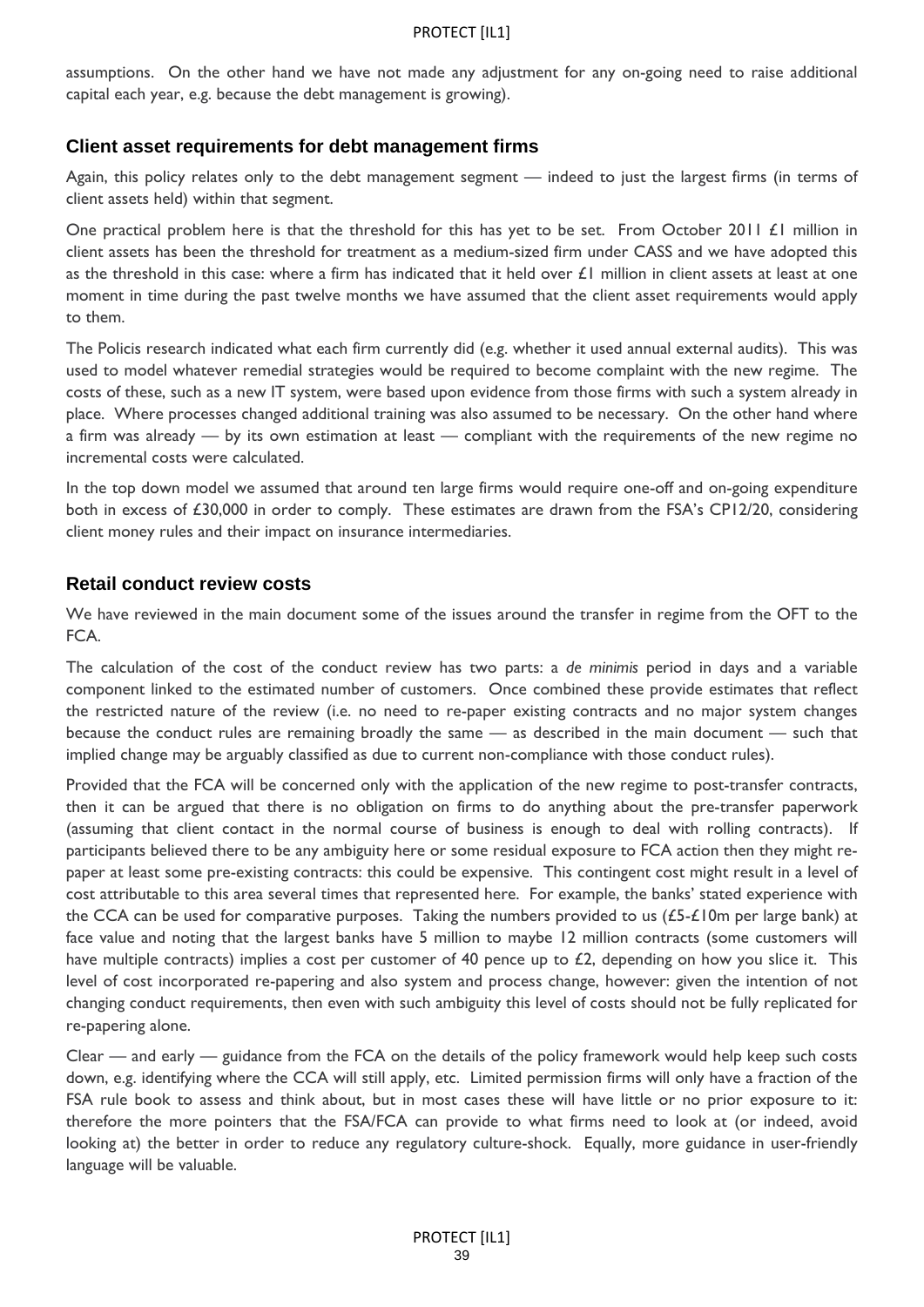## **EXIT ANALYSIS:** Approach to Modelling Firm Behaviour

We describe here how we have approached the modelling of firm behaviour, and the analytical framework within which that model has been constructed. The modelling uses the data on revenue, costs etc collected in the survey of firms.

## Direct Impact of Compliance Costs for Existing Suppliers

We take profitability to be the baseline criterion that drives business decisions. When faced with multiple possibilities, firms will choose the option that would lead to the highest profits.

In their simplest form, profits equal revenue minus costs. Firms' decisions typically affect outcomes in multiple time periods. In that case, firms must consider the present value of the profits of all future periods, discounted by the appropriate factor (i.e. their cost of capital). In addition, firms have often multiple revenue streams. When firms engage in various activities, the total revenue is the sum of revenues from each separate product or service.

To conduct this analysis and construct our model for the behavioural analysis, we have made some simplifying assumptions. Specifically we have assumed that:

- If in profit the firm would not exit the market (even if could earn greater return on investment elsewhere).
- If making a loss and in the long-term and the business cannot be made profitable, the firm will always exit the market.

We focus here on the impacts of the completed shift to the FSMA regime. However, there will be a transitional period, between April 2014 when the OFT closes and April 2016 when the FCA will be ready to introduce its full new consumer credit regime.[7](#page-37-1) Firms will be likely to incur different costs during the transition period and after the transition period.

## **Revenue**

Revenue for a specific product is equal to the price times the volume of sales. The price that a firm can charge depends largely on consumers' willingness to pay and the prices of competitors and substitutes. In a perfectly competitive market, firms would have no power to influence the market price. Most real world markets, however, allow firms some degree of discretion to choose their prices. The second element that determines revenue is the volume of sales.

Firms can operate in more than one business, resulting in multiple revenue streams. For example, retailers might not only receive revenue from mark-up on prices, but also from the financial services or intermediation they offer their customers.

## **Costs**

For economic decision purposes, costs consist of accounting (or out-of-pocket) costs plus opportunity costs. The latter are defined as foregone revenue of using resources in alternative activities and include the cost of capital (even if it is owned by the firm) and the wage of the owners, if the firm is owner-managed.

In the short-run, costs are classified into fixed and variable costs. Variable costs are the ones that depend directly on the volume of output and can be avoided if the firm decides to cease operations. Fixed costs, on the other

-<br>7

Proposals for this are currently still being developed but are expected to include the following features:

Firms with OFT licences will be given interim permissions to continue doing consumer credit activities until they obtain FCA authorisation (or a variation of permission if they are already FCA authorised) or become appointed representatives of authorised firms;

Any prudential and reporting requirements will then come into effect; and

<span id="page-39-0"></span>During the transitional period firms will be required to comply with the new conduct standards but supervision is likely to be less intense than it will be when the full regime comes into effect from 2016 onwards.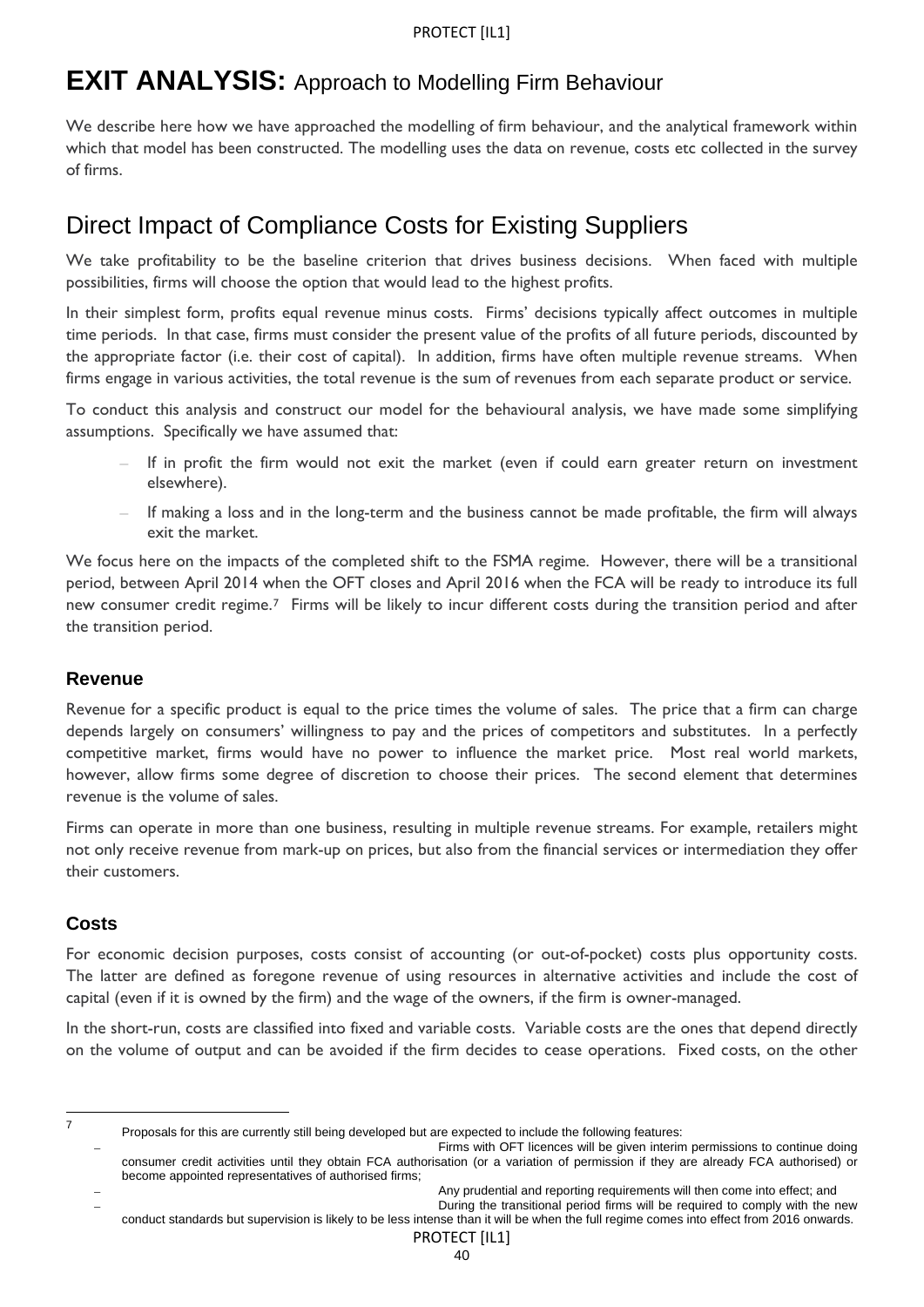hand, have to be incurred independently of the level of output. Examples of fixed costs include property taxes and insurance payments. These costs are sometimes referred to as overhead costs.

When a new regime is introduced, firms will typically bear incremental costs. These additional costs can also be classified into one-off and on-going costs. It is important to understand how these costs map into fixed and variable costs. While one-off costs are fixed costs, on-going costs can be either fixed or variable, depending on whether their amount varies with output. For example, renewing a license every period would be an on-going fixed cost. On the other hand, training new employees in regulatory compliance could be considered an on-going variable cost, as the number of new employees would depend on the volume of sales. Such variable costs also have greater scope to be absorbed into "business as usual" costs.

#### **Acquiring new customers**

If markets were perfectly competitive and consumers had perfect information, firms could rely exclusively on the price to influence the total volume of sales of a particular. However, typically both firms and consumers must incur search costs to complete a transaction. In particular, firms use advertising and intermediaries to secure new customers. The extent to which firms use such methods depends on factors such as the profitability of a particular segment and/or the amount and quality of information available to consumers in the market. When market conditions change, the incentives for acquiring this type of information could be affected.

#### **Risk**

In the presence of uncertainty, firms must rely on their assessment of their expected profits. Firms consider various possible scenarios and estimate their profits in each of them. The expected profit incorporates these estimations together with the probability of each scenario.

The extent to which firms are willing to trade off profits for reduced levels of risk will depend on their risk aversion. A firm that is risk averse will prefer not to have large variability across scenarios. Consequently, firms might be willing to reduce their expected return in exchange for lower risk.

In corporate finance theory all agents are framed as risk averse. However, the risk appetite of an organisation can vary depending on its ownership and debt structure. A 100 per cent debt financed firm will have a lower risk appetite than a firm with 100 per cent equity debt.

This is because a 100 per cent debt-funded organisation will be disciplined only by its lenders (as opposed to shareholders). Lenders want to be repaid. So the lender's concern is to minimize downside risk – there is no upside risk for a lender. By contrast, an organisation with equity will have shareholders that experience upside as well as downside risk. Such shareholders will want to maximise enterprise value, which includes upside risk. The consequence is that the organisation will have a higher risk appetite if it has shareholders.[8](#page-39-0)

## **Scenario 1: Costs have increased, but can be passed on to consumers**

In the event that the change in the regulatory regime would imply increase compliance costs the first question to ask would be whether or not such costs could be passed on to consumers. This will determine the impact on the firm's profitability.

In a competitive market firms can only charge the customer the marginal cost of providing the service. To the extent that the additional compliance costs represent fixed cost (e.g. authorisation fee) these would not be passed on to consumers but borne by the supplier. Where the compliance cost represents a variable cost (e.g. reporting of individual agreements) we would assume that this would be passed on to consumers.

<span id="page-40-0"></span>In competitive markets, the pass-through rate is determined by the relative price sensitivity of consumers and firms. If consumers are very price sensitive (relative to firms), it would not be possible to increase prices without a significant drop in demand. Therefore, in the short term at least, firms are likely to pass-through a lower proportion of any increase in the cost, rather they would reduce the supply of credit. In the opposite case, when

 $\frac{1}{8}$ 

This is purely from the capital structure risk management side, ignoring the cost management side for now.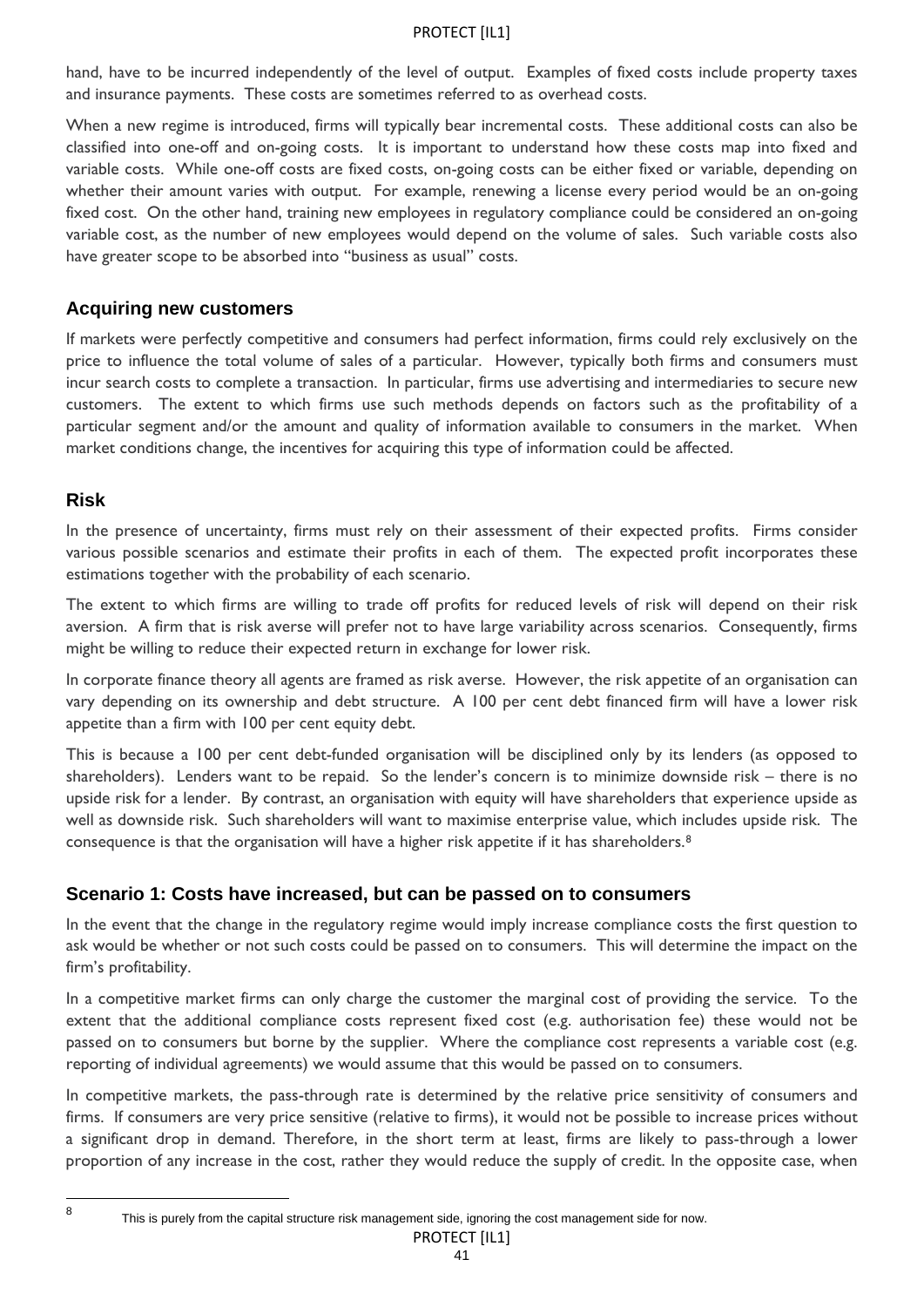the firm's supply is more sensitive to changes in price than consumer demand is to changes in price, the firm would be less able to continue supplying the market if they absorb a large fraction of costs and therefore, the pass-through would be greater and the reduction in supply smaller.[9](#page-40-0)

The charts below offer a simple illustration of these dynamics. In the left hand diagram demand is less sensitive to changes in price than supply; consequently the reduction in supply (Q to  $Q_{\text{new}}$ ) is comparatively less than the increase in price (P to  $P_{\text{new}}$ ). Conversely in the right hand diagram consumer demand is relatively more sensitive to changes in price than the supply of credit, as such the reduction in supply ( $Q$  to  $Q_{\text{new}}$ ) is larger than the price increase (P to  $P_{new}$ ).



**Figure 7.1: Extent of Pass-Through with Different Degrees of Price Sensitivity** 

Source: Europe Economics

The rate of pass through would also be affected by the persistence of any cost increase. The less persistent the increase in marginal cost is expected to be the lower the pass-through rate will be to consumers.<sup>[10](#page-41-0)</sup>

Where the firm is able to pass cost increases on to consumers this would represent a change in its strategy. Where the cost increases are temporary and consumer demand is thought to be relatively sensitive to price changes compared to supply, we would not expect the firms' pricing strategy to change dramatically.

In contrast, if the cost increases are more permanent in nature and consumer demand is thought to be relatively insensitive to changes in the price of credit, we would expect the pricing strategy of the firm to change. Specifically we would expect prices charged by the firms operating in the market to increase. This would have implications for consumers (Refer to section 4 for a discussion of the impacts on consumers).

Where cost increases cannot be passed on to consumers, we would need to consider whether bearing these additional costs would undermine the firm's profitability.

#### **Scenario 2: Profits have decreased, but are still positive**

In the event that any increases in the costs of compliance created by the changes to the regulatory regime cannot be passed on to consumers but do not undermine the firm's profitability, we assume that firms would not, as a direct consequence of this, alter their business strategy.

In order to determine the impact on profitability both the incremental one-off and on-going costs of compliance must be considered. Depending on the nature of the one-off costs these would need to be spread over an appropriate period of time. Current guidance from the UK Government requires that certain types of

<span id="page-41-1"></span><sup>–&</sup>lt;br>9 To note we have assumed here that markets are competitive, and as such inelastic demand matched with perfectly elastic supply would result in 100 per cent pass through. In contrast, a monopoly would only pass through 50 per cent of the cost increase. See for example Donghun Kim and Ronald W. Cotterill (2008), "Cost Pass-Through in Differentiated Product Markets: The Case of U.S. Processed Cheese", *The Journal of Industrial Economics*, Vol. 56, No. 1, pp. 32-48, March 2008.

<span id="page-41-0"></span><sup>10</sup> See for example John Taylor (2000), "Low inflation, pass-through, and the pricing power of firms", *European Economic Review*, 44 (2000), 1389-1408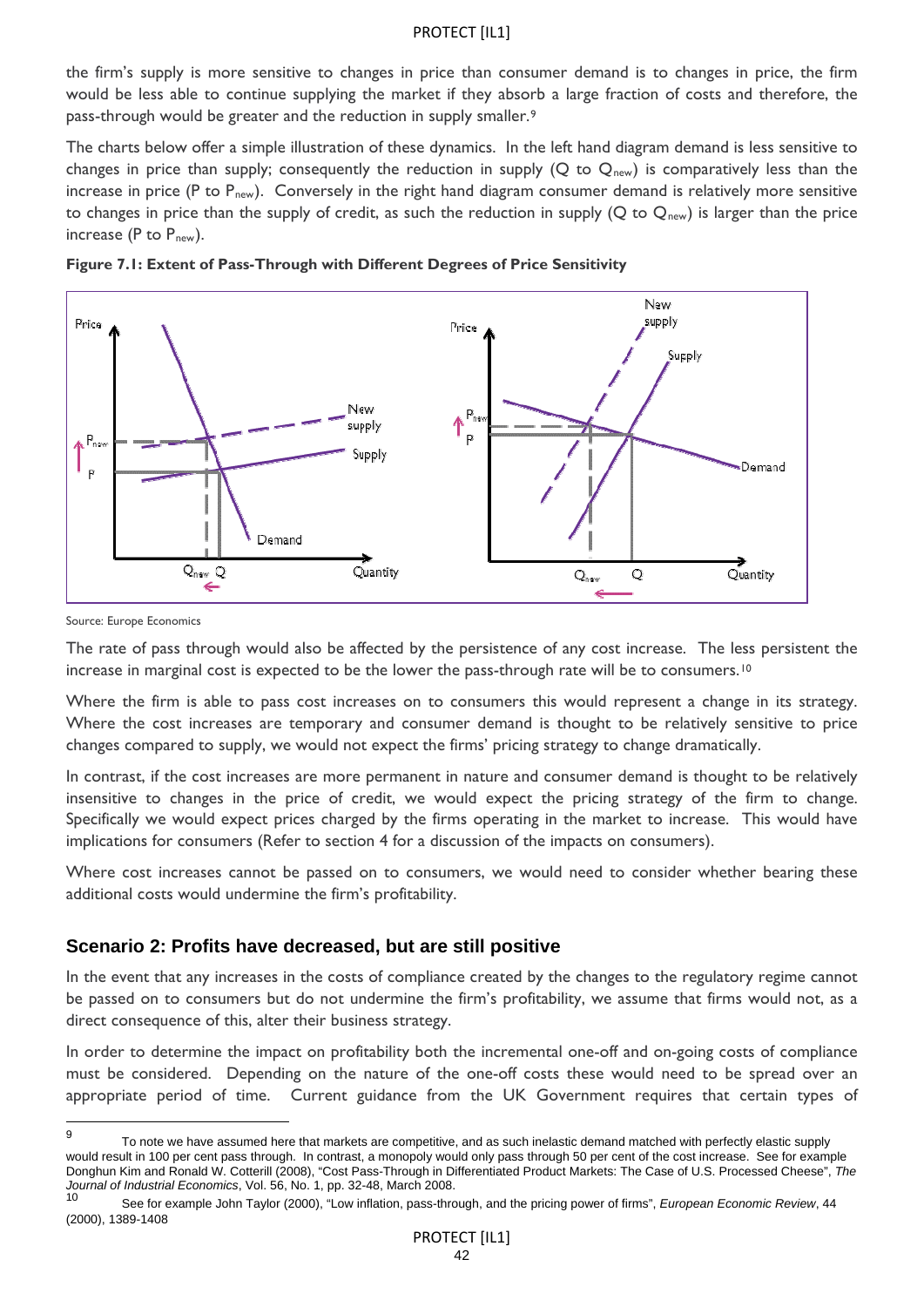expenditure are spread over a specified number of years. According to the guidance, staff costs, such as recruitment, training, or external advice, would all be written off immediately. In contrast, for software and capital expenditure (such as new computers and/or premises) the cost is spread over a number of years (between two and five years depending on the nature of the expenditure and the expected life of the capital stock). Since the main sources of one-off compliance costs are likely to be related to staffing and advice and investment in software (which according to the guidelines is written off after two years), we have — for simplicity — applied an amortisation rate of 25 per cent to one-off costs incurred when comparing them with profitability.

## **Scenario 3: Short run losses as a consequence of one-off costs, but the on-going business is still profitable**

When the long run profitability is not threatened, firms might choose to continue operating despite losses in the short run. For example, a one-off investment to set up required compliance systems may cause the firm to incur a loss in the short-term, while relatively small increases in on-going costs do not undermine the continued profitability of the business. This decision is inter-temporal in nature: it would depend how current losses compare to the present value of future benefits. This calculation would be affected primarily by the ability of firms to access capital in the short-run and the cost of doing so.

Firms might decide to stay in a particular market at the expense of short term negative profits for different reasons. In particular, if a firm decides to exit the market, it would incur a loss equivalent to its fixed costs.[11](#page-41-1) If the loss in profitability that a firm incurs as a result of the regime change is smaller than its fixed costs, it is still more profitable not to exit.

### **Scenario 4: Profits become consistently negative**

Where the impacts of an increase in cost are permanent and result in negative profits in the long-term, the firm has various options.

Where such losses are not tenable, we consider four possibilities:

- the firms change their strategy
- the firms expand the business, either through growth or merger
- the firms exit the market
- the firms over to grey market

The first point to establish is whether or not the profitability of all product lines/consumer groups served would be affected, or whether only certain revenue streams would become unprofitable.

## **Change Strategy**

If only certain revenue streams are affecting the overall profitability of the business, if the firm can distinguish between these streams, the firm could address any fall in profitability via a change in their business strategy. In particular, firms can offset cost increases by altering their pricing and marketing strategies. For example, if firms are able to price discriminate (i.e. charge different prices depending on the characteristics of the customers), they might be able to adjust prices charged to certain groups to restore the profitability in each of them.

Such strategies would not be feasible if the firms cannot differentiate between the different revenue streams, the losses would run across all revenue streams, and/or the firm cannot distinguish between different consumers (and so would not be able to adopt separate strategies for the unprofitable groups).

#### *Pricing strategies*

l

<sup>11</sup> These represent sunk costs – once incurred, sunk costs cannot be recovered. Money invested in sunk costs is effectively lost on exiting the market. As indicated by Friedman: "While the same costs are often both fixed and sunk, they need not always be. Fixed costs are costs you must pay in order to produce anything. One could imagine a case where such costs were fixed but not sunk, either because the necessary equipment could be resold at its purchase price or because the equipment was rented and the rental could be terminated any time the firm decided to stop producing." Here we assume here that all fixed costs are sunk costs.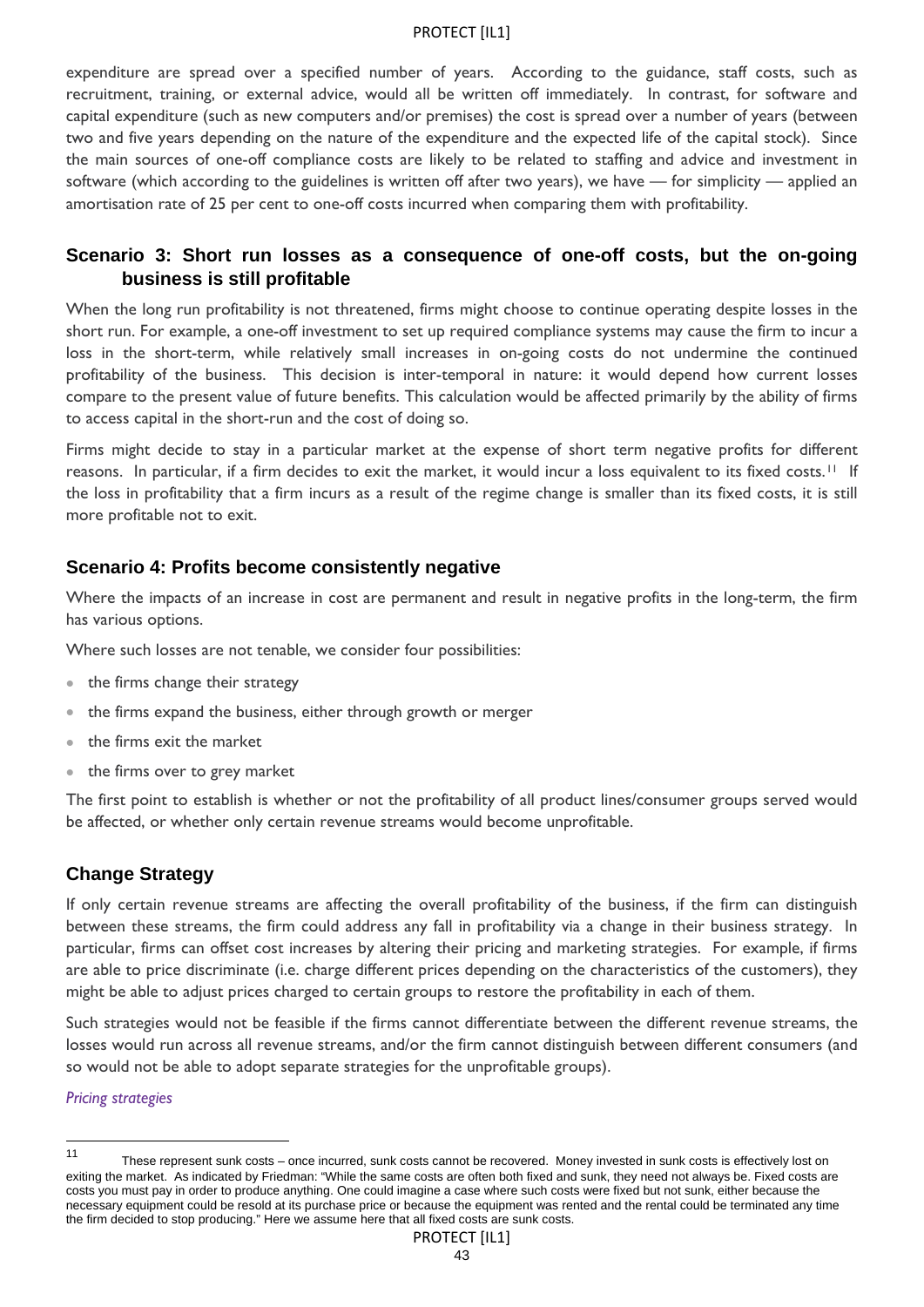There are various forms of price discrimination, each of which requires different information to achieve. These are generally referred to as follows:

- First degree price discrimination charging each consumer their willingness to pay;
- Second degree price discrimination offering discounts for different quantities demanded; and
- **Third degree price discrimination charging different prices to different types of consumers.**

The more common forms of price discrimination relate to quantity discounts (i.e. reduced prices for bulk purchasing) and charging different prices for different types of consumers (e.g. elderly, businesses, etc.). In order to price discriminate in this way it is important that the firm can distinguish between the relative price sensitivity of different groups. For example, to be able to price discriminate effectively a firm needs to have sufficient information on its customers or be able to structure their products in such a way that consumers are selfselecting, that is they select themselves the products most suited to their own willingness to pay.

In the consumer credit market access to customers' credit ratings and income can facilitate this type of pricing strategy, similarly setting credit agreements of different lengths and with different penalty structures can allow self-selection by consumers. It is likely that pricing strategies would be easier in certain segments than others, for example credit rating information may allow price discrimination in the credit card or store-card segment, while the scope for such pricing strategies would be less feasible in pawn.

If price discrimination is not possible the firms marketing strategy may become more relevant. For example, firms may choose to focus their business efforts into attracting the customer base that is most valuable while neglecting other market segments.

#### *Marketing strategies*

Firms could also alter their marketing strategies. Where the additional costs render the business unprofitable, firms may decide to change the way in which they target consumers, and/or the types of consumers that they target.

Assuming that these firms are profit maximisers, it is not unreasonable to assume that they currently employ the most efficient (or optimal) method of acquiring customers. As such, in the absence in any change in the cost of acquiring consumers via the various methods, we would not expect their behaviour in this respect to change in this context.

However, if the cost of serving certain types of consumers increases more than for others firms may have an incentive to change the types of customers they serve (and thus target). For example, if certain types of customers become disproportionately less profitable, firms may choose to either stop serving them completely, or reduce the supply of credit to those groups in order to free up credit for more profitable customers. Ultimately firms will aim to maximise their expected return.

This may have a knock-on effect for the way in which they acquire customers, if different types of customers are targeted in different ways. The implications for credit intermediaries would need to be considered here.

#### **Expand or Merge**

Where such strategies are not feasible firms may attempt to make the business profitable by expanding their operations, including the possibility of merging with other firms. There are typically incentives for expansion/consolidation when economies of scale are present (i.e. when the cost per customer decreases as the volume of sales increases). An increase in fixed costs due to regulatory compliance would be such an example. For instance, if the cost of renewing licenses is independent of the volume of sales, small firms will suffer as they must divide this cost among fewer customers.

## **Exit**

Firms may be willing to bear continued losses if: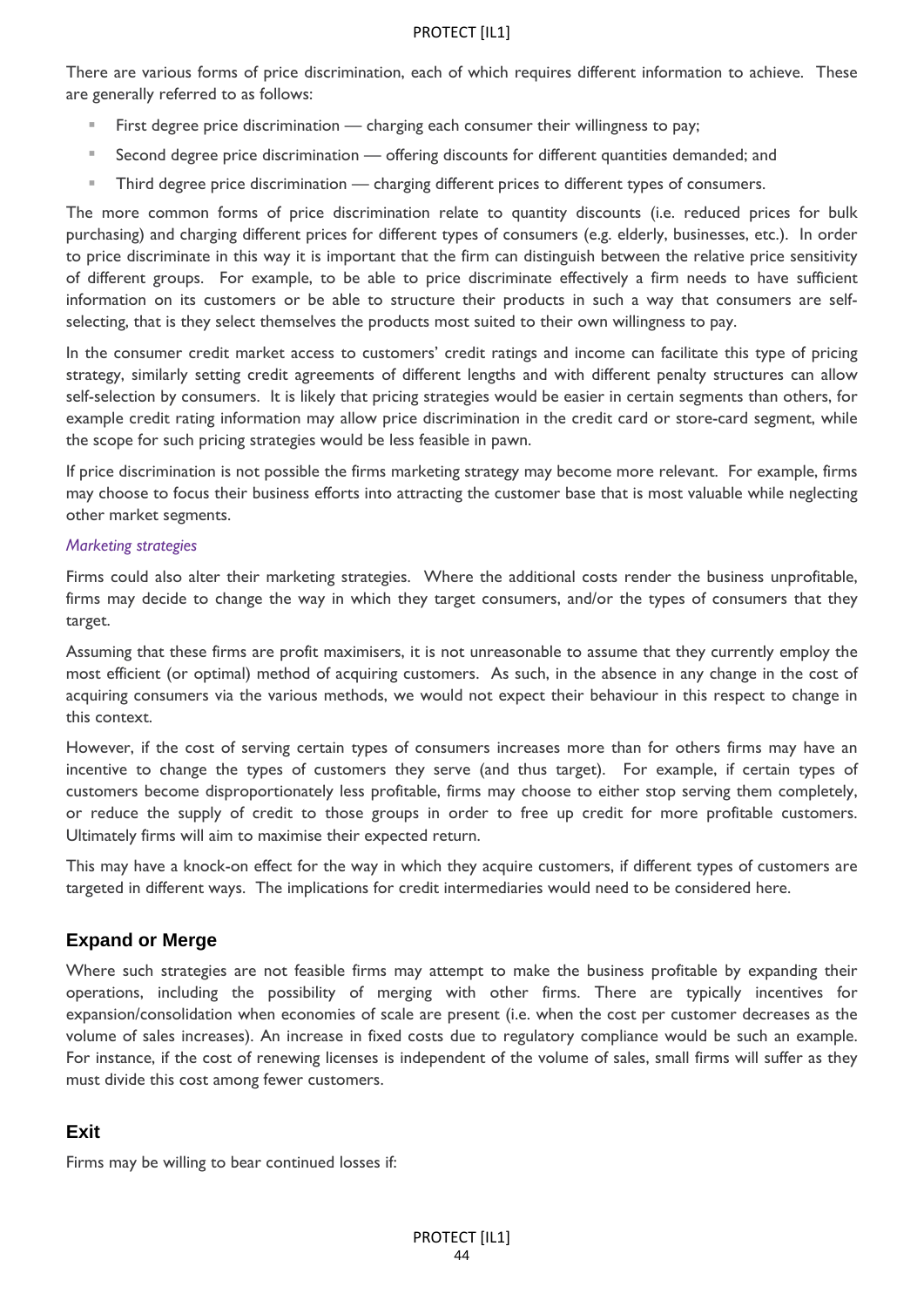- they operate in several markets and are able to cross-subsidise across revenue streams and providing the loss-making service offers some benefit (e.g. allows the company to offer a package of products/act as a one-stop shop); and/or
- the losses are offset by benefits obtained in a complementary activity.

In the absence of such benefits to their business as a whole, and without the scope to change their business strategy or take advantage of any economies of scale, the firm would ultimately exit the market.

Market exit could take a variety of forms. A firm could:

- sell the business on in its entirety;
- sell part of the business; or
- close down the business.

Whichever approach is adopted, the impact on market concentration would be the same unless new firms enter the market.

## Model for Assessing Impact

Based on these dynamics and the factors underpinning business decisions we have developed a model to determine how a firm may react to an increase in the cost of compliance. In particular the model considers likelihood of:

- No change in the business;
- A change in the business strategy including the potential for a firm to increase prices and/or reduce supply, to specific customers or across the board, and to change the range of products/services it offers;
- **Expansion of the business;**
- **Consolidation (i.e. merger); and**
- Market exit.

To construct this model we have made some simplifying assumptions. Specifically we have assumed that:

- If profits remain non-negative (after accounting for the cost of capital) the firm would not exit the market (even if it could earn greater return on investment elsewhere).
- If profit becomes negative in the long-term and the business cannot be made profitable, the firm will always exit the market.
- Non-SMEs will be able to cover any short-term costs
- That incremental compliance costs represent increases to on-going fixed costs
- If fixed costs increase by more than 10 per cent post regulatory change there will be an economies of scale effect
- If firms can pass through the costs to consumers they will just change their prices, if not they will change the consumers they target but not their prices to those consumers

The outputs of the model have allowed us to assess the impact on:

- competition in market
- **prices**
- consumers served

#### **Competition in the market**

The extent of competition will be determined largely by any change in the concentration of firms operating in the market. In particular the extent of any market exit, and expansion and merger activity will have important implications for the competitive environment. Any reduction in the number of firms and increase in the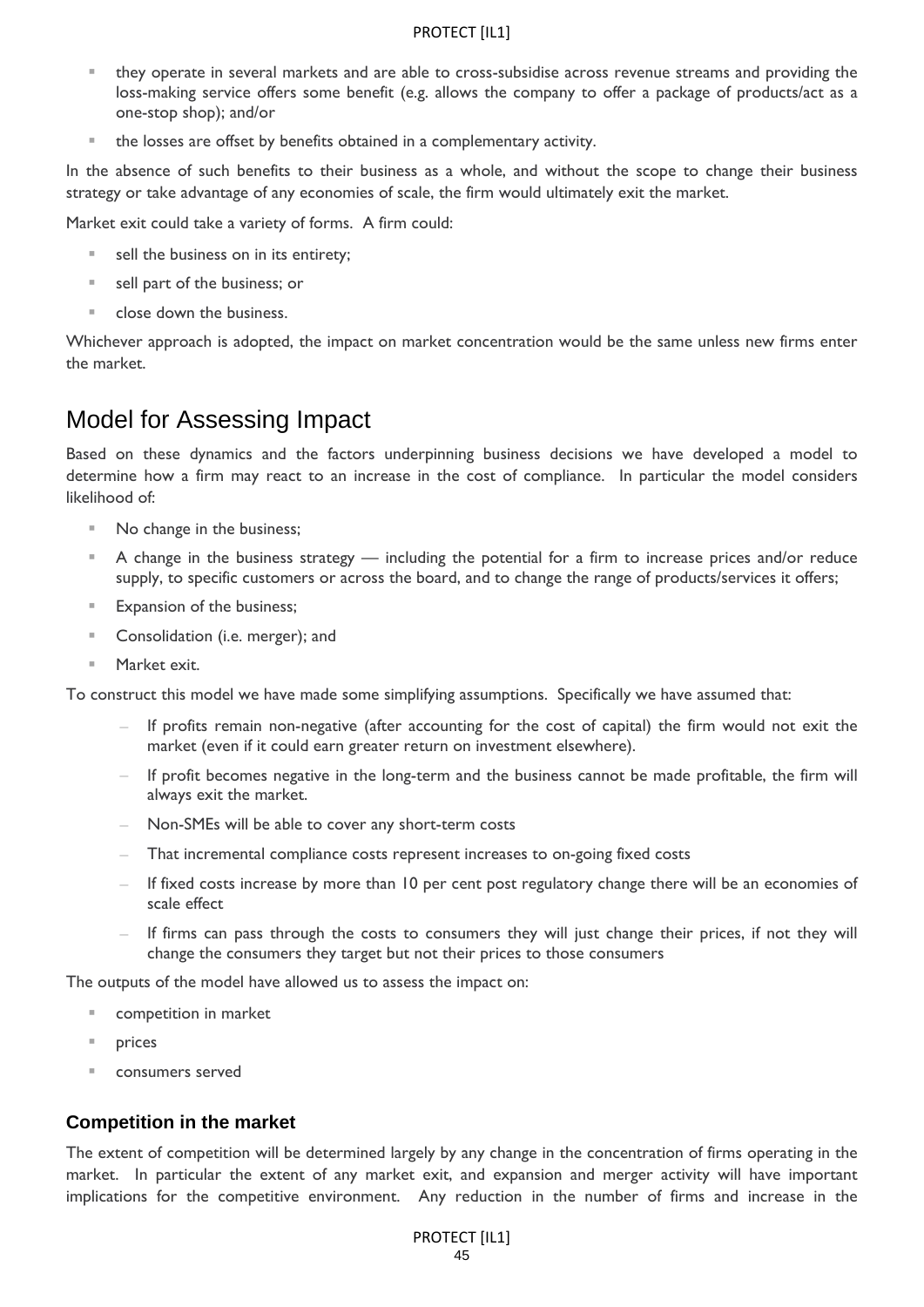concentration of the market would potentially reduce the competitive pressure between the firms operating in the market.

Aside from such changes in firm behaviour, any impact on the scope for firms to enter the market and changes in demand side behaviour for different credit products will also be important in determining the competitive dynamics in individual markets. These are considered in Sections 3 and 4 respectively.

## **Prices**

Prices may be affected via two mechanisms:

- **a** change in the business strategy of the firm; and/or
- a change in the competitive pressure in the industry a reduction in competitive pressure may be accompanied by a rise in prices.

The extent to which a change in the competitive environment would result in a change in prices would depend not just on the scale of any change in the competitive dynamics, but also any changes in the quality of the service offered.

### **Consumers served**

Any changes in the numbers or types of consumers being served will be driven primarily by any changes in the business strategies of individual firms as well as the extent of any market exit. If firms decide to alter supply to certain consumer groups, and/or the types of firms exiting the market tend to serve particular groups then there may be a shift in the types of consumers served by lenders. (An important part of any overarching analysis of the impacts on consumers, however, would also need to consider the extent and supply of alternatives available to affected consumers.) This feeds into our analysis of the impacts on consumers.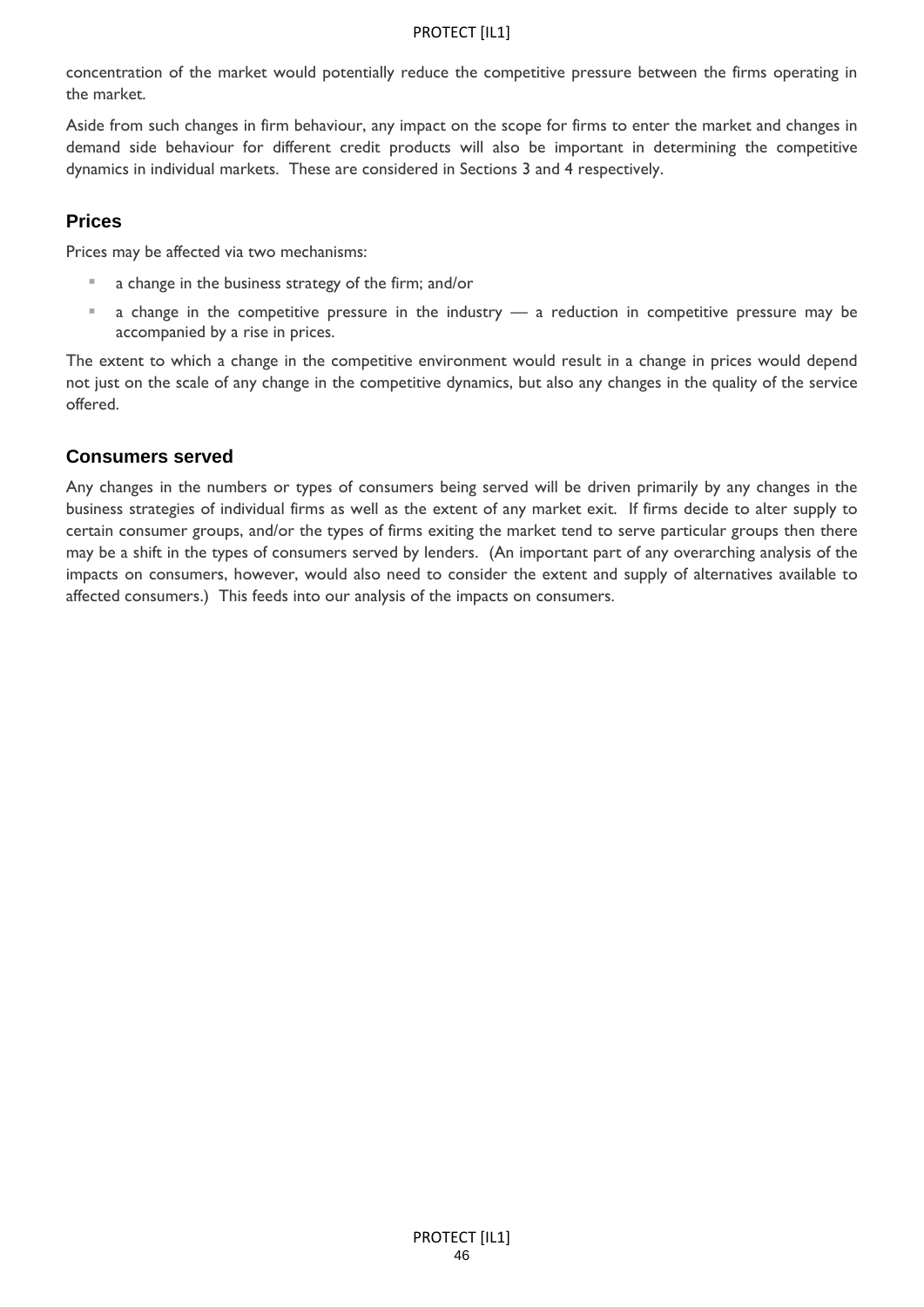# **Annex B - Standalone option**

## **Standalone option - Additional costs**

## **Ongoing**

Management Chief Exec £120k Head of Corp Services £80k Operation Director £70k Strategy and Consumer £70k

Board Chair £125k Dep Chair £75 6 Board members £25k \* 6

## **Transition**

Move staff £500 \* # staff

Back office Branding, web £500k IT £2m